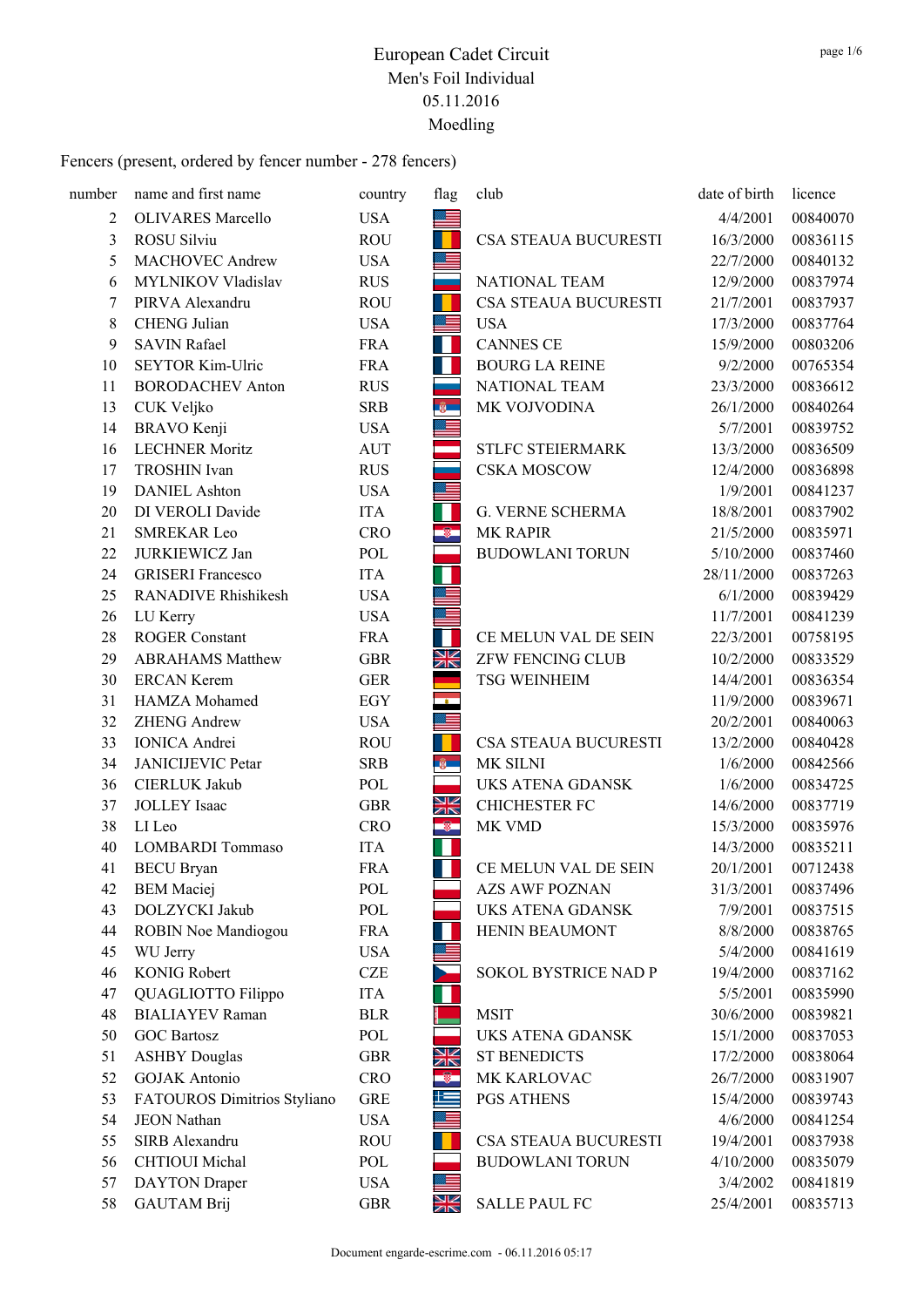| number | name and first name          | country    | flag      | club                     | date of birth | licence  |
|--------|------------------------------|------------|-----------|--------------------------|---------------|----------|
| 59     | PISTORIO Federico            | <b>ITA</b> | Ш         |                          | 10/11/2000    | 00836025 |
| 60     | <b>ARCHILEI Tommaso</b>      | <b>MEX</b> | $\bullet$ |                          | 19/8/2001     | 00841429 |
| 61     | ZAROFF Leo                   | <b>USA</b> | €         | <b>USA</b>               | 18/2/2000     | 00837774 |
| 62     | <b>WESTESSON Malte</b>       | <b>SWE</b> |           | <b>GFK</b>               | 8/3/2001      | 00838687 |
| 63     | HOWLETT Edmund               | <b>GBR</b> | XK        | FERNWOOD SWORD CLUB      | 20/4/2000     | 00837693 |
| 64     | <b>AHLSTEDT</b> Eimer        | <b>SWE</b> | ╄         | <b>GFK</b>               | 23/3/2000     | 00835576 |
| 65     | <b>IZYCKI</b> Filip          | POL        |           | <b>AZS AWF WARSZAWA</b>  | 1/1/2000      | 00837522 |
| 66     | ZAKRZEWSKI Jan               | POL        |           | <b>AZS AWF WARSZAWA</b>  | 12/1/2000     | 00835147 |
| 67     | <b>KARAVIDIN Dina</b>        | <b>SRB</b> | ÷.        | MK OMLADINAC             | 9/6/2000      | 00837123 |
| 68     | <b>GRUBER Samuel</b>         | <b>USA</b> |           |                          | 29/10/2000    | 00842538 |
| 70     | WILSON Samuel                | <b>GBR</b> | XK        | <b>SALLE BOSTON</b>      | 9/10/2000     | 00838133 |
| 71     | <b>JABOUILLE Mathys</b>      | <b>FRA</b> | Ш         | <b>CHAMBERY CE</b>       | 23/2/2000     | 00807829 |
| 72     | <b>WEBER</b> Daan            | <b>NED</b> |           | HOLLAND SCHERMENR        | 5/1/2001      | 00840565 |
| 75     | KOTHIERINGER Michael         | <b>GER</b> |           | KTF LUITPOLD MUNCHEN     | 19/1/2000     | 00698389 |
| 76     | <b>MARTYNIAK Patryk</b>      | POL        |           | <b>UKS ATENA GDANSK</b>  | 1/9/2000      | 00837520 |
| 77     | <b>DUALEH Quincy</b>         | <b>NED</b> |           | <b>TER WEER</b>          | 31/8/2001     | 00839031 |
| 79     | HOYDA Danyyil                | <b>UKR</b> |           | <b>LVIV</b>              | 20/2/2000     | 00837488 |
| 80     | <b>SPICHIGER Armand</b>      | <b>FRA</b> | ш         | <b>LYON SE</b>           | 7/6/2001      | 00799320 |
| 81     | <b>RENNER Moritz</b>         | <b>GER</b> |           | <b>TSG WEINHEIM</b>      | 11/8/2001     | 00700318 |
| 82     | PODRALSKI Adam               | POL        |           | <b>UKS ATENA GDANSK</b>  | 24/1/2002     | 00838018 |
| 83     | NEDELJKOVIC Mateja           | <b>HUN</b> |           | <b>UTE</b>               | 1/3/2000      | 00836001 |
| 84     | <b>MAVRIDIS Damianos</b>     | <b>GRE</b> | 些         | A.O.X. EGALEO            | 28/6/2000     | 00834249 |
| 85     | NIKOLOV Vichko               | <b>BUL</b> |           | <b>VOLOV</b>             | 23/1/2000     | 00839686 |
| 86     | TIRADO Sebastian             | <b>PUR</b> | $\equiv$  |                          | 11/7/2000     | 00841220 |
| 90     | <b>ARCHIMBAUD Baptiste</b>   | <b>FRA</b> | Ш         | PARIS TA                 | 7/10/2000     | 00841571 |
| 91     | <b>PRAUS Markus</b>          | <b>GER</b> |           | <b>SC BERLIN</b>         | 3/7/2001      | 00698422 |
| 92     | <b>TOTUSEK Marek</b>         | <b>CZE</b> |           | SOKOL BYSTRICE NAD P     | 6/8/2002      | 00837948 |
| 93     | <b>BOROWIAK Arwen</b>        | <b>GER</b> |           | FC TAUBERBISCHOFSHEI     | 7/3/2002      | 00838542 |
| 94     | PINSON Simon                 | <b>FRA</b> | Ш         | <b>BOURG LA REINE</b>    | 8/2/2000      | 00808861 |
| 95     | <b>SEYFRIED Kacper</b>       | POL        |           | <b>UKS ATENA GDANSK</b>  | 29/2/2000     | 00834969 |
| 96     | <b>WIEMANN Martin</b>        | <b>GER</b> |           | EINTRACHT DUISBURG       | 6/2/2000      | 00700074 |
| 97     | PETUHOVS Vladislavs          | <b>LAT</b> |           | <b>FLORETE</b>           | 19/8/2002     | 00842286 |
| 99     | FAEDO Tommaso                | <b>ITA</b> |           |                          | 26/9/2002     | 00841938 |
| 100    | SPOLJAR Borna                | <b>CRO</b> |           | ZG.SKOLA MACEVANJA       | 4/4/2002      | 00842912 |
| 101    | <b>KORENY Mihaly</b>         | <b>HUN</b> |           | <b>BUDAVAR</b>           | 14/7/2000     | 00835924 |
| 103    | FEDOROV Daniil               | <b>RUS</b> |           | NATIONAL TEAM            | 17/4/2001     | 00840153 |
| 105    | TAN Lawrence                 | PHI        |           |                          | 21/2/2001     | 00838798 |
| 106    | STEZAKER Benjamin            | <b>GBR</b> | NK<br>NK  | <b>SALLE PAUL FC</b>     | 10/1/2000     | 00837717 |
| 108    | RAIS Krisztian               | <b>HUN</b> |           | <b>TOREKVES</b>          | 6/10/2001     | 00840342 |
| 109    | LEFEBVRE Loick               | <b>FRA</b> | ш         | HENIN BEAUMONT           | 25/1/2001     | 00798217 |
| 111    | <b>BRZEZINSKI</b> Jan        | POL        |           | <b>UKS-I BOHUN TORUN</b> | 21/4/2001     | 00837540 |
| 112    | <b>GIANNOS RIZOS Ilias</b>   | <b>GRE</b> | ≝         | A.O.X. EGALEO            | 12/1/2001     | 00836291 |
| 114    | SZCZYPINSKI Kacper           | POL        |           | WROCLAWIANIE             | 9/1/2001      | 00837507 |
| 115    | <b>RUTHERFORD James</b>      | <b>GBR</b> | NK<br>NK  | FERNWOOD SWORD CLUB      | 3/2/2000      | 00838128 |
| 116    | <b>IANDOLO</b> Francesco Pio | <b>ITA</b> |           | CS SALERNO ASD           | 26/5/2000     | 00837271 |
| 117    | <b>LEVY</b> Cameron          | <b>USA</b> |           |                          | 24/3/2000     | 00840058 |
| 118    | <b>KRAVTSOV</b> Danila       | <b>RUS</b> |           | NATIONAL TEAM            | 14/1/2002     | 00842728 |
| 120    | <b>KOVAL</b> Anton           | <b>RUS</b> |           | NATIONAL TEAM            | 7/3/2001      | 00842582 |
| 125    | <b>SZEMES</b> Gergo          | <b>HUN</b> |           |                          | 11/2/2003     | 00843021 |
| 131    | <b>ANTONELLI Riccardo</b>    | <b>ITA</b> |           |                          | 20/1/2000     | 00839283 |
| 132    | <b>CRISMER Augustin</b>      | <b>BEL</b> |           | <b>CE EMBOURG</b>        | 24/5/2000     | 00840358 |
|        |                              |            |           |                          |               |          |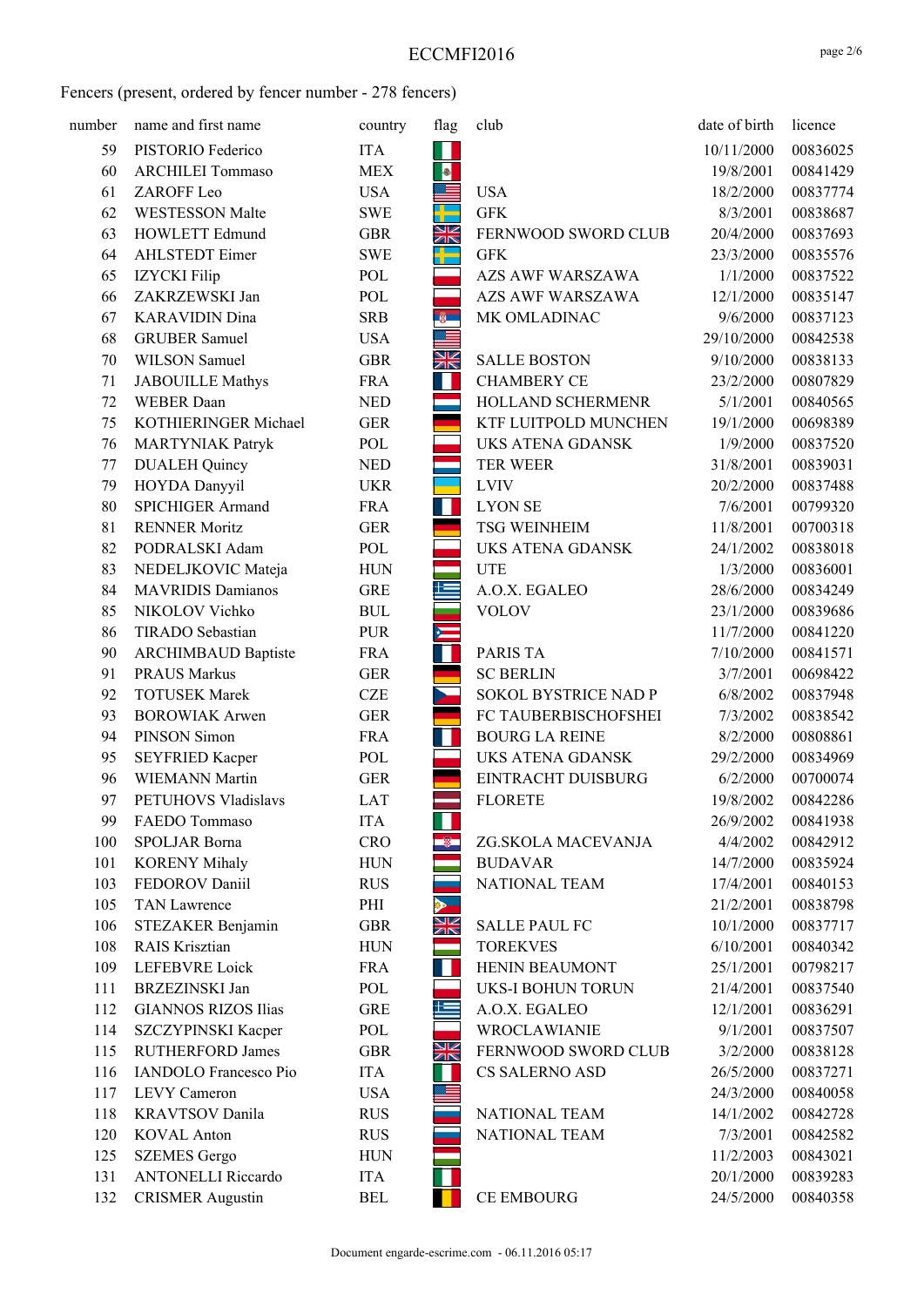| number | name and first name         | country    | flag                    | club                      | date of birth | licence  |
|--------|-----------------------------|------------|-------------------------|---------------------------|---------------|----------|
| 133    | <b>ZOONS Axel</b>           | <b>NED</b> |                         | SC NOORD NEDERLAND        | 2/8/2001      | 00777598 |
| 137    | NIKOLOV Kaloyan             | <b>BUL</b> |                         | <b>SHUMEN</b>             | 17/1/2001     | 00840222 |
| 142    | <b>STACHERA Wiktor</b>      | POL        |                         | <b>BUDOWLANI TORUN</b>    | 11/5/2000     | 00837509 |
| 143    | STOCKMANN Paul              | <b>NED</b> |                         | HOLLAND SCHERMENR         | 14/5/2000     | 00838696 |
| 144    | MIHALYI Andor               | <b>HUN</b> |                         | <b>TOREKVES</b>           | 14/12/2002    | 00840336 |
| 146    | LEHNER Kilian               | <b>AUT</b> |                         | FK VOECKLABRUCK           | 19/11/2000    | 00836508 |
| 150    | ATTIAS Ben                  | <b>GBR</b> | XK                      | <b>SALLE OXON</b>         | 3/11/2000     | 00838102 |
| 152    | SNYTSHEUVEL John            | <b>USA</b> | ≣                       |                           | 31/8/2001     | 00841668 |
| 154    | <b>HRUBESCH</b> Simon       | <b>AUT</b> |                         | <b>FU KREMS</b>           | 17/12/2000    | 00836630 |
| 155    | <b>BEKE Vince</b>           | <b>HUN</b> |                         | <b>TOREKVES</b>           | 17/2/2000     | 00837754 |
| 156    | <b>VANNUCCI Francesco</b>   | <b>ITA</b> | Н                       |                           | 18/7/2002     | 00837899 |
| 158    | <b>SKOPETS Maksym</b>       | <b>UKR</b> |                         | <b>KIEW</b>               | 18/4/2000     | 00836178 |
| 160    | <b>CHREN</b> Simon          | <b>CZE</b> |                         | <b>BOHEMIANS PRAHA</b>    | 22/12/2001    | 00834442 |
| 164    | HALADUDA Kacper             | POL        |                         | MKS KUSY SZCZECIN         | 25/7/2002     | 00839812 |
| 165    | <b>BURGSTALLER Johannes</b> | AUT        |                         |                           | 13/2/2000     | 00841165 |
| 166    | SUMMERFIELD Dan             | <b>GBR</b> | XK                      | DRAGON FENCING CLUB       | 5/5/2000      | 00838062 |
| 167    | DANILICHEV Ignat            | <b>RUS</b> |                         | NATIONAL TEAM             | 4/5/2001      | 00840117 |
| 168    | <b>GENOVESI Oliver</b>      | <b>ITA</b> | ш                       |                           | 28/4/2000     | 00838968 |
| 170    | <b>BOSMAN Niels</b>         | <b>NED</b> |                         | HOLLAND SCHERMENR         | 23/9/2000     | 00838695 |
| 172    | KAWAMURA Kyota              | JPN        | $\bullet$               |                           | 27/6/2000     | 00842024 |
| 173    | <b>SCHUBERT Max</b>         | <b>AUT</b> |                         |                           | 8/3/2001      | 00841164 |
| 174    | PLASTOW Luca                | <b>GBR</b> | NK<br>AK                | <b>COBHAM</b>             | 11/12/2001    | 00840134 |
| 181    | FENYK Anton                 | <b>GBR</b> | XK                      | <b>LASZLOF</b>            | 17/3/2000     | 00837861 |
| 183    | GILL Alessandro             | <b>GBR</b> | XK                      | <b>SALLE PAUL FC</b>      | 30/10/2001    | 00840168 |
| 184    | <b>ROSSI</b> Marco          | <b>ITA</b> |                         |                           | 5/4/2000      | 00836687 |
| 187    | ANNICCHIARICO Andrea        | <b>ITA</b> | Ш                       |                           | 18/3/2000     | 00841954 |
| 190    | <b>SCHAUER Moritz</b>       | AUT        |                         | STLFC STEIERMARK          | 23/2/2000     | 00838719 |
| 191    | <b>IURIN</b> Igor           | <b>UKR</b> |                         | <b>NIKOLAEV</b>           | 17/10/2000    | 00841466 |
| 194    | JOEMRATI Ashwan             | <b>NED</b> |                         | HOLLAND SCHERMENR         | 2/8/2002      | 00843340 |
| 197    | <b>DEERING</b> Maximilian   | <b>GBR</b> | NK<br>7K                | <b>SALLE BOSTON</b>       | 22/8/2000     | 00833517 |
| 198    | <b>WAGNER Phillip</b>       | AUT        |                         |                           | 16/5/2000     | 00838720 |
| 201    | <b>JANS-KOHNEKE Teun</b>    | <b>NED</b> |                         | <b>SCHERMCENTRUM AMST</b> | 3/12/2000     | 00840564 |
| 206    | <b>MARTINI</b> Tommaso      | ITA        | ш                       |                           | 17/7/2002     | 00839331 |
| 207    | <b>BARBAROSSA</b> Giovanni  | <b>ITA</b> |                         |                           | 1/1/2001      | 00836421 |
| 208    | <b>MAIOR</b> Matyas         | <b>HUN</b> |                         | <b>TOREKVES</b>           | 29/6/2000     | 00840318 |
| 215    | <b>SAFONOV Platon</b>       | <b>RUS</b> |                         | NATIONAL TEAM             | 16/5/2001     | 00841095 |
| 216    | <b>SARMANY Zoltan</b>       | <b>SVK</b> | $\overline{\mathbf{v}}$ | <b>KS SAMORIN</b>         | 1/2/2002      | 00837908 |
| 217    | <b>KOROM Erik</b>           | <b>HUN</b> |                         | <b>TOREKVES</b>           | 17/8/2000     | 00837756 |
| 218    | <b>SCHAETZKE Christoph</b>  | <b>GER</b> |                         | FECHTCENTRUM HALLE        | 3/8/2000      | 00701138 |
| 224    | <b>CRISTIAN Razvan</b>      | <b>ROU</b> |                         | CSA STEAUA BUCURESTI      | 7/9/2001      | 00838396 |
| 225    | POPOV Emanuil               | <b>BUL</b> |                         | <b>OLYMPIC</b>            | 16/4/2002     | 00840156 |
| 236    | RUSKI Mateja                | <b>SRB</b> | <b>B</b>                | MK VOJVODINA              | 15/8/2002     | 00842914 |
| 242    | TANASE Mihai                | <b>MDA</b> | 國                       | <b>SCOALA DE SCRIMA</b>   | 30/11/2001    | 00836754 |
| 249    | ALEKSEJENKO Jegors          | LAT        |                         | <b>FLORETE</b>            | 22/10/2002    | 00842285 |
| 250    | MLICKI Szymon               | POL        |                         | UKS MDK-5 BYDGOSZCZ       | 15/3/2002     | 00839843 |
| 251    | <b>BOLAKOWSKI Mateusz</b>   | POL        |                         | MKS KUSY SZCZECIN         | 24/7/2001     | 00776636 |
| 255    | SABIRAU Uladzislau          | <b>BLR</b> |                         | <b>MSIT</b>               | 22/1/2001     | 00842293 |
| 258    | LOBA Kamil                  | POL        |                         | <b>BUDOWLANI TORUN</b>    | 9/5/2000      | 00837465 |
| 262    | <b>CZAJA</b> Franciszek     | POL        |                         | <b>AZS AWF WARSZAWA</b>   | 8/7/2001      | 00839825 |
| 265    | NIJS Mathieu                | <b>BEL</b> |                         | <b>SKIRMJAN</b>           | 4/2/2002      | 00841545 |
| 266    | PANTANETTI Lorenzo          | <b>ITA</b> | Ш                       |                           | 27/10/2001    | 00841951 |
|        |                             |            |                         |                           |               |          |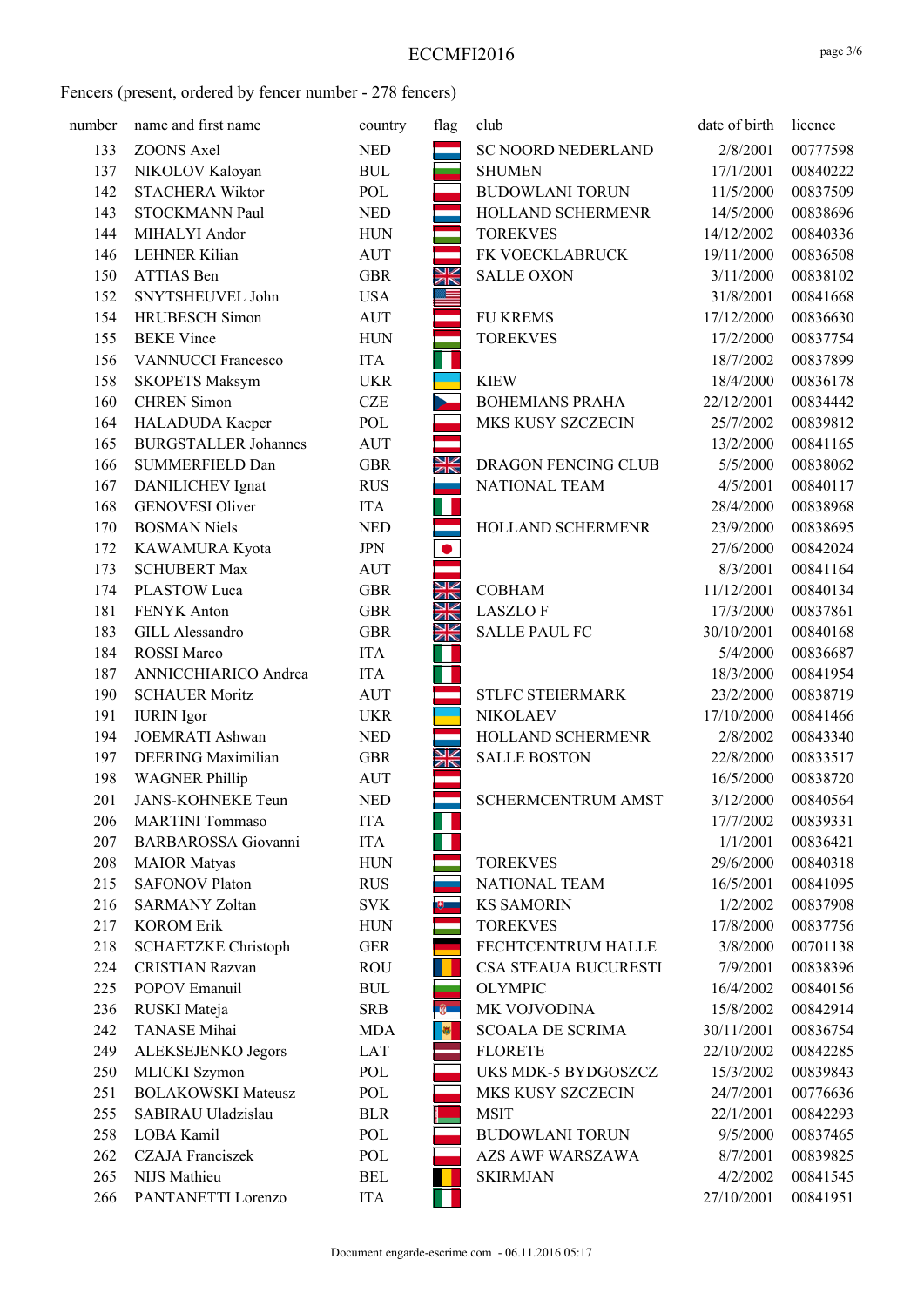| number | name and first name         | country    | flag           | club                 | date of birth | licence  |
|--------|-----------------------------|------------|----------------|----------------------|---------------|----------|
| 269    | <b>GOOVAERTS Reinoud</b>    | <b>BEL</b> | $\blacksquare$ | <b>OMNISWORD</b>     | 22/5/2001     | 00841544 |
| 272    | PROMMEL Wouter              | <b>NED</b> |                | SCHERMCENTRUM AMST   | 8/6/2000      | 00841520 |
| 273    | <b>BRESSLAUER Tobias</b>    | <b>AUT</b> |                |                      | 23/6/2002     | 00841157 |
| 279    | <b>BAZULEV Vadim</b>        | <b>RUS</b> |                | NATIONAL TEAM        | 20/8/2001     | 00841096 |
| 280    | NAKAMURA Taro               | <b>JPN</b> | $\bullet$      |                      | 10/8/2000     | 00841539 |
| 286    | KATKOV Artem                | <b>RUS</b> |                | NATIONAL TEAM        | 25/4/2001     | 00842730 |
| 293    | FLORES-HENRIQUEZ Patrik     | <b>HUN</b> |                | <b>BUDAVAR</b>       | 24/1/2001     | 00840326 |
| 294    | KUCHTA Leopold Marc         | <b>SVK</b> | $\bullet$ .    | <b>KS SAMORIN</b>    | 5/11/2003     | 00842683 |
| 295    | PANAZZOLO Matteo            | <b>ITA</b> | Ш              |                      | 15/12/2002    | 00841967 |
| 301    | <b>DARDE</b> Lucas          | <b>FRA</b> | Ш              | <b>REIMS CE</b>      | 7/4/2001      | 00754325 |
| 303    | FAKHRETDINOV Damir          | <b>RUS</b> |                | NATIONAL TEAM        | 20/9/2001     | 00840116 |
| 308    | <b>TUKTAROV Daniil</b>      | <b>RUS</b> |                | NATIONAL TEAM        | 2/9/2000      | 00842729 |
| 312    | NAGY Szilard                | <b>HUN</b> | ÷              | <b>TOREKVES</b>      | 5/6/2001      | 00840338 |
| 324    | <b>SCHOUTERDEN Olivier</b>  | <b>BEL</b> | H              | VAST ALS EIK         | 3/3/2001      | 00842875 |
| 325    | <b>NEUDECK Julius</b>       | <b>GER</b> |                | <b>DRESDNER FC</b>   | 31/5/2000     | 00838931 |
| 327    | STELLA Alessandro           | <b>ITA</b> | Ш              |                      | 10/1/2000     | 00837265 |
| 331    | <b>HODAK Phillip</b>        | <b>GER</b> |                | PSV STUTTGART        | 13/6/2000     | 00702523 |
| 334    | MAKSA Gergo                 | <b>HUN</b> |                | <b>SZTE</b>          | 14/2/2000     | 00840324 |
| 337    | <b>CART</b> Milan           | <b>FRA</b> |                | PARIS TA             | 9/10/2000     | 00760859 |
| 348    | <b>MAKK Domonkos</b>        | <b>HUN</b> |                | <b>TOREKVES</b>      | 24/3/2002     | 00840340 |
| 349    | <b>PUCCINI</b> Alessandro   | <b>ITA</b> | п              |                      | 28/12/2000    | 00842918 |
| 355    | <b>FROHWEIN Moritz</b>      | <b>GER</b> |                | TG MAINTAL-DORNIGHEI | 21/8/2002     | 00838650 |
| 357    | <b>HAMANN</b> Gabriel       | <b>GER</b> |                | <b>FGS SCHWERIN</b>  | 30/3/2001     | 00838786 |
| 359    | <b>LOMBARDI</b> Giulio      | <b>ITA</b> | Ш              |                      | 22/10/2002    | 00839330 |
| 360    | VOLKONSKII Petr             | <b>RUS</b> |                | NATIONAL TEAM        | 28/1/2001     | 00835926 |
| 362    | ZEMAN Adam                  | <b>SVK</b> | $\bullet$ .    | SLAVIA STU BRATISLAV | 10/1/2000     | 00777506 |
| 363    | NEMETH Zalan                | <b>HUN</b> |                | <b>ZVE</b>           | 16/11/2000    | 00840323 |
| 407    | <b>GOREN Raz</b>            | <b>ISR</b> | $\hat{\phi}$   | HAPOEL HAIFA         | 27/1/2001     | 00841138 |
| 409    | MOHORKO Borut               | <b>SLO</b> | $\bullet$      |                      | 29/11/2000    | 00838863 |
| 411    | VANDE BROECK Theo           | <b>BEL</b> |                | CE LES 3 ARMES       | 30/11/2001    | 00840364 |
| 415    | FORMICHINI BIGI Pietro Albe | <b>ITA</b> |                |                      | 13/10/2002    | 00842060 |
| 419    | MAGGINI Lorenzo             | <b>ITA</b> |                |                      | 16/12/2000    | 00839070 |
| 421    | POINTNER Maximilian         | <b>AUT</b> |                |                      | 27/12/2002    | 00841161 |
| 423    | FOREY-MILLER Jacob          | <b>GBR</b> | NK<br>NK       | <b>SALLE OXON</b>    | 24/1/2000     | 00840129 |
| 436    | <b>TESARIK Daniel</b>       | <b>CZE</b> |                | <b>SOKOL BRNO</b>    | 16/10/2000    | 00837949 |
| 446    | <b>BOLDAREV</b> Bogdan      | <b>UKR</b> |                | <b>NIKOLAEV</b>      | 16/8/2000     | 00843147 |
| 449    | <b>MOLNAR Martin</b>        | <b>HUN</b> |                | <b>MTK</b>           | 15/2/2001     | 00840325 |
| 452    | <b>LORENZON Tommaso</b>     | <b>ITA</b> |                |                      | 23/10/2001    | 00841981 |
| 455    | SCHRAMM Nils-Michael        | <b>GER</b> |                | OFC BONN             | 23/7/2000     | 00700855 |
| 457    | <b>MRAVUNAC Anton</b>       | <b>CRO</b> | -81            | MK KARLOVAC          | 15/4/2000     | 00832516 |
| 458    | ANDRIAMAMPIANINA Jules      | <b>FRA</b> | ш              | <b>LYON SE</b>       | 19/9/2000     | 00712103 |
| 465    | KOHLER Joey                 | <b>GER</b> |                | <b>DRESDNER FC</b>   | 13/9/2000     | 00839579 |
| 466    | <b>DEGLER Maurice</b>       | <b>GER</b> |                | <b>SC BERLIN</b>     | 2/12/2000     | 00726674 |
| 469    | <b>OLENYUK Maksym</b>       | <b>UKR</b> |                |                      | 13/9/2000     | 00843136 |
| 470    | <b>DOBOS</b> David          | <b>SVK</b> | $\theta$       | <b>KS SAMORIN</b>    | 28/8/2000     | 00837839 |
| 472    | MISKOLCZI Tamas             | <b>HUN</b> |                | HODMEZOVASARHELY     | 24/3/2000     | 00840319 |
| 473    | <b>VERIGIN Vladimir</b>     | <b>RUS</b> |                | NATIONAL TEAM        | 12/11/2000    | 00837977 |
| 478    | <b>BERNAT Mate</b>          | <b>HUN</b> |                | <b>UTE</b>           | 16/12/2000    | 00837888 |
| 481    | FELSBERGER Tobias           | <b>AUT</b> |                |                      | 17/8/2000     | 00838717 |
| 484    | <b>BERGMANN Paul</b>        | <b>AUT</b> |                |                      | 24/1/2001     | 00840157 |
| 485    | LAZARENKO Ievgen            | <b>UKR</b> |                | <b>KIEW</b>          | 20/11/2003    | 00841467 |
|        |                             |            |                |                      |               |          |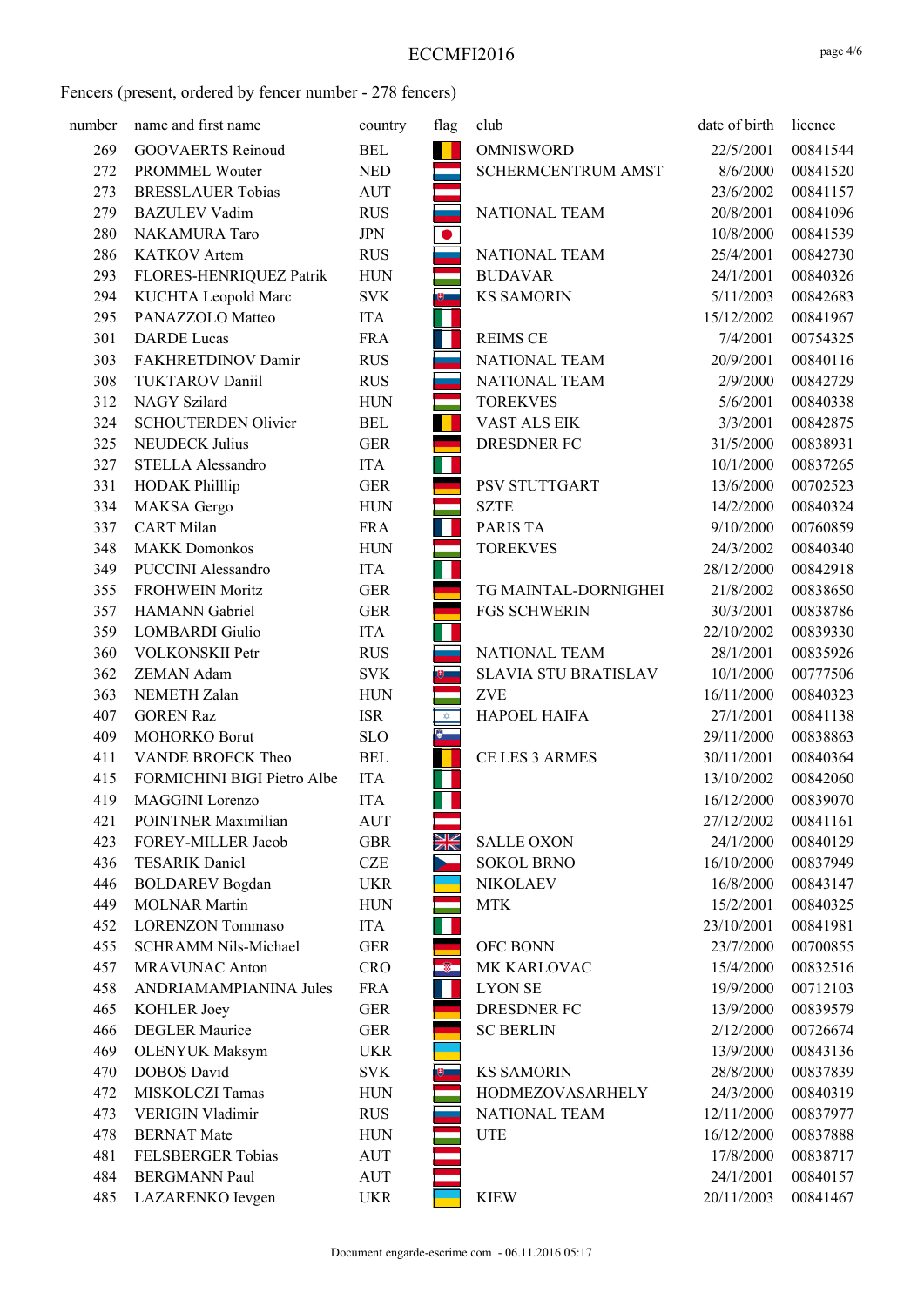| number | name and first name            | country    | flag               | club                        | date of birth | licence  |
|--------|--------------------------------|------------|--------------------|-----------------------------|---------------|----------|
| 488    | <b>FABINGER Nils</b>           | <b>GER</b> |                    | FC MOERS                    | 17/3/2002     | 00838833 |
| 489    | <b>DARABOS</b> Vince           | <b>HUN</b> |                    | <b>ZVE</b>                  | 20/2/2000     | 00840322 |
| 492    | ELKAYAM Ohad                   | <b>ISR</b> | $\hat{\mathbf{v}}$ | HAPOEL KFAR-SABA            | 18/8/2000     | 00841140 |
| 492    | <b>KAPPES Daniel</b>           | <b>GER</b> |                    | FC TAUBERBISCHOFSHEI        | 7/2/2000      | 00727675 |
| 497    | <b>BEL Romain</b>              | <b>FRA</b> | Ш                  | PARIS TA                    | 31/1/2001     | 00721810 |
| 500    | ROMASHCHENKO Bohdan            | <b>UKR</b> |                    | <b>KIEW</b>                 | 24/4/2000     | 00841469 |
| 503    | <b>HEBEY Maximilien</b>        | <b>FRA</b> | ш                  | PARIS TA                    | 8/2/2001      | 00721485 |
| 506    | <b>SZANTAY Benedek</b>         | <b>HUN</b> |                    | <b>BHSE</b>                 | 8/11/2001     | 00840345 |
| 509    | SKALII Vladyslav               | <b>UKR</b> |                    | <b>NIKOLAEV</b>             | 24/8/2000     | 00843146 |
| 521    | <b>LAHER Florian</b>           | <b>AUT</b> |                    |                             | 8/10/2001     | 00841335 |
| 522    | <b>KRALIK Roman</b>            | <b>SVK</b> |                    | <b>SLAVIA STU BRATISLAV</b> | 5/6/2001      | 00841485 |
| 525    | KAIGORODOVS Bogdans            | LAT        |                    | RIGAS 3. BJSS               | 20/2/2002     | 00842773 |
| 528    | <b>GERZICAK</b> Daniel         | <b>CZE</b> | Y                  | <b>SOKOL BRNO</b>           | 19/7/2001     | 00842963 |
| 542    | FERCHAUD Emilien               | <b>FRA</b> | H                  | <b>MEAUX CE</b>             | 28/8/2000     | 00804588 |
| 548    | <b>ROTARU Nicolae</b>          | <b>MDA</b> | $\bullet$          | <b>SCOALA DE SCRIMA</b>     | 3/9/2001      | 00841380 |
| 552    | <b>BULAVA</b> Semen            | <b>UKR</b> |                    | <b>KIEW</b>                 | 25/7/2001     | 00840486 |
| 558    | MAROZ Ivan                     | <b>BLR</b> |                    | <b>RGUOR</b>                | 9/4/2001      | 00842907 |
| 559    | SZCZUROWSKI Jakub              | POL        |                    | <b>AZS AWF WARSZAWA</b>     | 24/10/2000    | 00837538 |
| 570    | KESSERWANI Jean Dimitri        | <b>MDA</b> | $\bullet$          | <b>SCOALA DE SCRIMA</b>     | 16/11/2001    | 00841382 |
| 573    | <b>KALT</b> Andreas            | <b>AUT</b> |                    |                             | 12/4/2002     | 00841159 |
| 575    | <b>JUKL</b> Raphael            | <b>AUT</b> |                    |                             | 15/2/2000     | 00841162 |
| 576    | <b>AKKAD</b> Leon Alexander    | <b>AUT</b> |                    |                             | 4/12/2001     | 00841160 |
| 577    | <b>KAIN</b> Konstantin         | <b>AUT</b> |                    |                             | 19/7/2001     | 00841334 |
| 579    | PLANCKH Niclas                 | <b>AUT</b> |                    |                             | 2/12/2001     | 00841158 |
|        | <b>BABA</b> Shunsuke           | <b>JPN</b> |                    |                             | 23/9/2002     | 00843728 |
|        | <b>BENLI Baris</b>             | <b>NED</b> |                    | HOLLAND SCHERMENR           | 30/1/2002     | 00843932 |
|        | <b>CARASENA</b> Cameron        | <b>FRA</b> | Ш                  | MANDELIEU                   | 20/9/2001     | 00803142 |
|        | <b>CASTANIE Valerian</b>       | <b>FRA</b> | H.                 | HENIN BEAUMONT              | 8/4/2002      | 00762982 |
|        | <b>CECCATO Vittorio Alvise</b> | <b>ITA</b> | Ш                  |                             | 7/10/2002     | 00843610 |
|        | CHITI Edoardo                  | <b>ITA</b> | Ш                  |                             | 23/2/2000     | 00835210 |
|        | <b>CMIEL Martin</b>            | <b>CZE</b> |                    | <b>SERM OSTRAVA</b>         | 2/5/2001      | 00843964 |
|        | DI TOMMASO Alessio             | <b>ITA</b> | Ш                  |                             | 23/9/2001     | 00837266 |
|        | <b>DORNANO</b> Matthieu        | <b>FRA</b> |                    | PARIS TA                    | 18/12/2000    | 00721813 |
|        | <b>DUJMOVIC</b> Grgur          | <b>CRO</b> |                    |                             | 2/8/2001      | 00843974 |
|        | <b>GAVRELIUC Pavel</b>         | <b>MDA</b> | $\bullet$          | <b>SCOALA DE SCRIMA</b>     | 12/7/2002     | 00843998 |
|        | <b>GORIUP Alexander</b>        | <b>AUT</b> |                    |                             | 31/5/2002     | 00843823 |
|        | <b>GRIGORYEV</b> Ivan          | <b>RUS</b> |                    | NATIONAL TEAM               | 12/1/2000     | 00843883 |
|        | HADLER Benjamin                | <b>USA</b> |                    |                             | 5/7/2000      | 00843670 |
|        | HASELSTEINER Max               | <b>AUT</b> |                    |                             | 16/3/2002     | 00843819 |
|        | HASEYAMA Taiki                 | <b>JPN</b> |                    |                             | 7/12/2000     | 00843904 |
|        | <b>HUBNER Alexander</b>        | <b>AUT</b> |                    |                             | 19/5/2004     | 00843822 |
|        | <b>IKAMI</b> Shumpei           | <b>JPN</b> |                    |                             | 14/5/2000     | 00843939 |
|        | <b>JUCH Nikolaus</b>           | <b>AUT</b> |                    |                             | 19/3/2002     | 00843824 |
|        | <b>KORABLIN Anton</b>          | <b>RUS</b> |                    | <b>NATIONAL TEAM</b>        | 15/10/2002    | 00843884 |
|        | <b>KOVACS Gergely</b>          | <b>HUN</b> |                    | <b>TEREZVAROS</b>           | 13/4/2002     | 00840335 |
|        | <b>KOVAR Tomas</b>             | <b>CZE</b> |                    | SERM OSTRAVA                | 6/6/2000      | 00843966 |
|        | KUTSANKOU Mikalai              | <b>BLR</b> |                    | <b>RGUOR</b>                | 28/12/2001    | 00843968 |
|        | LESKOVAC Janko                 | <b>CRO</b> |                    | ZG.SKOLA MACEVANJA          | 31/8/2003     | 00840162 |
|        | <b>LIEBSCHER David</b>         | <b>GER</b> |                    | OFC BONN                    | 12/6/2002     | 00840768 |
|        | LU Kevin                       | <b>USA</b> |                    |                             | 29/3/2000     | 00842324 |
|        | <b>MARESCH Kornel</b>          | <b>HUN</b> |                    | <b>BUDAVAR</b>              | 27/2/2002     | 00843997 |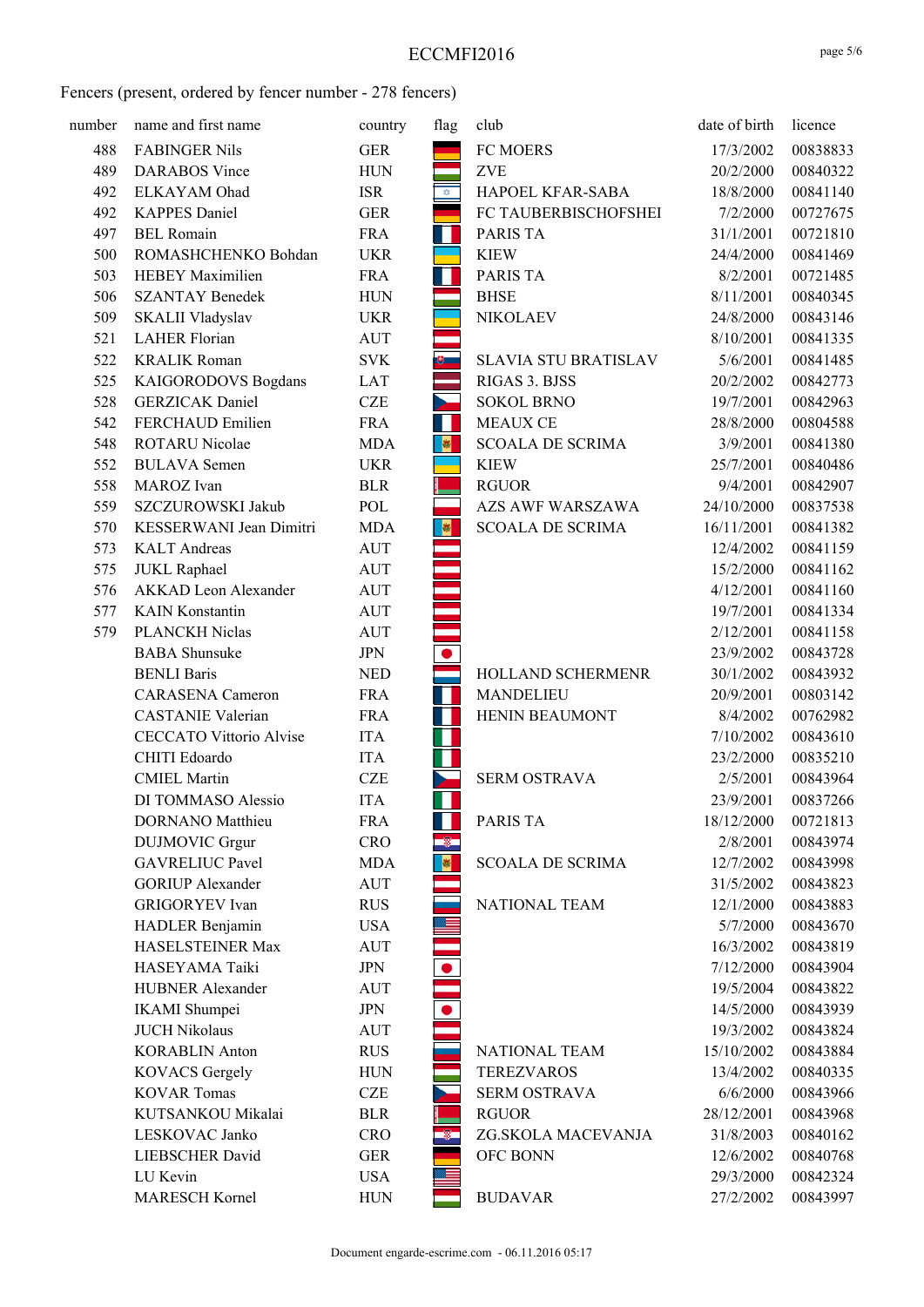| number | name and first name       | country    | flag               | club                  | date of birth | licence  |
|--------|---------------------------|------------|--------------------|-----------------------|---------------|----------|
|        | MATSUBUCHI Shimpei        | <b>JPN</b> |                    |                       | 12/2/2000     | 00839136 |
|        | MEDAN Jonathan            | <b>ISR</b> | $\hat{\mathbf{v}}$ | <b>HAPOEL HAIFA</b>   | 14/2/2001     | 00843697 |
|        | <b>MEIER Richard</b>      | <b>GER</b> |                    | <b>FS TG WURZBURG</b> | 26/2/2001     | 00843424 |
|        | MOESENEDER Emil           | AUT        |                    |                       | 21/8/2002     | 00843820 |
|        | <b>MRUZ Marko</b>         | <b>UKR</b> |                    | <b>LVIV</b>           | 2/5/2002      | 00844053 |
|        | <b>MYKHAILOV</b> Artur    | <b>UKR</b> |                    | <b>LVIV</b>           | 2/5/2002      | 00844054 |
|        | NARITA Koya               | <b>JPN</b> |                    |                       | 10/1/2001     | 00843905 |
|        | NIKOLIC Noa               | <b>CRO</b> |                    | ZG.SKOLA MACEVANJA    | 29/3/2002     | 00842954 |
|        | NOSKOV Ivan               | <b>RUS</b> |                    | <b>NATIONAL TEAM</b>  | 14/9/2001     | 00843882 |
|        | PEJIC Luka                | <b>CRO</b> | $^{\circ}$         |                       | 27/7/2002     | 00843857 |
|        | PEUTZ Martin              | <b>AUT</b> |                    |                       | 1/12/2001     | 00843817 |
|        | <b>POLAK Marek</b>        | <b>CZE</b> |                    | <b>SOKOL BRNO</b>     | 22/6/2001     | 00841367 |
|        | RYBALKA Andrei            | <b>BLR</b> |                    | <b>RGUOR</b>          | 17/11/2000    | 00843967 |
|        | <b>SAUERMANN Tim</b>      | <b>GER</b> |                    | DFC DUSSELDORF        | 16/2/2001     | 00726644 |
|        | <b>SCARPA Ryan</b>        | <b>USA</b> |                    |                       | 31/5/2001     | 00843890 |
|        | <b>SCHIEBEL Paul</b>      | <b>AUT</b> |                    |                       | 26/2/2002     | 00843821 |
|        | <b>SEMINERIO Giuliano</b> | <b>AUT</b> |                    | <b>AFC SALZBURG</b>   | 28/3/2002     | 00843818 |
|        | <b>SEMPER Leonard</b>     | <b>GER</b> |                    | <b>SC BERLIN</b>      | 23/6/2002     | 00842695 |
|        | SHIH Benjamin             | <b>USA</b> |                    |                       | 3/7/2001      | 00843671 |
|        | <b>SLEZAK Martin</b>      | <b>CZE</b> |                    | <b>SOKOL BRNO</b>     | 19/4/2003     | 00843965 |
|        | <b>SOULIER Hugo</b>       | <b>FRA</b> |                    | <b>LYON SE</b>        | 26/3/2001     | 00810476 |
|        | TAN Gerald Jia Rui        | <b>SIN</b> | $\omega$           | ABF                   | 3/1/2002      | 00840513 |
|        | <b>TITOV</b> Andrey       | <b>RUS</b> |                    | <b>NATIONAL TEAM</b>  | 22/5/2002     | 00843885 |
|        | YAMASHITA Hikaru          | <b>JPN</b> |                    |                       | 17/5/2000     | 00843722 |
|        | YEE Maxwell               | <b>USA</b> |                    |                       | 3/10/2000     | 00843798 |
|        | <b>ZECHINI</b> Francesco  | <b>ITA</b> |                    |                       | 21/10/2000    | 00842374 |
|        |                           |            |                    |                       |               |          |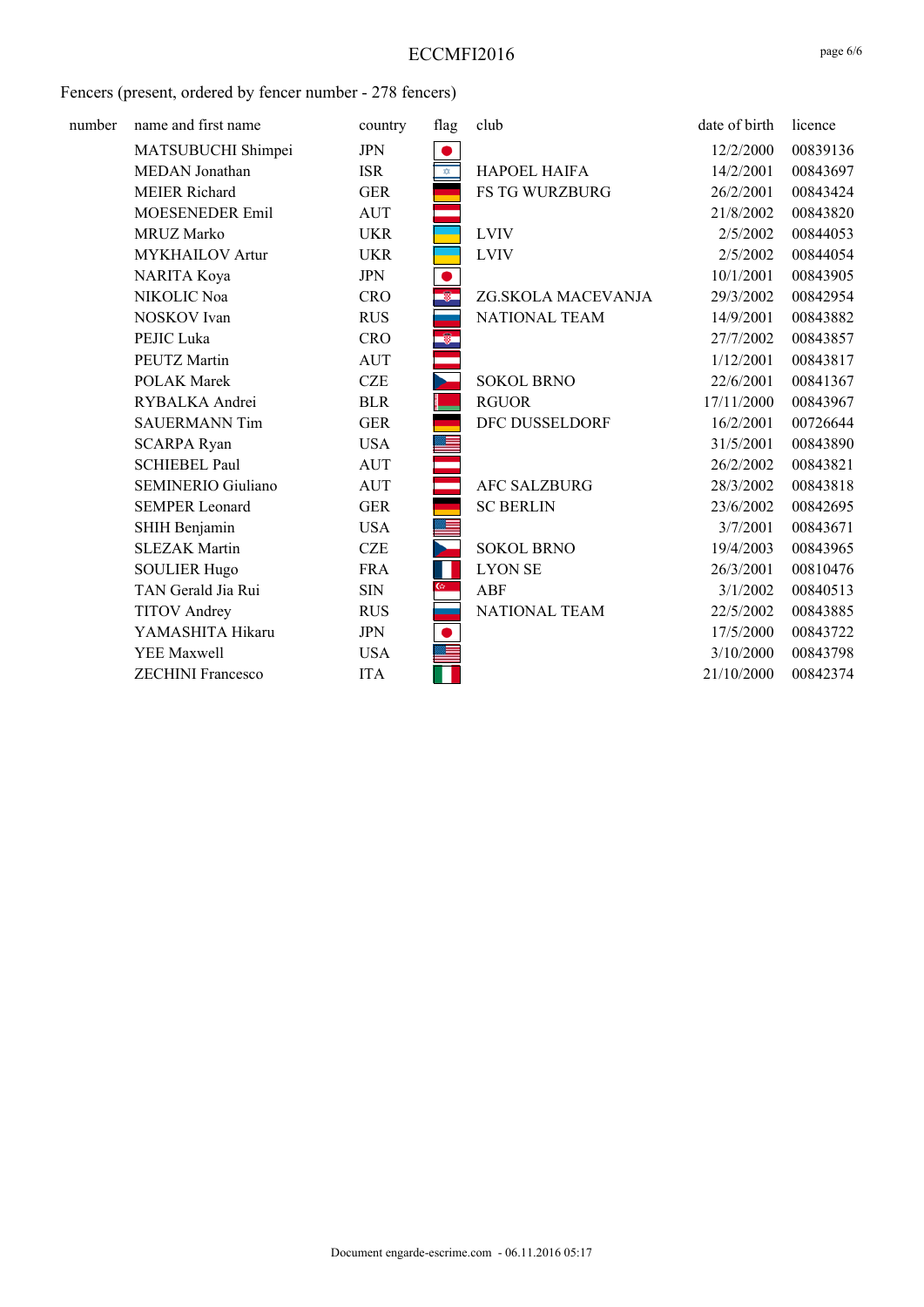Technical directory

Richard MARTIN Julius KRALIK Birgit GRASNEK Johann Lottspeich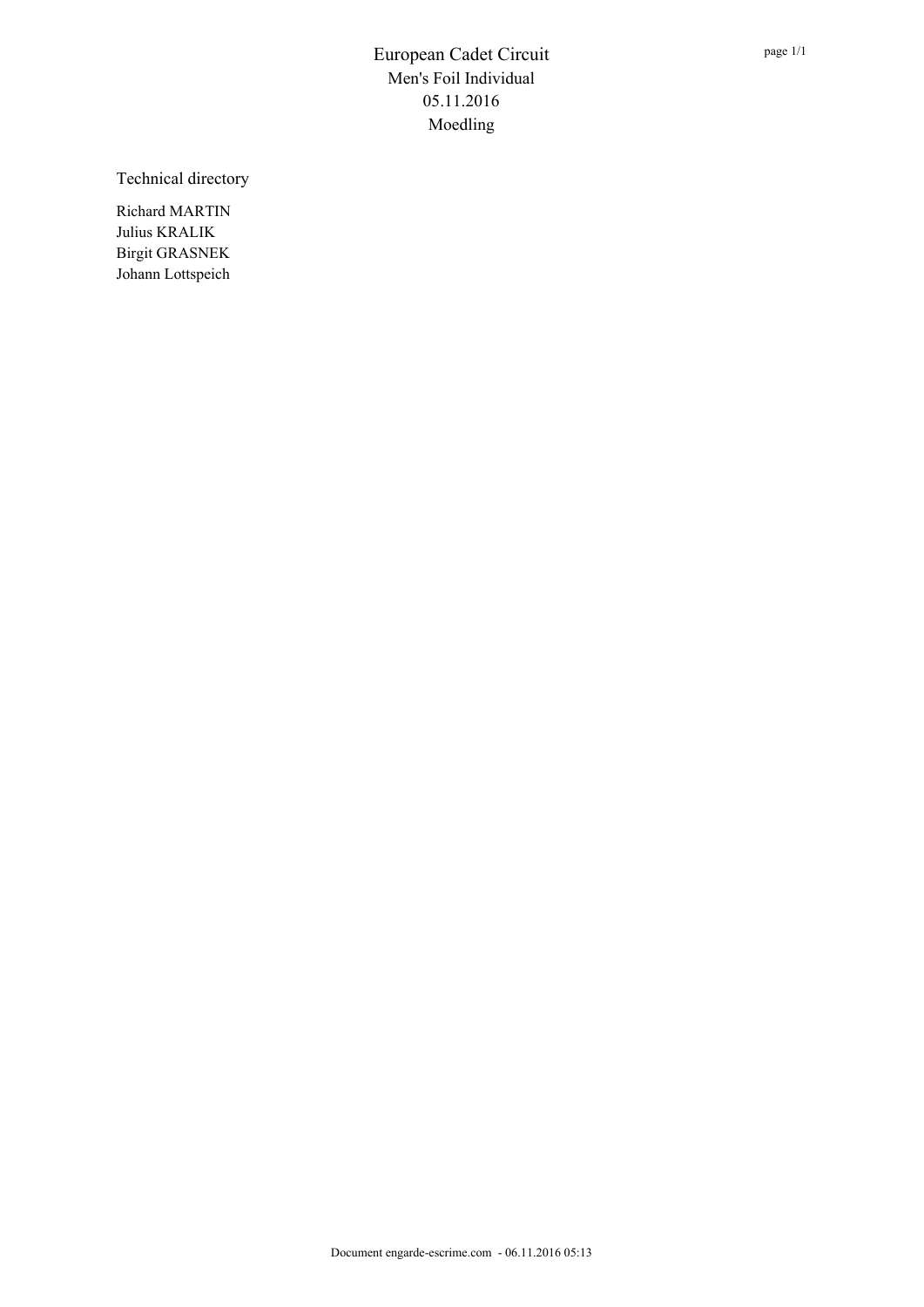#### Formula of the competition

278 fencers

1 poules: round

278 fencers 40 poules (38 poules of 7, 2 poules of 6) Separation by : countries 210 qualifiers

Direct elimination : 210 fencers

Direct elimination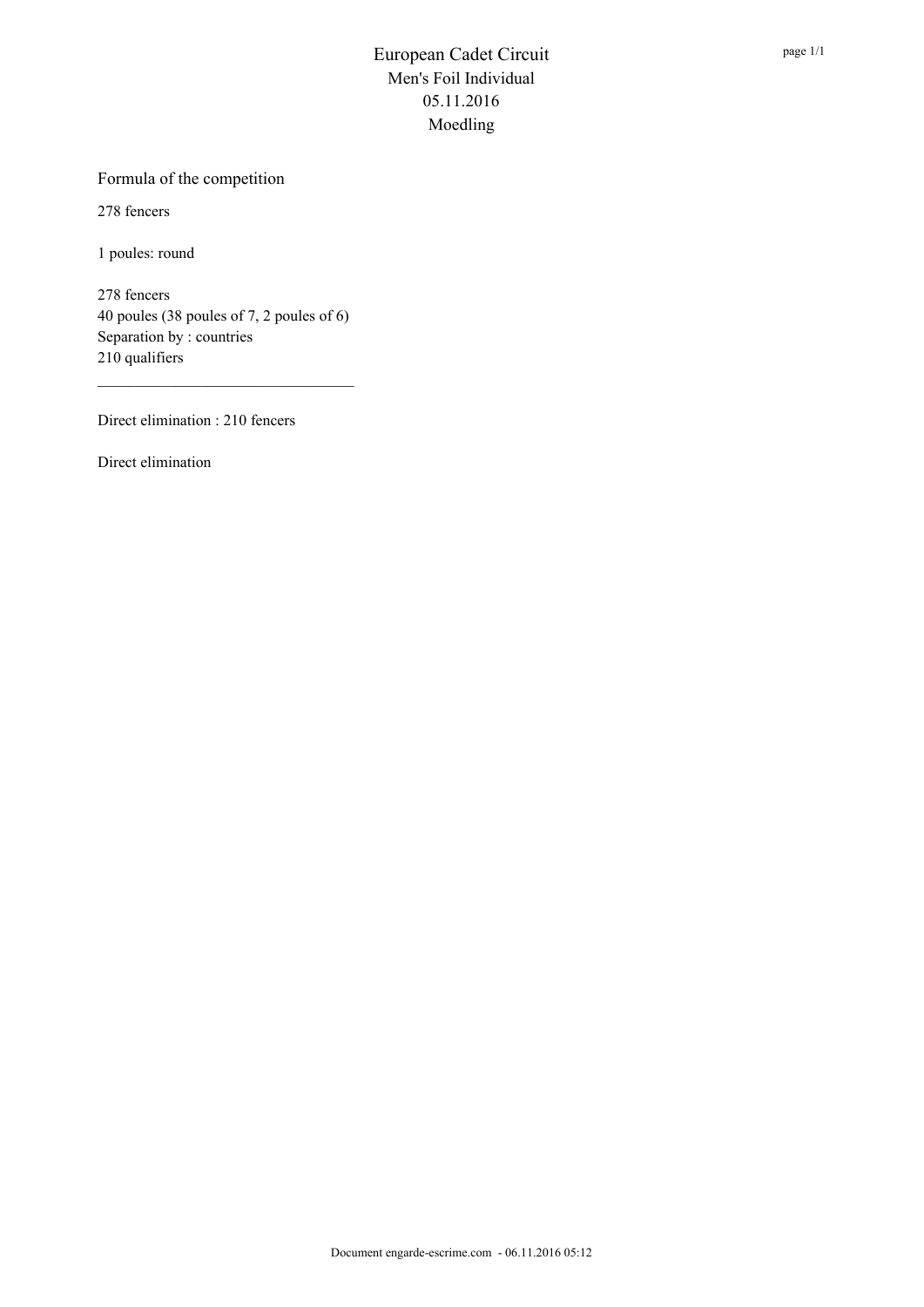Poules, round No 1

Poule No 1 8:00 piste No 1 Referee: KONIECZNY Tomasz POL

| $\mathbf{V}$<br>$\boldsymbol{0}$<br>$\mathfrak{Z}$<br>$\overline{c}$<br>$\mathbf{1}$<br>$\mathbf V$<br><b>HUN</b><br><b>T</b><br>0.333<br>$-5$<br>16<br>5<br><b>MARESCH Kornel</b><br>$\overline{3}$<br>$\overline{2}$<br>$\boldsymbol{0}$<br>$\mathbf{V}$<br>$\overline{V}$<br>15<br><b>ITA</b><br>$\theta$<br><b>Tara</b><br>0.333<br>$-9$<br>6<br><b>FAEDO</b> Tommaso<br>$\overline{\mathsf{V}}$<br>$\overline{3}$<br>$\overline{\mathsf{V}}$<br><b>USA</b><br>V<br>V<br>$\mathcal{L}^{\mathcal{L}}$<br>$\mathbf V$<br>0.833<br>28<br><b>OLIVARES</b> Marcello<br>13<br>$\mathbf{1}$<br>$\overline{2}$<br>$\overline{\mathsf{V}}$<br>FAKHRETDINOV Damir<br>V<br>$\overline{3}$<br>$\mathbf V$<br>25<br>$\mathfrak{Z}$<br><b>RUS</b><br>V<br>0.667<br>7<br>$\overline{V}$<br>$\overline{\mathrm{V}}$<br>$\mathbf V$<br>m.<br>V<br>$\overline{3}$<br>$\mathbf{V}$<br>PETUHOVS Vladislavs<br><b>LAT</b><br>0.833<br>13<br>28<br>$\mathbf{1}$<br>$\overline{4}$<br>$\overline{4}$<br>$\mathcal{L}_{\mathcal{A}}$<br>$\mathbf V$<br>V<br>$\mathfrak{Z}$<br><b>DARDE</b> Lucas<br><b>FRA</b><br>V<br>0.500<br>7<br>26<br>$\overline{4}$<br>$\boldsymbol{0}$<br>$\mathcal{L}^{\mathcal{L}}$<br>$\overline{7}$<br><b>SEMINERIO Giuliano</b><br><b>AUT</b><br>$\mathbf{1}$<br>$\mathbf{1}$<br>$\Omega$<br>$\mathbf{1}$<br>$\mathbf{1}$<br>0.000<br>$-26$<br>$\overline{4}$<br>Poule No 2 8:00 piste No 2<br>Referee: KALI Andras HUN<br>V/M<br>ind.<br>HS rank<br>$\mathfrak{Z}$<br>$\overline{c}$<br>$\mathbf{0}$<br>$\overline{4}$<br>$\overline{4}$<br>15<br>SPOLJAR Borna<br><b>CRO</b><br><b>College</b><br>$\sqrt{2}$<br>0.000<br>$-15$<br>7<br>$\overline{2}$<br>$\overline{V}$<br>$\overline{V}$<br>$\overline{\mathbf{V}}$<br>$\mathbf{V}$<br><b>GER</b><br><b>Tara</b><br>V<br>0.833<br>27<br><b>WIEMANN Martin</b><br>17<br>$\mathbf{1}$<br>$\mathbf{V}$<br>V<br>$\ensuremath{\mathbf{V}}$<br><b>The State</b><br>$\overline{4}$<br>$\mathbf V$<br>0.833<br>29<br>$\overline{2}$<br>PANAZZOLO Matteo<br><b>ITA</b><br>$\ensuremath{\mathbf{V}}$<br>13<br>$\overline{3}$<br>$\mathfrak{Z}$<br>$\mathbf V$<br>0.500<br><b>TUKTAROV Daniil</b><br><b>RUS</b><br>V<br>$\boldsymbol{0}$<br>V<br>$-2$<br>21<br>$\overline{4}$<br>$\overline{V}$<br>$\bar{V}$<br>$\mathbf V$<br><b>T</b><br>$\mathbf V$<br>$\overline{4}$<br>$\overline{\mathbf{V}}$<br>ROSU Silviu<br><b>ROU</b><br>0.833<br>12<br>29<br>$\mathfrak{Z}$<br>$\overline{2}$<br>$\rm SIN$<br>6<br>TAN Gerald Jia Rui<br>V<br>$\mathbf{0}$<br>$\mathbf{0}$<br>$\mathbf{1}$<br>0.167<br>$-20$<br>9<br>-1<br>$\overline{2}$<br>$\overline{\mathsf{V}}$<br>$\overline{V}$<br>$\overline{4}$<br><b>USA</b><br>$\mathbf{1}$<br>$\mathbf{1}$<br>0.333<br>$-5$<br>18<br>5<br><b>SCARPA Ryan</b><br>Poule No 3 8:00 piste No 3<br>Referee: REUMUELLER Martina AUT<br>V/M<br><b>HS</b><br>ind.<br>rank<br>$\bar{V}$<br>$\mathbf V$<br>$\overline{2}$<br>$\mathbf{V}$<br>$\overline{4}$<br>25<br><b>ITA</b><br>$\overline{4}$<br>0.500<br>$\boldsymbol{0}$<br><b>CECCATO Vittorio Alvise</b><br>$\overline{4}$<br>$\overline{\mathbf{V}}$<br>$\overline{2}$<br>$\overline{3}$<br>$\mathcal{L}^{\mathcal{L}}$<br>$\mathbf{0}$<br>$\ensuremath{\mathbf{V}}$<br>POL<br>$\overline{3}$<br>0.333<br>$-7$<br>18<br><b>SEYFRIED Kacper</b><br>5<br><b>The State</b><br>$\mathbf V$<br>MACHOVEC Andrew<br><b>USA</b><br>$\ensuremath{\mathbf{V}}$<br>$\ensuremath{\mathbf{V}}$<br>$\mathbf V$<br>24<br>V<br>V<br>1.000<br>30<br>$\mathbf{1}$<br>$\ensuremath{\mathbf{V}}$<br>$\overline{\mathbf{3}}$<br>$\mathbf{1}$<br>$\overline{4}$<br><b>SCHOUTERDEN Olivier</b><br><b>BEL</b><br>$\mathbf{1}$<br>$\mathfrak{Z}$<br>0.167<br>6<br>$-10$<br>17<br>$\overline{3}$<br>$\overline{2}$<br><b>HUN</b><br>V<br>$\overline{4}$<br>$\mathbf{0}$<br>$-14$<br>15<br>$\overline{7}$<br><b>KORENY Mihaly</b><br>$\mathbf{1}$<br>0.167<br>$\overline{3}$<br>$\overline{V}$<br>$\mathbf{V}$<br>$\overline{2}$<br><b>KATKOV</b> Artem<br><b>RUS</b><br>$\overline{4}$<br>V<br>V<br>0.667<br>27<br>7<br>$\bar{V}$<br>$\bar{V}$<br>$\overline{V}$<br>$\mathbf{0}$<br>$\mathbf{V}$<br><b>SEMPER Leonard</b><br><b>GER</b><br>$\boldsymbol{0}$<br>21<br>$\mathfrak{Z}$<br>$\mathbf{1}$<br>0.667<br>Poule No 4 8:00 piste No 4<br>Referee: LANGE Robert GER<br>V/M<br><b>HS</b><br>ind.<br>rank<br>$\ensuremath{\mathbf{V}}$<br>$\ensuremath{\mathbf{V}}$<br>$\ensuremath{\mathbf{V}}$<br>$\ensuremath{\mathbf{V}}$<br>$\mathbf V$<br><b>RUS</b><br><b>College</b><br>$\ensuremath{\mathbf{V}}$<br>1.000<br>30<br>MYLNIKOV Vladislav<br>17<br>$\mathbf{1}$<br>$\bar{V}$<br>$\overline{\mathbf{V}}$<br><b>T</b><br>$\mathbf{V}$<br>$\mathbf{V}$<br><b>USA</b><br>$\mathbf{1}$<br>22.<br>YEE Maxwell<br>$\mathbf{1}$<br>0.667<br>6<br>$\mathfrak{Z}$<br>$\overline{3}$<br><b>The State</b><br>$\mathbf V$<br>$\overline{3}$<br>$\overline{4}$<br>$\boldsymbol{0}$<br><b>TAN Lawrence</b><br>PHI<br>V<br>0.333<br>$-5$<br>20<br>$\mathfrak s$<br>$\bar{V}$<br>$\ensuremath{\mathbf{V}}$<br>$\overline{V}$<br>PINSON Simon<br><b>FRA</b><br>$\overline{3}$<br>$\overline{4}$<br>V<br>0.667<br>9<br>27<br>$\overline{2}$<br>$\overline{\mathbf{V}}$<br>$\overline{3}$<br>T.<br>$\boldsymbol{7}$<br>$\mathbf{1}$<br>$\mathbf{1}$<br>KUCHTA Leopold Marc<br><b>SVK</b><br>$\mathbf{0}$<br>$\overline{0}$<br>0.167<br>$-18$<br>10<br>$\overline{3}$<br>$\bar{V}$<br>$\mathfrak{Z}$<br><b>NAGY Szilard</b><br><b>Tara</b><br>$\overline{3}$<br>6<br><b>HUN</b><br>$\mathbf{1}$<br>$\mathbf{1}$<br>0.167<br>$-12$<br>16<br>$\overline{2}$<br>$\overline{4}$<br>$\mathbf{1}$<br>$\overline{V}$<br>$\mathbf V$<br>$\mathcal{L}^{\mathcal{L}}$<br><b>JPN</b><br>$\mathbf{V}$<br>22<br><b>IKAMI</b> Shumpei<br>0.500<br>3<br>$\overline{\mathcal{L}}$ |  | $\rm V/M$ | ind. | HS rank |
|------------------------------------------------------------------------------------------------------------------------------------------------------------------------------------------------------------------------------------------------------------------------------------------------------------------------------------------------------------------------------------------------------------------------------------------------------------------------------------------------------------------------------------------------------------------------------------------------------------------------------------------------------------------------------------------------------------------------------------------------------------------------------------------------------------------------------------------------------------------------------------------------------------------------------------------------------------------------------------------------------------------------------------------------------------------------------------------------------------------------------------------------------------------------------------------------------------------------------------------------------------------------------------------------------------------------------------------------------------------------------------------------------------------------------------------------------------------------------------------------------------------------------------------------------------------------------------------------------------------------------------------------------------------------------------------------------------------------------------------------------------------------------------------------------------------------------------------------------------------------------------------------------------------------------------------------------------------------------------------------------------------------------------------------------------------------------------------------------------------------------------------------------------------------------------------------------------------------------------------------------------------------------------------------------------------------------------------------------------------------------------------------------------------------------------------------------------------------------------------------------------------------------------------------------------------------------------------------------------------------------------------------------------------------------------------------------------------------------------------------------------------------------------------------------------------------------------------------------------------------------------------------------------------------------------------------------------------------------------------------------------------------------------------------------------------------------------------------------------------------------------------------------------------------------------------------------------------------------------------------------------------------------------------------------------------------------------------------------------------------------------------------------------------------------------------------------------------------------------------------------------------------------------------------------------------------------------------------------------------------------------------------------------------------------------------------------------------------------------------------------------------------------------------------------------------------------------------------------------------------------------------------------------------------------------------------------------------------------------------------------------------------------------------------------------------------------------------------------------------------------------------------------------------------------------------------------------------------------------------------------------------------------------------------------------------------------------------------------------------------------------------------------------------------------------------------------------------------------------------------------------------------------------------------------------------------------------------------------------------------------------------------------------------------------------------------------------------------------------------------------------------------------------------------------------------------------------------------------------------------------------------------------------------------------------------------------------------------------------------------------------------------------------------------------------------------------------------------------------------------------------------------------------------------------------------------------------------------------------------------------------------------------------------------------------------------------------------------------------------------------------------------------------------------------------------------------------------------------------------------------------------------------------------------------------------------------------------------------------------------------------------------------------------------------------------------------------------------------------------------------------------|--|-----------|------|---------|
|                                                                                                                                                                                                                                                                                                                                                                                                                                                                                                                                                                                                                                                                                                                                                                                                                                                                                                                                                                                                                                                                                                                                                                                                                                                                                                                                                                                                                                                                                                                                                                                                                                                                                                                                                                                                                                                                                                                                                                                                                                                                                                                                                                                                                                                                                                                                                                                                                                                                                                                                                                                                                                                                                                                                                                                                                                                                                                                                                                                                                                                                                                                                                                                                                                                                                                                                                                                                                                                                                                                                                                                                                                                                                                                                                                                                                                                                                                                                                                                                                                                                                                                                                                                                                                                                                                                                                                                                                                                                                                                                                                                                                                                                                                                                                                                                                                                                                                                                                                                                                                                                                                                                                                                                                                                                                                                                                                                                                                                                                                                                                                                                                                                                                                                                                                  |  |           |      |         |
|                                                                                                                                                                                                                                                                                                                                                                                                                                                                                                                                                                                                                                                                                                                                                                                                                                                                                                                                                                                                                                                                                                                                                                                                                                                                                                                                                                                                                                                                                                                                                                                                                                                                                                                                                                                                                                                                                                                                                                                                                                                                                                                                                                                                                                                                                                                                                                                                                                                                                                                                                                                                                                                                                                                                                                                                                                                                                                                                                                                                                                                                                                                                                                                                                                                                                                                                                                                                                                                                                                                                                                                                                                                                                                                                                                                                                                                                                                                                                                                                                                                                                                                                                                                                                                                                                                                                                                                                                                                                                                                                                                                                                                                                                                                                                                                                                                                                                                                                                                                                                                                                                                                                                                                                                                                                                                                                                                                                                                                                                                                                                                                                                                                                                                                                                                  |  |           |      |         |
|                                                                                                                                                                                                                                                                                                                                                                                                                                                                                                                                                                                                                                                                                                                                                                                                                                                                                                                                                                                                                                                                                                                                                                                                                                                                                                                                                                                                                                                                                                                                                                                                                                                                                                                                                                                                                                                                                                                                                                                                                                                                                                                                                                                                                                                                                                                                                                                                                                                                                                                                                                                                                                                                                                                                                                                                                                                                                                                                                                                                                                                                                                                                                                                                                                                                                                                                                                                                                                                                                                                                                                                                                                                                                                                                                                                                                                                                                                                                                                                                                                                                                                                                                                                                                                                                                                                                                                                                                                                                                                                                                                                                                                                                                                                                                                                                                                                                                                                                                                                                                                                                                                                                                                                                                                                                                                                                                                                                                                                                                                                                                                                                                                                                                                                                                                  |  |           |      |         |
|                                                                                                                                                                                                                                                                                                                                                                                                                                                                                                                                                                                                                                                                                                                                                                                                                                                                                                                                                                                                                                                                                                                                                                                                                                                                                                                                                                                                                                                                                                                                                                                                                                                                                                                                                                                                                                                                                                                                                                                                                                                                                                                                                                                                                                                                                                                                                                                                                                                                                                                                                                                                                                                                                                                                                                                                                                                                                                                                                                                                                                                                                                                                                                                                                                                                                                                                                                                                                                                                                                                                                                                                                                                                                                                                                                                                                                                                                                                                                                                                                                                                                                                                                                                                                                                                                                                                                                                                                                                                                                                                                                                                                                                                                                                                                                                                                                                                                                                                                                                                                                                                                                                                                                                                                                                                                                                                                                                                                                                                                                                                                                                                                                                                                                                                                                  |  |           |      |         |
|                                                                                                                                                                                                                                                                                                                                                                                                                                                                                                                                                                                                                                                                                                                                                                                                                                                                                                                                                                                                                                                                                                                                                                                                                                                                                                                                                                                                                                                                                                                                                                                                                                                                                                                                                                                                                                                                                                                                                                                                                                                                                                                                                                                                                                                                                                                                                                                                                                                                                                                                                                                                                                                                                                                                                                                                                                                                                                                                                                                                                                                                                                                                                                                                                                                                                                                                                                                                                                                                                                                                                                                                                                                                                                                                                                                                                                                                                                                                                                                                                                                                                                                                                                                                                                                                                                                                                                                                                                                                                                                                                                                                                                                                                                                                                                                                                                                                                                                                                                                                                                                                                                                                                                                                                                                                                                                                                                                                                                                                                                                                                                                                                                                                                                                                                                  |  |           |      |         |
|                                                                                                                                                                                                                                                                                                                                                                                                                                                                                                                                                                                                                                                                                                                                                                                                                                                                                                                                                                                                                                                                                                                                                                                                                                                                                                                                                                                                                                                                                                                                                                                                                                                                                                                                                                                                                                                                                                                                                                                                                                                                                                                                                                                                                                                                                                                                                                                                                                                                                                                                                                                                                                                                                                                                                                                                                                                                                                                                                                                                                                                                                                                                                                                                                                                                                                                                                                                                                                                                                                                                                                                                                                                                                                                                                                                                                                                                                                                                                                                                                                                                                                                                                                                                                                                                                                                                                                                                                                                                                                                                                                                                                                                                                                                                                                                                                                                                                                                                                                                                                                                                                                                                                                                                                                                                                                                                                                                                                                                                                                                                                                                                                                                                                                                                                                  |  |           |      |         |
|                                                                                                                                                                                                                                                                                                                                                                                                                                                                                                                                                                                                                                                                                                                                                                                                                                                                                                                                                                                                                                                                                                                                                                                                                                                                                                                                                                                                                                                                                                                                                                                                                                                                                                                                                                                                                                                                                                                                                                                                                                                                                                                                                                                                                                                                                                                                                                                                                                                                                                                                                                                                                                                                                                                                                                                                                                                                                                                                                                                                                                                                                                                                                                                                                                                                                                                                                                                                                                                                                                                                                                                                                                                                                                                                                                                                                                                                                                                                                                                                                                                                                                                                                                                                                                                                                                                                                                                                                                                                                                                                                                                                                                                                                                                                                                                                                                                                                                                                                                                                                                                                                                                                                                                                                                                                                                                                                                                                                                                                                                                                                                                                                                                                                                                                                                  |  |           |      |         |
|                                                                                                                                                                                                                                                                                                                                                                                                                                                                                                                                                                                                                                                                                                                                                                                                                                                                                                                                                                                                                                                                                                                                                                                                                                                                                                                                                                                                                                                                                                                                                                                                                                                                                                                                                                                                                                                                                                                                                                                                                                                                                                                                                                                                                                                                                                                                                                                                                                                                                                                                                                                                                                                                                                                                                                                                                                                                                                                                                                                                                                                                                                                                                                                                                                                                                                                                                                                                                                                                                                                                                                                                                                                                                                                                                                                                                                                                                                                                                                                                                                                                                                                                                                                                                                                                                                                                                                                                                                                                                                                                                                                                                                                                                                                                                                                                                                                                                                                                                                                                                                                                                                                                                                                                                                                                                                                                                                                                                                                                                                                                                                                                                                                                                                                                                                  |  |           |      |         |
|                                                                                                                                                                                                                                                                                                                                                                                                                                                                                                                                                                                                                                                                                                                                                                                                                                                                                                                                                                                                                                                                                                                                                                                                                                                                                                                                                                                                                                                                                                                                                                                                                                                                                                                                                                                                                                                                                                                                                                                                                                                                                                                                                                                                                                                                                                                                                                                                                                                                                                                                                                                                                                                                                                                                                                                                                                                                                                                                                                                                                                                                                                                                                                                                                                                                                                                                                                                                                                                                                                                                                                                                                                                                                                                                                                                                                                                                                                                                                                                                                                                                                                                                                                                                                                                                                                                                                                                                                                                                                                                                                                                                                                                                                                                                                                                                                                                                                                                                                                                                                                                                                                                                                                                                                                                                                                                                                                                                                                                                                                                                                                                                                                                                                                                                                                  |  |           |      |         |
|                                                                                                                                                                                                                                                                                                                                                                                                                                                                                                                                                                                                                                                                                                                                                                                                                                                                                                                                                                                                                                                                                                                                                                                                                                                                                                                                                                                                                                                                                                                                                                                                                                                                                                                                                                                                                                                                                                                                                                                                                                                                                                                                                                                                                                                                                                                                                                                                                                                                                                                                                                                                                                                                                                                                                                                                                                                                                                                                                                                                                                                                                                                                                                                                                                                                                                                                                                                                                                                                                                                                                                                                                                                                                                                                                                                                                                                                                                                                                                                                                                                                                                                                                                                                                                                                                                                                                                                                                                                                                                                                                                                                                                                                                                                                                                                                                                                                                                                                                                                                                                                                                                                                                                                                                                                                                                                                                                                                                                                                                                                                                                                                                                                                                                                                                                  |  |           |      |         |
|                                                                                                                                                                                                                                                                                                                                                                                                                                                                                                                                                                                                                                                                                                                                                                                                                                                                                                                                                                                                                                                                                                                                                                                                                                                                                                                                                                                                                                                                                                                                                                                                                                                                                                                                                                                                                                                                                                                                                                                                                                                                                                                                                                                                                                                                                                                                                                                                                                                                                                                                                                                                                                                                                                                                                                                                                                                                                                                                                                                                                                                                                                                                                                                                                                                                                                                                                                                                                                                                                                                                                                                                                                                                                                                                                                                                                                                                                                                                                                                                                                                                                                                                                                                                                                                                                                                                                                                                                                                                                                                                                                                                                                                                                                                                                                                                                                                                                                                                                                                                                                                                                                                                                                                                                                                                                                                                                                                                                                                                                                                                                                                                                                                                                                                                                                  |  |           |      |         |
|                                                                                                                                                                                                                                                                                                                                                                                                                                                                                                                                                                                                                                                                                                                                                                                                                                                                                                                                                                                                                                                                                                                                                                                                                                                                                                                                                                                                                                                                                                                                                                                                                                                                                                                                                                                                                                                                                                                                                                                                                                                                                                                                                                                                                                                                                                                                                                                                                                                                                                                                                                                                                                                                                                                                                                                                                                                                                                                                                                                                                                                                                                                                                                                                                                                                                                                                                                                                                                                                                                                                                                                                                                                                                                                                                                                                                                                                                                                                                                                                                                                                                                                                                                                                                                                                                                                                                                                                                                                                                                                                                                                                                                                                                                                                                                                                                                                                                                                                                                                                                                                                                                                                                                                                                                                                                                                                                                                                                                                                                                                                                                                                                                                                                                                                                                  |  |           |      |         |
|                                                                                                                                                                                                                                                                                                                                                                                                                                                                                                                                                                                                                                                                                                                                                                                                                                                                                                                                                                                                                                                                                                                                                                                                                                                                                                                                                                                                                                                                                                                                                                                                                                                                                                                                                                                                                                                                                                                                                                                                                                                                                                                                                                                                                                                                                                                                                                                                                                                                                                                                                                                                                                                                                                                                                                                                                                                                                                                                                                                                                                                                                                                                                                                                                                                                                                                                                                                                                                                                                                                                                                                                                                                                                                                                                                                                                                                                                                                                                                                                                                                                                                                                                                                                                                                                                                                                                                                                                                                                                                                                                                                                                                                                                                                                                                                                                                                                                                                                                                                                                                                                                                                                                                                                                                                                                                                                                                                                                                                                                                                                                                                                                                                                                                                                                                  |  |           |      |         |
|                                                                                                                                                                                                                                                                                                                                                                                                                                                                                                                                                                                                                                                                                                                                                                                                                                                                                                                                                                                                                                                                                                                                                                                                                                                                                                                                                                                                                                                                                                                                                                                                                                                                                                                                                                                                                                                                                                                                                                                                                                                                                                                                                                                                                                                                                                                                                                                                                                                                                                                                                                                                                                                                                                                                                                                                                                                                                                                                                                                                                                                                                                                                                                                                                                                                                                                                                                                                                                                                                                                                                                                                                                                                                                                                                                                                                                                                                                                                                                                                                                                                                                                                                                                                                                                                                                                                                                                                                                                                                                                                                                                                                                                                                                                                                                                                                                                                                                                                                                                                                                                                                                                                                                                                                                                                                                                                                                                                                                                                                                                                                                                                                                                                                                                                                                  |  |           |      |         |
|                                                                                                                                                                                                                                                                                                                                                                                                                                                                                                                                                                                                                                                                                                                                                                                                                                                                                                                                                                                                                                                                                                                                                                                                                                                                                                                                                                                                                                                                                                                                                                                                                                                                                                                                                                                                                                                                                                                                                                                                                                                                                                                                                                                                                                                                                                                                                                                                                                                                                                                                                                                                                                                                                                                                                                                                                                                                                                                                                                                                                                                                                                                                                                                                                                                                                                                                                                                                                                                                                                                                                                                                                                                                                                                                                                                                                                                                                                                                                                                                                                                                                                                                                                                                                                                                                                                                                                                                                                                                                                                                                                                                                                                                                                                                                                                                                                                                                                                                                                                                                                                                                                                                                                                                                                                                                                                                                                                                                                                                                                                                                                                                                                                                                                                                                                  |  |           |      |         |
|                                                                                                                                                                                                                                                                                                                                                                                                                                                                                                                                                                                                                                                                                                                                                                                                                                                                                                                                                                                                                                                                                                                                                                                                                                                                                                                                                                                                                                                                                                                                                                                                                                                                                                                                                                                                                                                                                                                                                                                                                                                                                                                                                                                                                                                                                                                                                                                                                                                                                                                                                                                                                                                                                                                                                                                                                                                                                                                                                                                                                                                                                                                                                                                                                                                                                                                                                                                                                                                                                                                                                                                                                                                                                                                                                                                                                                                                                                                                                                                                                                                                                                                                                                                                                                                                                                                                                                                                                                                                                                                                                                                                                                                                                                                                                                                                                                                                                                                                                                                                                                                                                                                                                                                                                                                                                                                                                                                                                                                                                                                                                                                                                                                                                                                                                                  |  |           |      |         |
|                                                                                                                                                                                                                                                                                                                                                                                                                                                                                                                                                                                                                                                                                                                                                                                                                                                                                                                                                                                                                                                                                                                                                                                                                                                                                                                                                                                                                                                                                                                                                                                                                                                                                                                                                                                                                                                                                                                                                                                                                                                                                                                                                                                                                                                                                                                                                                                                                                                                                                                                                                                                                                                                                                                                                                                                                                                                                                                                                                                                                                                                                                                                                                                                                                                                                                                                                                                                                                                                                                                                                                                                                                                                                                                                                                                                                                                                                                                                                                                                                                                                                                                                                                                                                                                                                                                                                                                                                                                                                                                                                                                                                                                                                                                                                                                                                                                                                                                                                                                                                                                                                                                                                                                                                                                                                                                                                                                                                                                                                                                                                                                                                                                                                                                                                                  |  |           |      |         |
|                                                                                                                                                                                                                                                                                                                                                                                                                                                                                                                                                                                                                                                                                                                                                                                                                                                                                                                                                                                                                                                                                                                                                                                                                                                                                                                                                                                                                                                                                                                                                                                                                                                                                                                                                                                                                                                                                                                                                                                                                                                                                                                                                                                                                                                                                                                                                                                                                                                                                                                                                                                                                                                                                                                                                                                                                                                                                                                                                                                                                                                                                                                                                                                                                                                                                                                                                                                                                                                                                                                                                                                                                                                                                                                                                                                                                                                                                                                                                                                                                                                                                                                                                                                                                                                                                                                                                                                                                                                                                                                                                                                                                                                                                                                                                                                                                                                                                                                                                                                                                                                                                                                                                                                                                                                                                                                                                                                                                                                                                                                                                                                                                                                                                                                                                                  |  |           |      |         |
|                                                                                                                                                                                                                                                                                                                                                                                                                                                                                                                                                                                                                                                                                                                                                                                                                                                                                                                                                                                                                                                                                                                                                                                                                                                                                                                                                                                                                                                                                                                                                                                                                                                                                                                                                                                                                                                                                                                                                                                                                                                                                                                                                                                                                                                                                                                                                                                                                                                                                                                                                                                                                                                                                                                                                                                                                                                                                                                                                                                                                                                                                                                                                                                                                                                                                                                                                                                                                                                                                                                                                                                                                                                                                                                                                                                                                                                                                                                                                                                                                                                                                                                                                                                                                                                                                                                                                                                                                                                                                                                                                                                                                                                                                                                                                                                                                                                                                                                                                                                                                                                                                                                                                                                                                                                                                                                                                                                                                                                                                                                                                                                                                                                                                                                                                                  |  |           |      |         |
|                                                                                                                                                                                                                                                                                                                                                                                                                                                                                                                                                                                                                                                                                                                                                                                                                                                                                                                                                                                                                                                                                                                                                                                                                                                                                                                                                                                                                                                                                                                                                                                                                                                                                                                                                                                                                                                                                                                                                                                                                                                                                                                                                                                                                                                                                                                                                                                                                                                                                                                                                                                                                                                                                                                                                                                                                                                                                                                                                                                                                                                                                                                                                                                                                                                                                                                                                                                                                                                                                                                                                                                                                                                                                                                                                                                                                                                                                                                                                                                                                                                                                                                                                                                                                                                                                                                                                                                                                                                                                                                                                                                                                                                                                                                                                                                                                                                                                                                                                                                                                                                                                                                                                                                                                                                                                                                                                                                                                                                                                                                                                                                                                                                                                                                                                                  |  |           |      |         |
|                                                                                                                                                                                                                                                                                                                                                                                                                                                                                                                                                                                                                                                                                                                                                                                                                                                                                                                                                                                                                                                                                                                                                                                                                                                                                                                                                                                                                                                                                                                                                                                                                                                                                                                                                                                                                                                                                                                                                                                                                                                                                                                                                                                                                                                                                                                                                                                                                                                                                                                                                                                                                                                                                                                                                                                                                                                                                                                                                                                                                                                                                                                                                                                                                                                                                                                                                                                                                                                                                                                                                                                                                                                                                                                                                                                                                                                                                                                                                                                                                                                                                                                                                                                                                                                                                                                                                                                                                                                                                                                                                                                                                                                                                                                                                                                                                                                                                                                                                                                                                                                                                                                                                                                                                                                                                                                                                                                                                                                                                                                                                                                                                                                                                                                                                                  |  |           |      |         |
|                                                                                                                                                                                                                                                                                                                                                                                                                                                                                                                                                                                                                                                                                                                                                                                                                                                                                                                                                                                                                                                                                                                                                                                                                                                                                                                                                                                                                                                                                                                                                                                                                                                                                                                                                                                                                                                                                                                                                                                                                                                                                                                                                                                                                                                                                                                                                                                                                                                                                                                                                                                                                                                                                                                                                                                                                                                                                                                                                                                                                                                                                                                                                                                                                                                                                                                                                                                                                                                                                                                                                                                                                                                                                                                                                                                                                                                                                                                                                                                                                                                                                                                                                                                                                                                                                                                                                                                                                                                                                                                                                                                                                                                                                                                                                                                                                                                                                                                                                                                                                                                                                                                                                                                                                                                                                                                                                                                                                                                                                                                                                                                                                                                                                                                                                                  |  |           |      |         |
|                                                                                                                                                                                                                                                                                                                                                                                                                                                                                                                                                                                                                                                                                                                                                                                                                                                                                                                                                                                                                                                                                                                                                                                                                                                                                                                                                                                                                                                                                                                                                                                                                                                                                                                                                                                                                                                                                                                                                                                                                                                                                                                                                                                                                                                                                                                                                                                                                                                                                                                                                                                                                                                                                                                                                                                                                                                                                                                                                                                                                                                                                                                                                                                                                                                                                                                                                                                                                                                                                                                                                                                                                                                                                                                                                                                                                                                                                                                                                                                                                                                                                                                                                                                                                                                                                                                                                                                                                                                                                                                                                                                                                                                                                                                                                                                                                                                                                                                                                                                                                                                                                                                                                                                                                                                                                                                                                                                                                                                                                                                                                                                                                                                                                                                                                                  |  |           |      |         |
|                                                                                                                                                                                                                                                                                                                                                                                                                                                                                                                                                                                                                                                                                                                                                                                                                                                                                                                                                                                                                                                                                                                                                                                                                                                                                                                                                                                                                                                                                                                                                                                                                                                                                                                                                                                                                                                                                                                                                                                                                                                                                                                                                                                                                                                                                                                                                                                                                                                                                                                                                                                                                                                                                                                                                                                                                                                                                                                                                                                                                                                                                                                                                                                                                                                                                                                                                                                                                                                                                                                                                                                                                                                                                                                                                                                                                                                                                                                                                                                                                                                                                                                                                                                                                                                                                                                                                                                                                                                                                                                                                                                                                                                                                                                                                                                                                                                                                                                                                                                                                                                                                                                                                                                                                                                                                                                                                                                                                                                                                                                                                                                                                                                                                                                                                                  |  |           |      |         |
|                                                                                                                                                                                                                                                                                                                                                                                                                                                                                                                                                                                                                                                                                                                                                                                                                                                                                                                                                                                                                                                                                                                                                                                                                                                                                                                                                                                                                                                                                                                                                                                                                                                                                                                                                                                                                                                                                                                                                                                                                                                                                                                                                                                                                                                                                                                                                                                                                                                                                                                                                                                                                                                                                                                                                                                                                                                                                                                                                                                                                                                                                                                                                                                                                                                                                                                                                                                                                                                                                                                                                                                                                                                                                                                                                                                                                                                                                                                                                                                                                                                                                                                                                                                                                                                                                                                                                                                                                                                                                                                                                                                                                                                                                                                                                                                                                                                                                                                                                                                                                                                                                                                                                                                                                                                                                                                                                                                                                                                                                                                                                                                                                                                                                                                                                                  |  |           |      |         |
|                                                                                                                                                                                                                                                                                                                                                                                                                                                                                                                                                                                                                                                                                                                                                                                                                                                                                                                                                                                                                                                                                                                                                                                                                                                                                                                                                                                                                                                                                                                                                                                                                                                                                                                                                                                                                                                                                                                                                                                                                                                                                                                                                                                                                                                                                                                                                                                                                                                                                                                                                                                                                                                                                                                                                                                                                                                                                                                                                                                                                                                                                                                                                                                                                                                                                                                                                                                                                                                                                                                                                                                                                                                                                                                                                                                                                                                                                                                                                                                                                                                                                                                                                                                                                                                                                                                                                                                                                                                                                                                                                                                                                                                                                                                                                                                                                                                                                                                                                                                                                                                                                                                                                                                                                                                                                                                                                                                                                                                                                                                                                                                                                                                                                                                                                                  |  |           |      |         |
|                                                                                                                                                                                                                                                                                                                                                                                                                                                                                                                                                                                                                                                                                                                                                                                                                                                                                                                                                                                                                                                                                                                                                                                                                                                                                                                                                                                                                                                                                                                                                                                                                                                                                                                                                                                                                                                                                                                                                                                                                                                                                                                                                                                                                                                                                                                                                                                                                                                                                                                                                                                                                                                                                                                                                                                                                                                                                                                                                                                                                                                                                                                                                                                                                                                                                                                                                                                                                                                                                                                                                                                                                                                                                                                                                                                                                                                                                                                                                                                                                                                                                                                                                                                                                                                                                                                                                                                                                                                                                                                                                                                                                                                                                                                                                                                                                                                                                                                                                                                                                                                                                                                                                                                                                                                                                                                                                                                                                                                                                                                                                                                                                                                                                                                                                                  |  |           |      |         |
|                                                                                                                                                                                                                                                                                                                                                                                                                                                                                                                                                                                                                                                                                                                                                                                                                                                                                                                                                                                                                                                                                                                                                                                                                                                                                                                                                                                                                                                                                                                                                                                                                                                                                                                                                                                                                                                                                                                                                                                                                                                                                                                                                                                                                                                                                                                                                                                                                                                                                                                                                                                                                                                                                                                                                                                                                                                                                                                                                                                                                                                                                                                                                                                                                                                                                                                                                                                                                                                                                                                                                                                                                                                                                                                                                                                                                                                                                                                                                                                                                                                                                                                                                                                                                                                                                                                                                                                                                                                                                                                                                                                                                                                                                                                                                                                                                                                                                                                                                                                                                                                                                                                                                                                                                                                                                                                                                                                                                                                                                                                                                                                                                                                                                                                                                                  |  |           |      |         |
|                                                                                                                                                                                                                                                                                                                                                                                                                                                                                                                                                                                                                                                                                                                                                                                                                                                                                                                                                                                                                                                                                                                                                                                                                                                                                                                                                                                                                                                                                                                                                                                                                                                                                                                                                                                                                                                                                                                                                                                                                                                                                                                                                                                                                                                                                                                                                                                                                                                                                                                                                                                                                                                                                                                                                                                                                                                                                                                                                                                                                                                                                                                                                                                                                                                                                                                                                                                                                                                                                                                                                                                                                                                                                                                                                                                                                                                                                                                                                                                                                                                                                                                                                                                                                                                                                                                                                                                                                                                                                                                                                                                                                                                                                                                                                                                                                                                                                                                                                                                                                                                                                                                                                                                                                                                                                                                                                                                                                                                                                                                                                                                                                                                                                                                                                                  |  |           |      |         |
|                                                                                                                                                                                                                                                                                                                                                                                                                                                                                                                                                                                                                                                                                                                                                                                                                                                                                                                                                                                                                                                                                                                                                                                                                                                                                                                                                                                                                                                                                                                                                                                                                                                                                                                                                                                                                                                                                                                                                                                                                                                                                                                                                                                                                                                                                                                                                                                                                                                                                                                                                                                                                                                                                                                                                                                                                                                                                                                                                                                                                                                                                                                                                                                                                                                                                                                                                                                                                                                                                                                                                                                                                                                                                                                                                                                                                                                                                                                                                                                                                                                                                                                                                                                                                                                                                                                                                                                                                                                                                                                                                                                                                                                                                                                                                                                                                                                                                                                                                                                                                                                                                                                                                                                                                                                                                                                                                                                                                                                                                                                                                                                                                                                                                                                                                                  |  |           |      |         |
|                                                                                                                                                                                                                                                                                                                                                                                                                                                                                                                                                                                                                                                                                                                                                                                                                                                                                                                                                                                                                                                                                                                                                                                                                                                                                                                                                                                                                                                                                                                                                                                                                                                                                                                                                                                                                                                                                                                                                                                                                                                                                                                                                                                                                                                                                                                                                                                                                                                                                                                                                                                                                                                                                                                                                                                                                                                                                                                                                                                                                                                                                                                                                                                                                                                                                                                                                                                                                                                                                                                                                                                                                                                                                                                                                                                                                                                                                                                                                                                                                                                                                                                                                                                                                                                                                                                                                                                                                                                                                                                                                                                                                                                                                                                                                                                                                                                                                                                                                                                                                                                                                                                                                                                                                                                                                                                                                                                                                                                                                                                                                                                                                                                                                                                                                                  |  |           |      |         |
|                                                                                                                                                                                                                                                                                                                                                                                                                                                                                                                                                                                                                                                                                                                                                                                                                                                                                                                                                                                                                                                                                                                                                                                                                                                                                                                                                                                                                                                                                                                                                                                                                                                                                                                                                                                                                                                                                                                                                                                                                                                                                                                                                                                                                                                                                                                                                                                                                                                                                                                                                                                                                                                                                                                                                                                                                                                                                                                                                                                                                                                                                                                                                                                                                                                                                                                                                                                                                                                                                                                                                                                                                                                                                                                                                                                                                                                                                                                                                                                                                                                                                                                                                                                                                                                                                                                                                                                                                                                                                                                                                                                                                                                                                                                                                                                                                                                                                                                                                                                                                                                                                                                                                                                                                                                                                                                                                                                                                                                                                                                                                                                                                                                                                                                                                                  |  |           |      |         |
|                                                                                                                                                                                                                                                                                                                                                                                                                                                                                                                                                                                                                                                                                                                                                                                                                                                                                                                                                                                                                                                                                                                                                                                                                                                                                                                                                                                                                                                                                                                                                                                                                                                                                                                                                                                                                                                                                                                                                                                                                                                                                                                                                                                                                                                                                                                                                                                                                                                                                                                                                                                                                                                                                                                                                                                                                                                                                                                                                                                                                                                                                                                                                                                                                                                                                                                                                                                                                                                                                                                                                                                                                                                                                                                                                                                                                                                                                                                                                                                                                                                                                                                                                                                                                                                                                                                                                                                                                                                                                                                                                                                                                                                                                                                                                                                                                                                                                                                                                                                                                                                                                                                                                                                                                                                                                                                                                                                                                                                                                                                                                                                                                                                                                                                                                                  |  |           |      |         |
|                                                                                                                                                                                                                                                                                                                                                                                                                                                                                                                                                                                                                                                                                                                                                                                                                                                                                                                                                                                                                                                                                                                                                                                                                                                                                                                                                                                                                                                                                                                                                                                                                                                                                                                                                                                                                                                                                                                                                                                                                                                                                                                                                                                                                                                                                                                                                                                                                                                                                                                                                                                                                                                                                                                                                                                                                                                                                                                                                                                                                                                                                                                                                                                                                                                                                                                                                                                                                                                                                                                                                                                                                                                                                                                                                                                                                                                                                                                                                                                                                                                                                                                                                                                                                                                                                                                                                                                                                                                                                                                                                                                                                                                                                                                                                                                                                                                                                                                                                                                                                                                                                                                                                                                                                                                                                                                                                                                                                                                                                                                                                                                                                                                                                                                                                                  |  |           |      |         |
|                                                                                                                                                                                                                                                                                                                                                                                                                                                                                                                                                                                                                                                                                                                                                                                                                                                                                                                                                                                                                                                                                                                                                                                                                                                                                                                                                                                                                                                                                                                                                                                                                                                                                                                                                                                                                                                                                                                                                                                                                                                                                                                                                                                                                                                                                                                                                                                                                                                                                                                                                                                                                                                                                                                                                                                                                                                                                                                                                                                                                                                                                                                                                                                                                                                                                                                                                                                                                                                                                                                                                                                                                                                                                                                                                                                                                                                                                                                                                                                                                                                                                                                                                                                                                                                                                                                                                                                                                                                                                                                                                                                                                                                                                                                                                                                                                                                                                                                                                                                                                                                                                                                                                                                                                                                                                                                                                                                                                                                                                                                                                                                                                                                                                                                                                                  |  |           |      |         |
|                                                                                                                                                                                                                                                                                                                                                                                                                                                                                                                                                                                                                                                                                                                                                                                                                                                                                                                                                                                                                                                                                                                                                                                                                                                                                                                                                                                                                                                                                                                                                                                                                                                                                                                                                                                                                                                                                                                                                                                                                                                                                                                                                                                                                                                                                                                                                                                                                                                                                                                                                                                                                                                                                                                                                                                                                                                                                                                                                                                                                                                                                                                                                                                                                                                                                                                                                                                                                                                                                                                                                                                                                                                                                                                                                                                                                                                                                                                                                                                                                                                                                                                                                                                                                                                                                                                                                                                                                                                                                                                                                                                                                                                                                                                                                                                                                                                                                                                                                                                                                                                                                                                                                                                                                                                                                                                                                                                                                                                                                                                                                                                                                                                                                                                                                                  |  |           |      |         |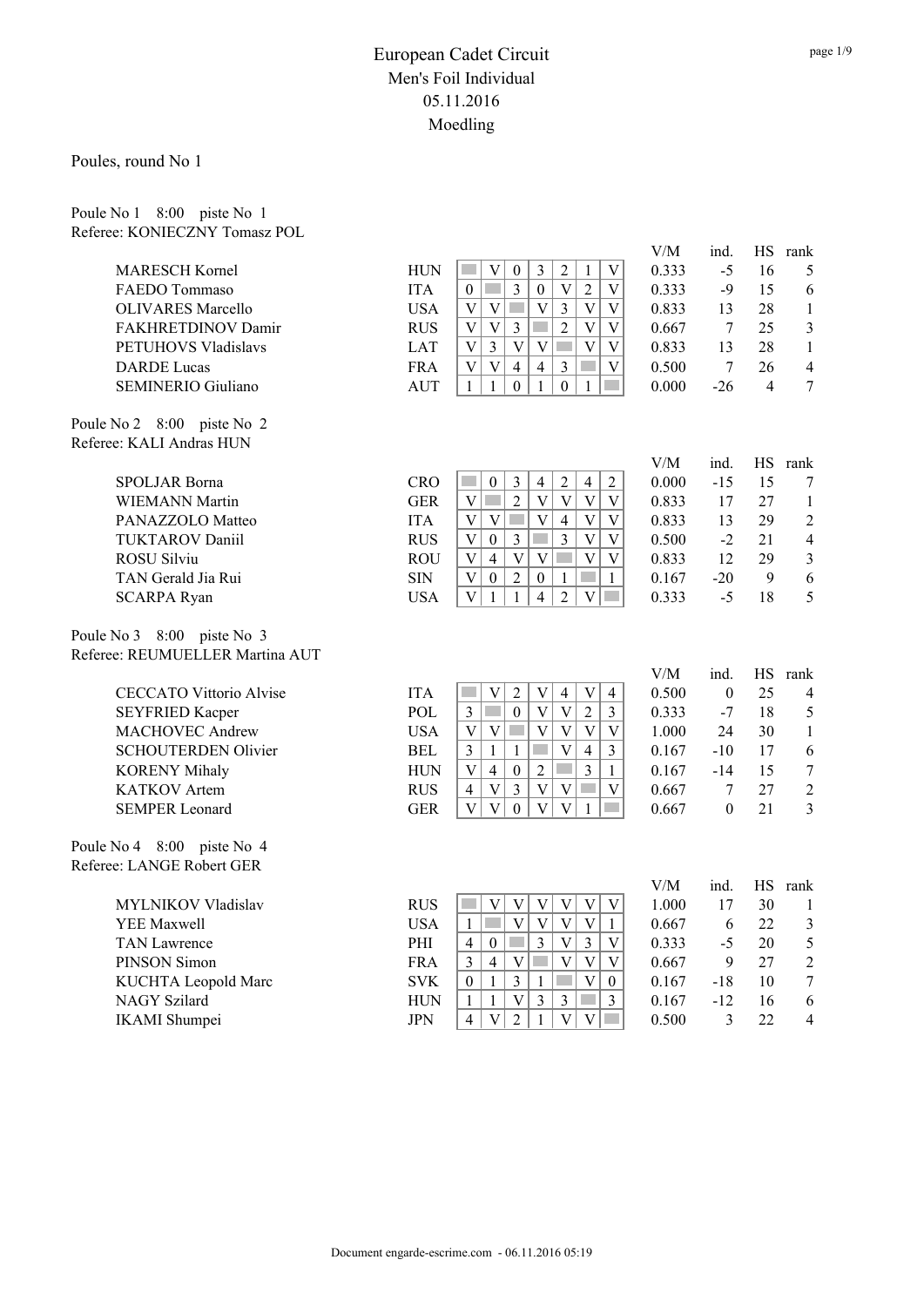Poule No 5 8:00 piste No 5 Referee: NOWOSIELSKI Ksawery POL

| <b>DORNANO</b> Matthieu |
|-------------------------|
| <b>KOVAR</b> Tomas      |
| PIRVA Alexandru         |
| STELLA Alessandro       |
| <b>BOROWIAK Arwen</b>   |
| FLORES-HENRIQUEZ Patrik |
| FEDOROV Daniil          |

Poule No 6 8:00 piste No 6 Referee: VALICSEK Peter HUN

| <b>NOSKOV</b> Ivan         |
|----------------------------|
| STEZAKER Benjamin          |
| <b>ARCHIMBAUD Baptiste</b> |
| <b>CHENG</b> Julian        |
| <b>NAKAMURA</b> Taro       |
| <b>MOESENEDER Emil</b>     |
| <b>NEUDECK Julius</b>      |

Poule No 7 8:00 piste No 7 Referee: SASAKI Peter USA

Poule No 8 8:00 piste No 8 Referee: BRIGOLA Peter AUT

| PRAUS Markus             |
|--------------------------|
| CHITI Edoardo            |
| <b>MAKSA</b> Gergo       |
| <b>KORABLIN Anton</b>    |
| <b>BRESSLAUER Tobias</b> |
| BRZEZINSKI Jan           |
| SEYTOR Kim-Ulric         |

Poule No 9 8:00 piste No 9 Referee: LEHNER Nico Cedric AUT

| PROMMEL Wouter          |
|-------------------------|
| <b>BORODACHEV Anton</b> |
| MAKK Domonkos           |
| MEIER Richard           |
| MRUZ Marko              |
| LEFEBVRE Loick          |
| TIRADO Sebastian        |

| e: NOWOSIELSKI Ksawery POL                                                                                                                           |                                                                                                |                                                                                                                                                                                                                                                                                                                                                                                                                                                                                                                                                                                                                                                |                                                                    |                                                                              |                                             |                                                                                     |
|------------------------------------------------------------------------------------------------------------------------------------------------------|------------------------------------------------------------------------------------------------|------------------------------------------------------------------------------------------------------------------------------------------------------------------------------------------------------------------------------------------------------------------------------------------------------------------------------------------------------------------------------------------------------------------------------------------------------------------------------------------------------------------------------------------------------------------------------------------------------------------------------------------------|--------------------------------------------------------------------|------------------------------------------------------------------------------|---------------------------------------------|-------------------------------------------------------------------------------------|
| DORNANO Matthieu<br><b>KOVAR Tomas</b><br>PIRVA Alexandru<br>STELLA Alessandro<br><b>BOROWIAK Arwen</b><br>FLORES-HENRIQUEZ Patrik<br>FEDOROV Daniil | <b>FRA</b><br><b>CZE</b><br><b>ROU</b><br><b>ITA</b><br><b>GER</b><br><b>HUN</b><br><b>RUS</b> | $\mathbf V$<br>$\mathbf V$<br>$\mathbf V$<br>$\mathbf V$<br>V<br>V<br>3<br>$\mathbf{1}$<br>$\boldsymbol{0}$<br>$\mathbf{1}$<br>$\mathbf{1}$<br>$\mathbf{0}$<br>$\overline{3}$<br>$\mathfrak{Z}$<br>V<br>$\boldsymbol{0}$<br>3<br>V<br>$\overline{V}$<br>$\overline{V}$<br>$\mathbf V$<br>$\mathbf V$<br>V<br>$\overline{4}$<br>$\overline{4}$<br>$\ensuremath{\mathbf{V}}$<br>V<br>V<br>$\boldsymbol{0}$<br>$\mathbf{1}$<br>$\overline{V}$<br>$\overline{3}$<br>$\ensuremath{\mathbf{V}}$<br>$\mathbf{1}$<br>$\boldsymbol{0}$<br>$\boldsymbol{0}$<br>$\overline{3}$<br>$\overline{2}$<br>$\overline{V}$<br>$\mathbf{1}$<br>$\overline{V}$<br>V | V/M<br>1.000<br>0.000<br>0.333<br>0.833<br>0.500<br>0.333<br>0.500 | ind.<br>16<br>$-24$<br>$-7$<br>22<br>$\mathbf{1}$<br>$-10$<br>$\overline{2}$ | HS<br>30<br>6<br>19<br>29<br>20<br>14<br>21 | rank<br>$\mathbf{1}$<br>$\tau$<br>5<br>$\boldsymbol{2}$<br>$\overline{4}$<br>6<br>3 |
| No $6\quad 8:00$ piste No $6$<br>e: VALICSEK Peter HUN                                                                                               |                                                                                                |                                                                                                                                                                                                                                                                                                                                                                                                                                                                                                                                                                                                                                                |                                                                    |                                                                              |                                             |                                                                                     |
|                                                                                                                                                      |                                                                                                |                                                                                                                                                                                                                                                                                                                                                                                                                                                                                                                                                                                                                                                | V/M                                                                | ind.                                                                         | HS                                          | rank                                                                                |
| NOSKOV Ivan                                                                                                                                          | <b>RUS</b>                                                                                     | $\overline{c}$<br>$\ensuremath{\mathbf{V}}$<br>V<br>$\overline{\mathbf{c}}$<br>$\overline{4}$<br>1                                                                                                                                                                                                                                                                                                                                                                                                                                                                                                                                             | 0.333                                                              | $-6$                                                                         | 19                                          | 5                                                                                   |
| STEZAKER Benjamin                                                                                                                                    | <b>GBR</b>                                                                                     | $\overline{\mathbf{V}}$<br>$\sqrt{2}$<br>$\overline{V}$<br>$\mathbf{1}$<br>$\overline{\mathbf{V}}$<br><b>Tara</b><br>$\overline{2}$                                                                                                                                                                                                                                                                                                                                                                                                                                                                                                            | 0.500                                                              | $-1$                                                                         | 20                                          | $\overline{4}$                                                                      |
| <b>ARCHIMBAUD Baptiste</b>                                                                                                                           | <b>FRA</b>                                                                                     | $\mathfrak{Z}$<br>$\overline{4}$<br>$\mathbf V$<br>V<br>V<br>V                                                                                                                                                                                                                                                                                                                                                                                                                                                                                                                                                                                 | 0.667                                                              | 12                                                                           | 27                                          | $\overline{c}$                                                                      |
| <b>CHENG</b> Julian                                                                                                                                  | <b>USA</b>                                                                                     | $\mathbf V$<br>V<br>V<br>$\mathbf{V}$<br>V<br>V                                                                                                                                                                                                                                                                                                                                                                                                                                                                                                                                                                                                | 1.000                                                              | 19                                                                           | 30                                          | $\mathbf{1}$                                                                        |
| NAKAMURA Taro                                                                                                                                        | <b>JPN</b>                                                                                     | V<br>$\overline{2}$<br>V<br>V<br>V<br>$\overline{4}$                                                                                                                                                                                                                                                                                                                                                                                                                                                                                                                                                                                           | 0.667                                                              | 10                                                                           | 26                                          | $\mathfrak{Z}$                                                                      |
| MOESENEDER Emil                                                                                                                                      | <b>AUT</b>                                                                                     | $\overline{2}$<br>3<br>$\mathbf{1}$<br>$\mathbf{0}$<br>1<br>$\boldsymbol{0}$                                                                                                                                                                                                                                                                                                                                                                                                                                                                                                                                                                   | 0.000                                                              | $-23$                                                                        | 7                                           | $\boldsymbol{7}$                                                                    |
| <b>NEUDECK Julius</b>                                                                                                                                | <b>GER</b>                                                                                     | $\ensuremath{\mathbf{V}}$<br>$\overline{2}$<br>$\overline{2}$<br>$\mathbf V$<br>$\Omega$<br>1                                                                                                                                                                                                                                                                                                                                                                                                                                                                                                                                                  | 0.333                                                              | $-11$                                                                        | 15                                          | 6                                                                                   |
| No 7 8:00 piste No 7                                                                                                                                 |                                                                                                |                                                                                                                                                                                                                                                                                                                                                                                                                                                                                                                                                                                                                                                |                                                                    |                                                                              |                                             |                                                                                     |
| e: SASAKI Peter USA                                                                                                                                  |                                                                                                |                                                                                                                                                                                                                                                                                                                                                                                                                                                                                                                                                                                                                                                |                                                                    |                                                                              |                                             |                                                                                     |
|                                                                                                                                                      |                                                                                                |                                                                                                                                                                                                                                                                                                                                                                                                                                                                                                                                                                                                                                                | V/M                                                                | ind.                                                                         | <b>HS</b>                                   | rank                                                                                |
| <b>MYKHAILOV</b> Artur                                                                                                                               | <b>UKR</b>                                                                                     | $\sqrt{2}$<br>$\overline{3}$<br>$\mathbf V$<br>$\boldsymbol{0}$<br>$\mathbf{1}$<br>$\boldsymbol{0}$                                                                                                                                                                                                                                                                                                                                                                                                                                                                                                                                            | 0.167                                                              | $-18$                                                                        | 11                                          | 7                                                                                   |
| <b>BAZULEV Vadim</b>                                                                                                                                 | <b>RUS</b>                                                                                     | $\overline{2}$<br><b>Tara</b><br>$\mathbf V$<br>V<br>$\mathbf{1}$<br>$\mathbf{1}$<br>$\overline{4}$                                                                                                                                                                                                                                                                                                                                                                                                                                                                                                                                            | 0.333                                                              | $-7$                                                                         | 18                                          | 5                                                                                   |
| <b>SAVIN Rafael</b>                                                                                                                                  | <b>FRA</b>                                                                                     | $\ensuremath{\mathbf{V}}$<br>$\overline{V}$<br>$\boldsymbol{\mathrm{V}}$<br>$\mathbf V$<br>V<br>V                                                                                                                                                                                                                                                                                                                                                                                                                                                                                                                                              | 1.000                                                              | 22                                                                           | 30                                          | $\mathbf{1}$                                                                        |
| <b>RAIS Krisztian</b>                                                                                                                                | <b>HUN</b>                                                                                     | $\overline{V}$<br>$\overline{3}$<br>$\overline{V}$<br>V<br>$\overline{2}$<br>V                                                                                                                                                                                                                                                                                                                                                                                                                                                                                                                                                                 | 0.667                                                              | 8                                                                            | 25                                          | $\mathfrak{Z}$                                                                      |
| <b>ZECHINI Francesco</b>                                                                                                                             | <b>ITA</b>                                                                                     | $\overline{3}$<br>$\bar{V}$<br>$\overline{V}$<br>$\ensuremath{\mathbf{V}}$<br>$\overline{\mathbf{V}}$<br>3                                                                                                                                                                                                                                                                                                                                                                                                                                                                                                                                     | 0.667                                                              | 10                                                                           | 26                                          | $\sqrt{2}$                                                                          |
| <b>HODAK Philllip</b>                                                                                                                                | <b>GER</b>                                                                                     | $\boldsymbol{\mathrm{V}}$<br>$\overline{2}$<br>$\mathbf{V}$<br>1<br>$\boldsymbol{0}$<br>$\mathbf{1}$                                                                                                                                                                                                                                                                                                                                                                                                                                                                                                                                           | 0.333                                                              | $-9$                                                                         | 14                                          | 6                                                                                   |
| <b>TOTUSEK Marek</b>                                                                                                                                 | <b>CZE</b>                                                                                     | $\bar{V}$<br>$\overline{3}$<br>$\overline{2}$<br>$\overline{3}$<br>V<br>$\mathbf{0}$                                                                                                                                                                                                                                                                                                                                                                                                                                                                                                                                                           | 0.333                                                              | $-6$                                                                         | 18                                          | $\overline{4}$                                                                      |
| No $8\quad 8:00$ piste No $8$<br>e: BRIGOLA Peter AUT                                                                                                |                                                                                                |                                                                                                                                                                                                                                                                                                                                                                                                                                                                                                                                                                                                                                                |                                                                    |                                                                              |                                             |                                                                                     |
|                                                                                                                                                      |                                                                                                |                                                                                                                                                                                                                                                                                                                                                                                                                                                                                                                                                                                                                                                | V/M                                                                | ind.                                                                         | HS                                          | rank                                                                                |
| <b>PRAUS Markus</b>                                                                                                                                  | <b>GER</b>                                                                                     | $\mathbf V$<br>V<br>V<br>V<br>$\mathfrak{Z}$<br>V                                                                                                                                                                                                                                                                                                                                                                                                                                                                                                                                                                                              | 0.833                                                              | 15                                                                           | 28                                          | $\overline{c}$                                                                      |
| CHITI Edoardo                                                                                                                                        | <b>ITA</b>                                                                                     | $\overline{V}$<br>$\overline{3}$<br>V V <br>$\mathfrak{Z}$<br>$\overline{4}$                                                                                                                                                                                                                                                                                                                                                                                                                                                                                                                                                                   | 0.500                                                              | $\mathfrak{D}$                                                               | 25                                          | $\overline{4}$                                                                      |
| MAKSA Gergo                                                                                                                                          | <b>HUN</b>                                                                                     | $\sqrt{2}$<br>3<br>$\overline{2}$<br>$\overline{4}$<br>V<br>$\overline{0}$                                                                                                                                                                                                                                                                                                                                                                                                                                                                                                                                                                     | 0.167                                                              | $-10$                                                                        | 16                                          | 6                                                                                   |
| <b>KORABLIN Anton</b><br><b>BRESSLAUER Tobias</b>                                                                                                    | <b>RUS</b>                                                                                     | $V4$ V<br>V<br>V<br>$\mathbf{0}$<br>$\boldsymbol{0}$<br>$\overline{3}$<br>$\mathfrak{Z}$<br>$\overline{3}$                                                                                                                                                                                                                                                                                                                                                                                                                                                                                                                                     | 0.667                                                              | $\boldsymbol{0}$                                                             | 19                                          | 3                                                                                   |
| <b>BRZEZINSKI</b> Jan                                                                                                                                | <b>AUT</b><br>POL                                                                              | $\mathbf{1}$<br>$\overline{2}$<br>$\mathbf{1}$<br>V3<br>V<br>$\overline{4}$<br>$\mathbf{1}$                                                                                                                                                                                                                                                                                                                                                                                                                                                                                                                                                    | 0.000<br>0.333                                                     | $-17$<br>$-11$                                                               | 13                                          | 7                                                                                   |
| SEYTOR Kim-Ulric                                                                                                                                     | <b>FRA</b>                                                                                     | $\mathbf{0}$<br>$\mathbf{1}$<br>$\overline{V}$<br>V<br>V<br>V<br>$\mathbf V$<br>V                                                                                                                                                                                                                                                                                                                                                                                                                                                                                                                                                              | 1.000                                                              | 21                                                                           | 14<br>30                                    | 5<br>$\mathbf{1}$                                                                   |
|                                                                                                                                                      |                                                                                                |                                                                                                                                                                                                                                                                                                                                                                                                                                                                                                                                                                                                                                                |                                                                    |                                                                              |                                             |                                                                                     |
| No 9 8:00 piste No 9                                                                                                                                 |                                                                                                |                                                                                                                                                                                                                                                                                                                                                                                                                                                                                                                                                                                                                                                |                                                                    |                                                                              |                                             |                                                                                     |
| e: LEHNER Nico Cedric AUT                                                                                                                            |                                                                                                |                                                                                                                                                                                                                                                                                                                                                                                                                                                                                                                                                                                                                                                |                                                                    |                                                                              |                                             |                                                                                     |
|                                                                                                                                                      |                                                                                                |                                                                                                                                                                                                                                                                                                                                                                                                                                                                                                                                                                                                                                                | V/M                                                                | ind.                                                                         | HS                                          | rank                                                                                |
| <b>PROMMEL Wouter</b>                                                                                                                                | <b>NED</b>                                                                                     | V4<br>V<br>$\mathfrak{Z}$<br>$\mathbf{1}$<br>$\overline{2}$<br>$\mathbf{1}$                                                                                                                                                                                                                                                                                                                                                                                                                                                                                                                                                                    | 0.333                                                              | $-7$                                                                         | 16                                          | 5                                                                                   |
| <b>BORODACHEV Anton</b>                                                                                                                              | <b>RUS</b>                                                                                     | V<br>$\ensuremath{\mathbf{V}}$<br>V<br>V<br>V<br>V<br>$\mathbf V$                                                                                                                                                                                                                                                                                                                                                                                                                                                                                                                                                                              | 1.000                                                              | 18                                                                           | 30                                          | $\mathbf{1}$                                                                        |
| <b>MAKK Domonkos</b>                                                                                                                                 | <b>HUN</b>                                                                                     | $\mathbf V$<br>V<br>$\mathbf{1}$<br>4<br>$\mathbf{1}$                                                                                                                                                                                                                                                                                                                                                                                                                                                                                                                                                                                          | 0.500                                                              | $-1$                                                                         | 21                                          | $\overline{4}$                                                                      |
| <b>MEIER Richard</b>                                                                                                                                 | <b>GER</b>                                                                                     | $\overline{c}$<br>$\overline{c}$<br>V<br>$\overline{c}$<br>1<br>1<br>$\overline{4}$<br>$\overline{2}$<br>$\overline{2}$<br>$\mathbf{1}$<br>$\mathbf{1}$<br>$\boldsymbol{0}$                                                                                                                                                                                                                                                                                                                                                                                                                                                                    | 0.167                                                              | $-13$                                                                        | 13                                          | 6                                                                                   |
| MRUZ Marko                                                                                                                                           | <b>UKR</b>                                                                                     |                                                                                                                                                                                                                                                                                                                                                                                                                                                                                                                                                                                                                                                | 0.000                                                              | $-20$                                                                        | 10                                          | 7                                                                                   |

FRA  $|V| 4 |V| V |V| 3 | 0.667 8 27 3$ PUR | V | 4 | V | V | V | V | 0.833 15 29 2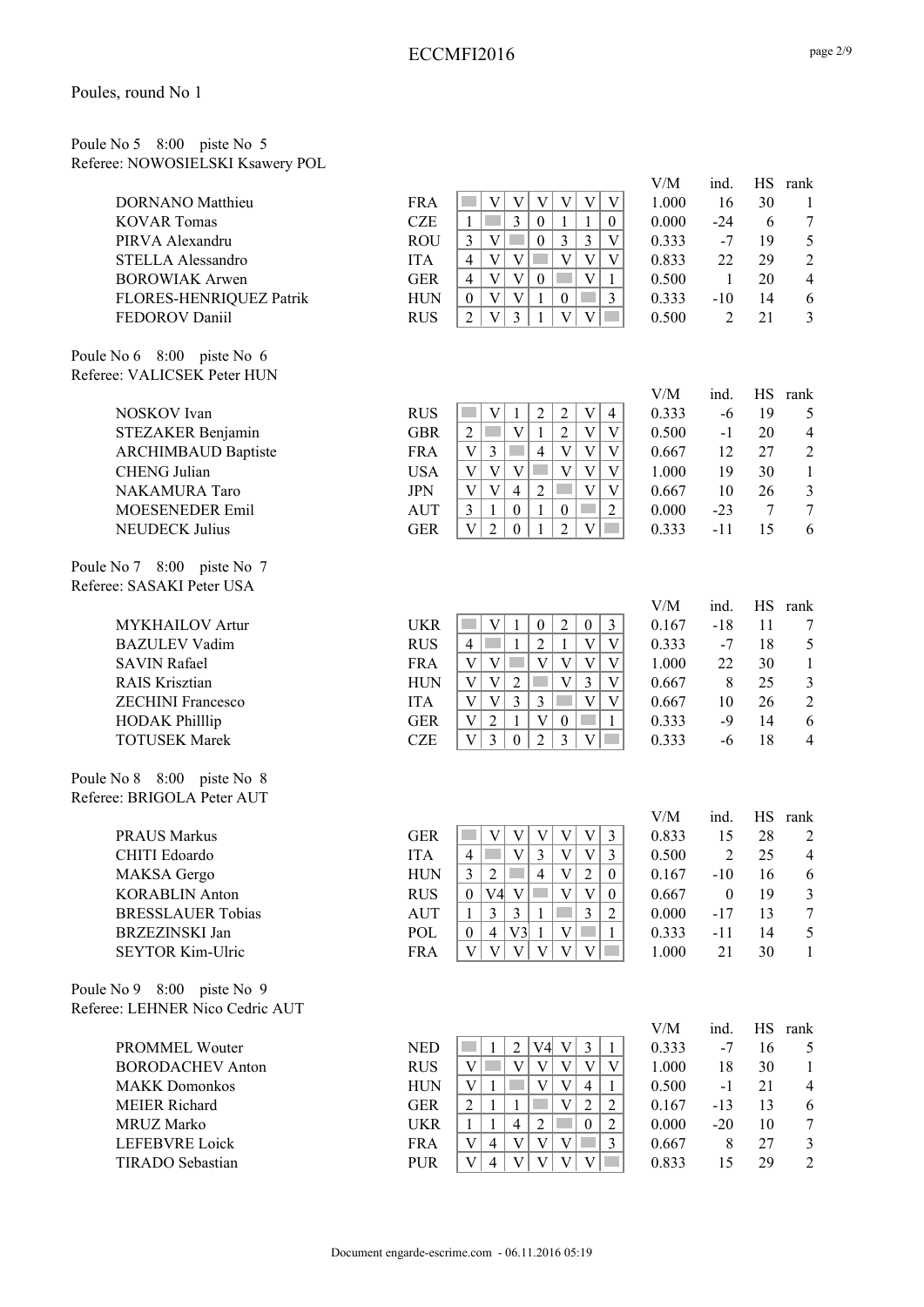Poule No 10 8:00 piste No 10 Referee: DENZER Benjamin GER

| <b>RUS</b> | $\mathbf V$<br>$\ensuremath{\mathbf{V}}$<br>$\boldsymbol{0}$<br>$\ensuremath{\mathbf{V}}$<br>$\boldsymbol{0}$<br>$\boldsymbol{0}$                                                                                                                                                    | 0.500                                                                                                                                                                                                                                                                                                                                                                                                                                                                                                                                                                                                                                                                                                                                                                                                                                                                                                                                                                                                                                                                                                                                                                                                                                                                                                                                                                                                                                                                                                                                                                                                                                                                                                                                                                                                                                                                                                                                                                                                                                                              | $-6$                                                                                                                                                                           | 15                                                                                                                                                                     | 5                                                                                                                 |
|------------|--------------------------------------------------------------------------------------------------------------------------------------------------------------------------------------------------------------------------------------------------------------------------------------|--------------------------------------------------------------------------------------------------------------------------------------------------------------------------------------------------------------------------------------------------------------------------------------------------------------------------------------------------------------------------------------------------------------------------------------------------------------------------------------------------------------------------------------------------------------------------------------------------------------------------------------------------------------------------------------------------------------------------------------------------------------------------------------------------------------------------------------------------------------------------------------------------------------------------------------------------------------------------------------------------------------------------------------------------------------------------------------------------------------------------------------------------------------------------------------------------------------------------------------------------------------------------------------------------------------------------------------------------------------------------------------------------------------------------------------------------------------------------------------------------------------------------------------------------------------------------------------------------------------------------------------------------------------------------------------------------------------------------------------------------------------------------------------------------------------------------------------------------------------------------------------------------------------------------------------------------------------------------------------------------------------------------------------------------------------------|--------------------------------------------------------------------------------------------------------------------------------------------------------------------------------|------------------------------------------------------------------------------------------------------------------------------------------------------------------------|-------------------------------------------------------------------------------------------------------------------|
| <b>BEL</b> | $\ensuremath{\mathbf{V}}$<br>$\overline{4}$<br>$\ensuremath{\text{V}}$<br>$\mathfrak{Z}$<br><b>Tari</b><br>$\boldsymbol{0}$<br>$\overline{2}$                                                                                                                                        | 0.333                                                                                                                                                                                                                                                                                                                                                                                                                                                                                                                                                                                                                                                                                                                                                                                                                                                                                                                                                                                                                                                                                                                                                                                                                                                                                                                                                                                                                                                                                                                                                                                                                                                                                                                                                                                                                                                                                                                                                                                                                                                              | $-6$                                                                                                                                                                           | 19                                                                                                                                                                     | 6                                                                                                                 |
|            | <b>The State</b>                                                                                                                                                                                                                                                                     |                                                                                                                                                                                                                                                                                                                                                                                                                                                                                                                                                                                                                                                                                                                                                                                                                                                                                                                                                                                                                                                                                                                                                                                                                                                                                                                                                                                                                                                                                                                                                                                                                                                                                                                                                                                                                                                                                                                                                                                                                                                                    |                                                                                                                                                                                |                                                                                                                                                                        | $\overline{4}$                                                                                                    |
|            | <b>College</b>                                                                                                                                                                                                                                                                       |                                                                                                                                                                                                                                                                                                                                                                                                                                                                                                                                                                                                                                                                                                                                                                                                                                                                                                                                                                                                                                                                                                                                                                                                                                                                                                                                                                                                                                                                                                                                                                                                                                                                                                                                                                                                                                                                                                                                                                                                                                                                    |                                                                                                                                                                                |                                                                                                                                                                        | $\mathfrak{Z}$                                                                                                    |
|            |                                                                                                                                                                                                                                                                                      |                                                                                                                                                                                                                                                                                                                                                                                                                                                                                                                                                                                                                                                                                                                                                                                                                                                                                                                                                                                                                                                                                                                                                                                                                                                                                                                                                                                                                                                                                                                                                                                                                                                                                                                                                                                                                                                                                                                                                                                                                                                                    |                                                                                                                                                                                |                                                                                                                                                                        | $\overline{7}$                                                                                                    |
|            | $\sim$                                                                                                                                                                                                                                                                               |                                                                                                                                                                                                                                                                                                                                                                                                                                                                                                                                                                                                                                                                                                                                                                                                                                                                                                                                                                                                                                                                                                                                                                                                                                                                                                                                                                                                                                                                                                                                                                                                                                                                                                                                                                                                                                                                                                                                                                                                                                                                    |                                                                                                                                                                                |                                                                                                                                                                        | $\boldsymbol{2}$                                                                                                  |
|            |                                                                                                                                                                                                                                                                                      |                                                                                                                                                                                                                                                                                                                                                                                                                                                                                                                                                                                                                                                                                                                                                                                                                                                                                                                                                                                                                                                                                                                                                                                                                                                                                                                                                                                                                                                                                                                                                                                                                                                                                                                                                                                                                                                                                                                                                                                                                                                                    |                                                                                                                                                                                |                                                                                                                                                                        | $\mathbf{1}$                                                                                                      |
|            |                                                                                                                                                                                                                                                                                      |                                                                                                                                                                                                                                                                                                                                                                                                                                                                                                                                                                                                                                                                                                                                                                                                                                                                                                                                                                                                                                                                                                                                                                                                                                                                                                                                                                                                                                                                                                                                                                                                                                                                                                                                                                                                                                                                                                                                                                                                                                                                    |                                                                                                                                                                                |                                                                                                                                                                        |                                                                                                                   |
|            |                                                                                                                                                                                                                                                                                      |                                                                                                                                                                                                                                                                                                                                                                                                                                                                                                                                                                                                                                                                                                                                                                                                                                                                                                                                                                                                                                                                                                                                                                                                                                                                                                                                                                                                                                                                                                                                                                                                                                                                                                                                                                                                                                                                                                                                                                                                                                                                    |                                                                                                                                                                                |                                                                                                                                                                        |                                                                                                                   |
|            |                                                                                                                                                                                                                                                                                      |                                                                                                                                                                                                                                                                                                                                                                                                                                                                                                                                                                                                                                                                                                                                                                                                                                                                                                                                                                                                                                                                                                                                                                                                                                                                                                                                                                                                                                                                                                                                                                                                                                                                                                                                                                                                                                                                                                                                                                                                                                                                    |                                                                                                                                                                                |                                                                                                                                                                        |                                                                                                                   |
|            |                                                                                                                                                                                                                                                                                      | V/M                                                                                                                                                                                                                                                                                                                                                                                                                                                                                                                                                                                                                                                                                                                                                                                                                                                                                                                                                                                                                                                                                                                                                                                                                                                                                                                                                                                                                                                                                                                                                                                                                                                                                                                                                                                                                                                                                                                                                                                                                                                                | ind.                                                                                                                                                                           | <b>HS</b>                                                                                                                                                              | rank                                                                                                              |
|            | $\mathcal{L}^{\mathcal{L}}$<br>$\mathbf{1}$                                                                                                                                                                                                                                          |                                                                                                                                                                                                                                                                                                                                                                                                                                                                                                                                                                                                                                                                                                                                                                                                                                                                                                                                                                                                                                                                                                                                                                                                                                                                                                                                                                                                                                                                                                                                                                                                                                                                                                                                                                                                                                                                                                                                                                                                                                                                    |                                                                                                                                                                                |                                                                                                                                                                        | 6                                                                                                                 |
|            | V                                                                                                                                                                                                                                                                                    | 0.833                                                                                                                                                                                                                                                                                                                                                                                                                                                                                                                                                                                                                                                                                                                                                                                                                                                                                                                                                                                                                                                                                                                                                                                                                                                                                                                                                                                                                                                                                                                                                                                                                                                                                                                                                                                                                                                                                                                                                                                                                                                              | 20                                                                                                                                                                             | 28                                                                                                                                                                     | $\mathbf{1}$                                                                                                      |
| <b>ITA</b> | V<br>$\mathbf V$                                                                                                                                                                                                                                                                     | 0.833                                                                                                                                                                                                                                                                                                                                                                                                                                                                                                                                                                                                                                                                                                                                                                                                                                                                                                                                                                                                                                                                                                                                                                                                                                                                                                                                                                                                                                                                                                                                                                                                                                                                                                                                                                                                                                                                                                                                                                                                                                                              | 11                                                                                                                                                                             | 28                                                                                                                                                                     | $\mathfrak{Z}$                                                                                                    |
| <b>AUT</b> | $\mathbf{1}$<br>$\boldsymbol{0}$<br>$\boldsymbol{0}$<br>$\mathbf{1}$<br>$\overline{2}$                                                                                                                                                                                               | 0.000                                                                                                                                                                                                                                                                                                                                                                                                                                                                                                                                                                                                                                                                                                                                                                                                                                                                                                                                                                                                                                                                                                                                                                                                                                                                                                                                                                                                                                                                                                                                                                                                                                                                                                                                                                                                                                                                                                                                                                                                                                                              | $-24$                                                                                                                                                                          | 6                                                                                                                                                                      | $\boldsymbol{7}$                                                                                                  |
| POL        | $\mathbf{V}$<br>$\mathbf{V}$<br><b>The State</b><br>V<br>$\mathbf{1}$<br>V                                                                                                                                                                                                           | 0.833                                                                                                                                                                                                                                                                                                                                                                                                                                                                                                                                                                                                                                                                                                                                                                                                                                                                                                                                                                                                                                                                                                                                                                                                                                                                                                                                                                                                                                                                                                                                                                                                                                                                                                                                                                                                                                                                                                                                                                                                                                                              | 14                                                                                                                                                                             | 26                                                                                                                                                                     | $\sqrt{2}$                                                                                                        |
| <b>GRE</b> | $\mathbf V$<br>$\overline{2}$<br>$\overline{4}$<br><b>Tara</b><br>$\boldsymbol{0}$<br>$\overline{2}$<br>V                                                                                                                                                                            | 0.333                                                                                                                                                                                                                                                                                                                                                                                                                                                                                                                                                                                                                                                                                                                                                                                                                                                                                                                                                                                                                                                                                                                                                                                                                                                                                                                                                                                                                                                                                                                                                                                                                                                                                                                                                                                                                                                                                                                                                                                                                                                              | $-5$                                                                                                                                                                           | 18                                                                                                                                                                     | 5                                                                                                                 |
| <b>GER</b> | $\mathbf V$<br>$\ensuremath{\mathbf{V}}$<br>$\mathbf V$<br>$\mathbf{0}$<br>$\overline{4}$<br>$\overline{4}$<br>$\mathcal{L}^{\text{max}}$                                                                                                                                            | 0.500                                                                                                                                                                                                                                                                                                                                                                                                                                                                                                                                                                                                                                                                                                                                                                                                                                                                                                                                                                                                                                                                                                                                                                                                                                                                                                                                                                                                                                                                                                                                                                                                                                                                                                                                                                                                                                                                                                                                                                                                                                                              | $\mathbf{1}$                                                                                                                                                                   | 23                                                                                                                                                                     | $\overline{4}$                                                                                                    |
|            |                                                                                                                                                                                                                                                                                      |                                                                                                                                                                                                                                                                                                                                                                                                                                                                                                                                                                                                                                                                                                                                                                                                                                                                                                                                                                                                                                                                                                                                                                                                                                                                                                                                                                                                                                                                                                                                                                                                                                                                                                                                                                                                                                                                                                                                                                                                                                                                    |                                                                                                                                                                                |                                                                                                                                                                        |                                                                                                                   |
|            |                                                                                                                                                                                                                                                                                      | V/M                                                                                                                                                                                                                                                                                                                                                                                                                                                                                                                                                                                                                                                                                                                                                                                                                                                                                                                                                                                                                                                                                                                                                                                                                                                                                                                                                                                                                                                                                                                                                                                                                                                                                                                                                                                                                                                                                                                                                                                                                                                                | ind.                                                                                                                                                                           | HS                                                                                                                                                                     | rank                                                                                                              |
| <b>ITA</b> | $\mathbf{3}$<br>$\ensuremath{\mathbf{V}}$<br>V<br>$\ensuremath{\mathbf{V}}$<br>$\ensuremath{\mathbf{V}}$<br>$\overline{4}$                                                                                                                                                           | 0.667                                                                                                                                                                                                                                                                                                                                                                                                                                                                                                                                                                                                                                                                                                                                                                                                                                                                                                                                                                                                                                                                                                                                                                                                                                                                                                                                                                                                                                                                                                                                                                                                                                                                                                                                                                                                                                                                                                                                                                                                                                                              | 11                                                                                                                                                                             | 27                                                                                                                                                                     | $\overline{2}$                                                                                                    |
| <b>JPN</b> | $\overline{\mathbf{V}}$<br>$\overline{2}$<br>V<br>$\mathbf{1}$<br>$\overline{4}$<br>$\mathbf V$                                                                                                                                                                                      | 0.500                                                                                                                                                                                                                                                                                                                                                                                                                                                                                                                                                                                                                                                                                                                                                                                                                                                                                                                                                                                                                                                                                                                                                                                                                                                                                                                                                                                                                                                                                                                                                                                                                                                                                                                                                                                                                                                                                                                                                                                                                                                              | $\boldsymbol{0}$                                                                                                                                                               | 22                                                                                                                                                                     | $\overline{4}$                                                                                                    |
| <b>AUT</b> | $\overline{\mathbf{V}}$<br>$\mathbf V$<br>V<br>V<br>V<br>V                                                                                                                                                                                                                           | 1.000                                                                                                                                                                                                                                                                                                                                                                                                                                                                                                                                                                                                                                                                                                                                                                                                                                                                                                                                                                                                                                                                                                                                                                                                                                                                                                                                                                                                                                                                                                                                                                                                                                                                                                                                                                                                                                                                                                                                                                                                                                                              | 19                                                                                                                                                                             | 30                                                                                                                                                                     | $\mathbf{1}$                                                                                                      |
|            | V<br>$\boldsymbol{0}$<br>V                                                                                                                                                                                                                                                           |                                                                                                                                                                                                                                                                                                                                                                                                                                                                                                                                                                                                                                                                                                                                                                                                                                                                                                                                                                                                                                                                                                                                                                                                                                                                                                                                                                                                                                                                                                                                                                                                                                                                                                                                                                                                                                                                                                                                                                                                                                                                    |                                                                                                                                                                                |                                                                                                                                                                        | $\sqrt{5}$                                                                                                        |
|            | $\overline{4}$                                                                                                                                                                                                                                                                       |                                                                                                                                                                                                                                                                                                                                                                                                                                                                                                                                                                                                                                                                                                                                                                                                                                                                                                                                                                                                                                                                                                                                                                                                                                                                                                                                                                                                                                                                                                                                                                                                                                                                                                                                                                                                                                                                                                                                                                                                                                                                    |                                                                                                                                                                                |                                                                                                                                                                        | $\mathfrak{Z}$                                                                                                    |
|            | $\mathcal{L}_{\mathcal{A}}$                                                                                                                                                                                                                                                          |                                                                                                                                                                                                                                                                                                                                                                                                                                                                                                                                                                                                                                                                                                                                                                                                                                                                                                                                                                                                                                                                                                                                                                                                                                                                                                                                                                                                                                                                                                                                                                                                                                                                                                                                                                                                                                                                                                                                                                                                                                                                    |                                                                                                                                                                                |                                                                                                                                                                        | $\boldsymbol{7}$                                                                                                  |
| POL        | $\overline{2}$<br>$\mathbf V$<br>$\overline{2}$<br>$\overline{4}$<br>V<br>$\mathcal{L}^{\text{max}}$<br>$\mathbf{1}$                                                                                                                                                                 | 0.333                                                                                                                                                                                                                                                                                                                                                                                                                                                                                                                                                                                                                                                                                                                                                                                                                                                                                                                                                                                                                                                                                                                                                                                                                                                                                                                                                                                                                                                                                                                                                                                                                                                                                                                                                                                                                                                                                                                                                                                                                                                              | $-7$                                                                                                                                                                           | 19                                                                                                                                                                     | 6                                                                                                                 |
|            |                                                                                                                                                                                                                                                                                      |                                                                                                                                                                                                                                                                                                                                                                                                                                                                                                                                                                                                                                                                                                                                                                                                                                                                                                                                                                                                                                                                                                                                                                                                                                                                                                                                                                                                                                                                                                                                                                                                                                                                                                                                                                                                                                                                                                                                                                                                                                                                    |                                                                                                                                                                                |                                                                                                                                                                        |                                                                                                                   |
|            |                                                                                                                                                                                                                                                                                      | V/M                                                                                                                                                                                                                                                                                                                                                                                                                                                                                                                                                                                                                                                                                                                                                                                                                                                                                                                                                                                                                                                                                                                                                                                                                                                                                                                                                                                                                                                                                                                                                                                                                                                                                                                                                                                                                                                                                                                                                                                                                                                                | ind.                                                                                                                                                                           | <b>HS</b>                                                                                                                                                              | rank                                                                                                              |
|            | $\mathbf{1}$                                                                                                                                                                                                                                                                         |                                                                                                                                                                                                                                                                                                                                                                                                                                                                                                                                                                                                                                                                                                                                                                                                                                                                                                                                                                                                                                                                                                                                                                                                                                                                                                                                                                                                                                                                                                                                                                                                                                                                                                                                                                                                                                                                                                                                                                                                                                                                    |                                                                                                                                                                                |                                                                                                                                                                        | 3                                                                                                                 |
|            |                                                                                                                                                                                                                                                                                      |                                                                                                                                                                                                                                                                                                                                                                                                                                                                                                                                                                                                                                                                                                                                                                                                                                                                                                                                                                                                                                                                                                                                                                                                                                                                                                                                                                                                                                                                                                                                                                                                                                                                                                                                                                                                                                                                                                                                                                                                                                                                    |                                                                                                                                                                                |                                                                                                                                                                        | $\overline{2}$                                                                                                    |
|            |                                                                                                                                                                                                                                                                                      |                                                                                                                                                                                                                                                                                                                                                                                                                                                                                                                                                                                                                                                                                                                                                                                                                                                                                                                                                                                                                                                                                                                                                                                                                                                                                                                                                                                                                                                                                                                                                                                                                                                                                                                                                                                                                                                                                                                                                                                                                                                                    |                                                                                                                                                                                | 9                                                                                                                                                                      | $\boldsymbol{7}$                                                                                                  |
|            |                                                                                                                                                                                                                                                                                      |                                                                                                                                                                                                                                                                                                                                                                                                                                                                                                                                                                                                                                                                                                                                                                                                                                                                                                                                                                                                                                                                                                                                                                                                                                                                                                                                                                                                                                                                                                                                                                                                                                                                                                                                                                                                                                                                                                                                                                                                                                                                    | 25                                                                                                                                                                             | 30                                                                                                                                                                     | $\mathbf{1}$                                                                                                      |
| <b>AUT</b> | $\mathcal{L}^{\mathcal{L}}$<br>$\sqrt{2}$<br>$\boldsymbol{0}$<br>$\overline{4}$                                                                                                                                                                                                      | 0.333                                                                                                                                                                                                                                                                                                                                                                                                                                                                                                                                                                                                                                                                                                                                                                                                                                                                                                                                                                                                                                                                                                                                                                                                                                                                                                                                                                                                                                                                                                                                                                                                                                                                                                                                                                                                                                                                                                                                                                                                                                                              | $-3$                                                                                                                                                                           | 18                                                                                                                                                                     | $\overline{4}$                                                                                                    |
|            | l mar                                                                                                                                                                                                                                                                                | 0.333                                                                                                                                                                                                                                                                                                                                                                                                                                                                                                                                                                                                                                                                                                                                                                                                                                                                                                                                                                                                                                                                                                                                                                                                                                                                                                                                                                                                                                                                                                                                                                                                                                                                                                                                                                                                                                                                                                                                                                                                                                                              |                                                                                                                                                                                | $18\,$                                                                                                                                                                 | 5                                                                                                                 |
| <b>GER</b> | $\mathfrak{Z}$<br>$\overline{0}$<br>V<br>2<br>$\overline{4}$<br>1                                                                                                                                                                                                                    | 0.167                                                                                                                                                                                                                                                                                                                                                                                                                                                                                                                                                                                                                                                                                                                                                                                                                                                                                                                                                                                                                                                                                                                                                                                                                                                                                                                                                                                                                                                                                                                                                                                                                                                                                                                                                                                                                                                                                                                                                                                                                                                              | $-14$                                                                                                                                                                          | 15                                                                                                                                                                     | 6                                                                                                                 |
|            |                                                                                                                                                                                                                                                                                      |                                                                                                                                                                                                                                                                                                                                                                                                                                                                                                                                                                                                                                                                                                                                                                                                                                                                                                                                                                                                                                                                                                                                                                                                                                                                                                                                                                                                                                                                                                                                                                                                                                                                                                                                                                                                                                                                                                                                                                                                                                                                    |                                                                                                                                                                                |                                                                                                                                                                        |                                                                                                                   |
|            |                                                                                                                                                                                                                                                                                      |                                                                                                                                                                                                                                                                                                                                                                                                                                                                                                                                                                                                                                                                                                                                                                                                                                                                                                                                                                                                                                                                                                                                                                                                                                                                                                                                                                                                                                                                                                                                                                                                                                                                                                                                                                                                                                                                                                                                                                                                                                                                    |                                                                                                                                                                                |                                                                                                                                                                        |                                                                                                                   |
|            |                                                                                                                                                                                                                                                                                      |                                                                                                                                                                                                                                                                                                                                                                                                                                                                                                                                                                                                                                                                                                                                                                                                                                                                                                                                                                                                                                                                                                                                                                                                                                                                                                                                                                                                                                                                                                                                                                                                                                                                                                                                                                                                                                                                                                                                                                                                                                                                    |                                                                                                                                                                                |                                                                                                                                                                        | rank                                                                                                              |
|            |                                                                                                                                                                                                                                                                                      |                                                                                                                                                                                                                                                                                                                                                                                                                                                                                                                                                                                                                                                                                                                                                                                                                                                                                                                                                                                                                                                                                                                                                                                                                                                                                                                                                                                                                                                                                                                                                                                                                                                                                                                                                                                                                                                                                                                                                                                                                                                                    |                                                                                                                                                                                |                                                                                                                                                                        |                                                                                                                   |
|            |                                                                                                                                                                                                                                                                                      |                                                                                                                                                                                                                                                                                                                                                                                                                                                                                                                                                                                                                                                                                                                                                                                                                                                                                                                                                                                                                                                                                                                                                                                                                                                                                                                                                                                                                                                                                                                                                                                                                                                                                                                                                                                                                                                                                                                                                                                                                                                                    |                                                                                                                                                                                |                                                                                                                                                                        | $\overline{\mathcal{A}}$                                                                                          |
|            |                                                                                                                                                                                                                                                                                      |                                                                                                                                                                                                                                                                                                                                                                                                                                                                                                                                                                                                                                                                                                                                                                                                                                                                                                                                                                                                                                                                                                                                                                                                                                                                                                                                                                                                                                                                                                                                                                                                                                                                                                                                                                                                                                                                                                                                                                                                                                                                    |                                                                                                                                                                                |                                                                                                                                                                        | 5                                                                                                                 |
|            |                                                                                                                                                                                                                                                                                      |                                                                                                                                                                                                                                                                                                                                                                                                                                                                                                                                                                                                                                                                                                                                                                                                                                                                                                                                                                                                                                                                                                                                                                                                                                                                                                                                                                                                                                                                                                                                                                                                                                                                                                                                                                                                                                                                                                                                                                                                                                                                    |                                                                                                                                                                                |                                                                                                                                                                        | 6                                                                                                                 |
|            |                                                                                                                                                                                                                                                                                      |                                                                                                                                                                                                                                                                                                                                                                                                                                                                                                                                                                                                                                                                                                                                                                                                                                                                                                                                                                                                                                                                                                                                                                                                                                                                                                                                                                                                                                                                                                                                                                                                                                                                                                                                                                                                                                                                                                                                                                                                                                                                    |                                                                                                                                                                                |                                                                                                                                                                        | $\mathfrak{Z}$                                                                                                    |
|            |                                                                                                                                                                                                                                                                                      |                                                                                                                                                                                                                                                                                                                                                                                                                                                                                                                                                                                                                                                                                                                                                                                                                                                                                                                                                                                                                                                                                                                                                                                                                                                                                                                                                                                                                                                                                                                                                                                                                                                                                                                                                                                                                                                                                                                                                                                                                                                                    |                                                                                                                                                                                |                                                                                                                                                                        | $\overline{2}$                                                                                                    |
|            |                                                                                                                                                                                                                                                                                      |                                                                                                                                                                                                                                                                                                                                                                                                                                                                                                                                                                                                                                                                                                                                                                                                                                                                                                                                                                                                                                                                                                                                                                                                                                                                                                                                                                                                                                                                                                                                                                                                                                                                                                                                                                                                                                                                                                                                                                                                                                                                    |                                                                                                                                                                                |                                                                                                                                                                        | $\mathbf{1}$                                                                                                      |
|            | <b>BUL</b><br><b>FRA</b><br><b>MDA</b><br><b>GRE</b><br><b>SRB</b><br><b>CRO</b><br><b>USA</b><br><b>GBR</b><br><b>HUN</b><br>CZE<br>POL<br><b>ITA</b><br><b>BEL</b><br><b>RUS</b><br><b>USA</b><br><b>JPN</b><br><b>ITA</b><br><b>CZE</b><br><b>GER</b><br><b>USA</b><br><b>RUS</b> | $\overline{2}$<br>$\ensuremath{\mathbf{V}}$<br>$\mathbf{1}$<br>$\ensuremath{\mathbf{V}}$<br>$\mathbf V$<br>$\mathbf{0}$<br>$\mathbf V$<br>$\mathbf{V}$<br>$\mathbf V$<br>$\overline{4}$<br>$\overline{4}$<br>$\mathbf{2}$<br>$\overline{3}$<br>$\mathbf{1}$<br>$\mathbf{1}$<br>$\boldsymbol{0}$<br>$\mathbf{0}$<br>$\mathbf{1}$<br>$\overline{2}$<br>$\mathbf V$<br>V<br>$\ensuremath{\mathbf{V}}$<br>V<br>$\overline{4}$<br>$\mathbf{V}$<br>$\mathbf{V}$<br>$\mathbf V$<br>$\mathbf V$<br>$\mathbf V$<br>$\mathbf V$<br>$\ensuremath{\mathbf{V}}$<br>$\mathfrak{Z}$<br>$\boldsymbol{0}$<br>$\mathbf{0}$<br>$\boldsymbol{0}$<br>$\overline{3}$<br>$\mathbf V$<br>V<br>$\mathbf{V}$<br>$\mathbf V$<br>$\mathbf V$<br>$\mathfrak{Z}$<br>$\mathbf V$<br>$\overline{V}$<br>$\overline{2}$<br>$\overline{\mathbf{V}}$<br>$\overline{3}$<br>$\ensuremath{\mathbf{V}}$<br>$\mathbf{1}$<br>$\overline{\mathsf{V}}$<br>$\overline{2}$<br>$\mathbf{V}$<br>$\mathbf{1}$<br>V<br>$\boldsymbol{0}$<br>$\mathbf{1}$<br>$\overline{2}$<br>$\overline{2}$<br>$\mathbf{1}$<br>$\mathbf{1}$<br>$\sqrt{2}$<br>$\ensuremath{\mathbf{V}}$<br>$\ensuremath{\mathbf{V}}$<br>$\ensuremath{\mathbf{V}}$<br>$\ensuremath{\mathbf{V}}$<br>$\mathbf V$<br>$\mathbf V$<br>m.<br>$\overline{2}$<br>$\ensuremath{\mathbf{V}}$<br>$\mathbf{V}$<br>V<br>$\mathbf{1}$<br>$\mathcal{L}(\mathcal{A})$<br>$\boldsymbol{0}$<br>$\boldsymbol{0}$<br>$\overline{2}$<br>$\mathbf{1}$<br>V<br>V<br>$\mathbf V$<br>$\ensuremath{\mathbf{V}}$<br>V<br>V<br>V<br>$\mathbf V$<br>$\overline{V}$<br>$\sqrt{2}$<br>3  V 0<br>$\vert \mathrm{v} \vert$<br>$\overline{4}$<br>$\boxed{1}$<br>V<br>V<br>3<br>$\overline{2}$<br>1<br>$\overline{2}$<br>V<br>$\overline{4}$<br>-1<br>2<br>$\sqrt{2}$<br>$\mathbf V$<br>$\boldsymbol{0}$<br>$\mathbf{1}$<br>$\mathbf{1}$<br>V<br>$\overline{4}$<br>V<br>V<br>3<br>$\ensuremath{\mathbf{V}}$<br>$\mathbf V$<br>$\ensuremath{\mathbf{V}}$<br>$\mathfrak{Z}$<br>$\mathbf V$<br>$\mathbf{V}$<br>$\ensuremath{\mathbf{V}}$<br>$\ensuremath{\mathbf{V}}$<br>V<br>$\overline{4}$ | 0.500<br>0.500<br>0.000<br>0.667<br>1.000<br>0.167<br>0.500<br>0.500<br>0.000<br>0.667<br>0.833<br>0.167<br>1.000<br>V/M<br>0.400<br>0.200<br>0.200<br>0.600<br>0.800<br>0.800 | $-4$<br>9<br>$-24$<br>9<br>22<br>$-17$<br>$-1$<br>$\overline{1}$<br>$-23$<br>6<br>11<br>$-20$<br>$-5$<br>ind.<br>$-2$<br>$-10$<br>$-13$<br>6<br>$\boldsymbol{7}$<br>12 | 18<br>25<br>6<br>26<br>30<br>9<br>19<br>22<br>$\overline{7}$<br>23<br>27<br>HS<br>16<br>14<br>9<br>22<br>23<br>24 |

V/M ind. HS rank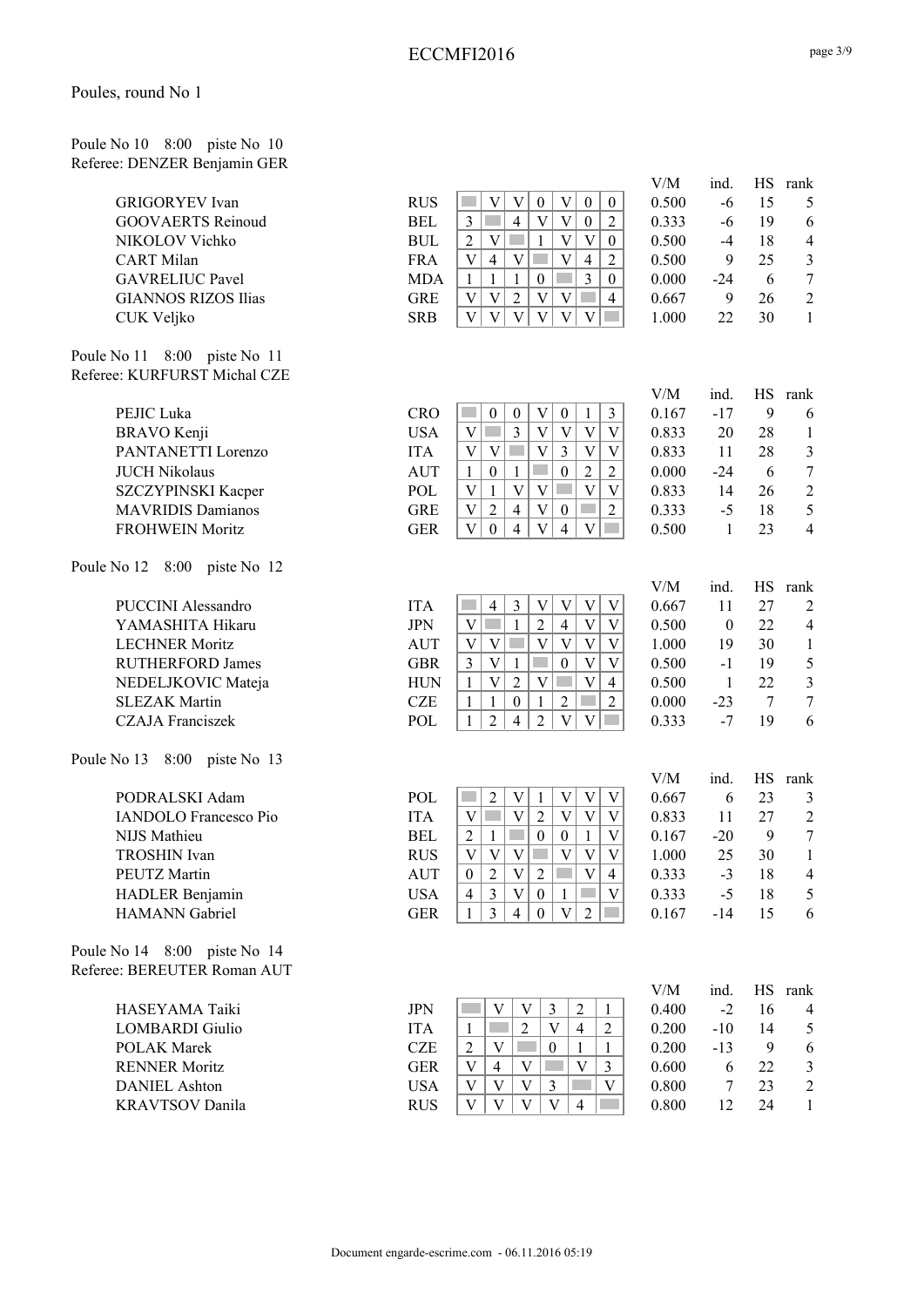Poule No 15 8:00 piste No 15 Referee: RASCU Mihai GBR

| <b>LIEBSCHER David</b>    |
|---------------------------|
| <b>SPICHIGER Armand</b>   |
| <b>HASELSTEINER Max</b>   |
| <b>BOLAKOWSKI Mateusz</b> |
| <b>VOLKONSKII Petr</b>    |
| DI VEROLI Davide          |
| <b>LEVY Cameron</b>       |

Poule No 16 8:00 piste No 16 Referee: SCHARF Willi GER

Poule No 17 8:00 piste No 17 Referee: BAKO Tamas HUN

Poule No 18 8:00 piste No 18 Referee: DEAMER Luke GBR

Poule No 19 8:00 piste No 19 Referee: PREDESCU Mihai ROU

> ANTONELLI Riccardo IT KUTSANKOU Mikalai BI RANADIVE Rhishikesh US MOHORKO Borut SI TANASE Mihai M JUKL Raphael AU KOTHIERINGER Michael GI

|                           |            |   |  |  | V/M   | ind.  |    | rank           |
|---------------------------|------------|---|--|--|-------|-------|----|----------------|
| LIEBSCHER David           | <b>GER</b> |   |  |  | 0.333 | -6    | 18 |                |
| SPICHIGER Armand          | <b>FRA</b> |   |  |  | 0.667 |       | 23 | 4              |
| HASELSTEINER Max          | AUT        |   |  |  | 0.000 | $-23$ |    | 7              |
| <b>BOLAKOWSKI Mateusz</b> | POL        |   |  |  | 0.167 | $-10$ | 18 | 6              |
| VOLKONSKII Petr           | <b>RUS</b> | ◠ |  |  | 0.667 |       | 24 | 3              |
| DI VEROLI Davide          | <b>ITA</b> |   |  |  | 0.833 | 10    | 26 | $\mathfrak{D}$ |
| LEVY Cameron              | USA        |   |  |  | 0.833 | ۱6    | 29 |                |
|                           |            |   |  |  |       |       |    |                |

|                       |            |               | V/M   | ınd. | HS | rank |
|-----------------------|------------|---------------|-------|------|----|------|
| LU Kevin              | USA        | V4l           | 0.500 | -1   | 18 | 5    |
| <b>ZEMAN Adam</b>     | <b>SVK</b> | 4             | 0.333 | -2   | 19 | 6    |
| <b>KOVAL</b> Anton    | <b>RUS</b> | V<br>4        | 0.667 | 9    | 27 |      |
| <b>HOYDA Danyyil</b>  | UKR        |               | 0.667 | 4    | 24 | 4    |
| <b>SMREKAR Leo</b>    | <b>CRO</b> | V<br>$\theta$ | 0.667 |      | 24 | 2    |
| <b>PLANCKH Niclas</b> | <b>AUT</b> |               | 0.000 | -24  | b  |      |
| MLICKI Szymon         | POL        |               | 0.667 |      | 25 | 3    |

|                        |            |        | V/M   | 1nd.  |    | rank           |
|------------------------|------------|--------|-------|-------|----|----------------|
| <b>SAUERMANN Tim</b>   | GER        | 4      | 0.167 | -16   | 13 | 7              |
| <b>DUALEH Quincy</b>   | <b>NED</b> |        | 0.667 | 8     | 26 | 2              |
| <b>GOREN Raz</b>       | <b>ISR</b> | V<br>V | 0.667 |       | 26 | $\overline{4}$ |
| <b>SZEMES</b> Gergo    | HUN        |        | 1.000 | 18    | 30 |                |
| <b>KAIN Konstantin</b> | AUT        | ∠      | 0.167 | $-12$ |    | 6              |
| <b>JURKIEWICZ Jan</b>  | <b>POL</b> | 4      | 0.667 |       | 25 | 3              |
| SABIRAU Uladzislau     | <b>BLR</b> | 4      | 0.167 | -11   |    |                |
|                        |            |        |       |       |    |                |

|                          |            |   |  |          |          | V/M   | ind.  |    | rank |
|--------------------------|------------|---|--|----------|----------|-------|-------|----|------|
| ALEKSEJENKO Jegors       | LAT        |   |  |          |          | 0.667 |       | 24 | 4    |
| <b>CRISMER Augustin</b>  | BEL        |   |  | 4        |          | 0.833 |       | 29 |      |
| AKKAD Leon Alexander     | <b>AUT</b> |   |  | $\theta$ | $\theta$ | 0.000 | -25   |    |      |
| MEDAN Jonathan           | <b>ISR</b> | 4 |  |          | 4        | 0.167 | $-10$ | 18 | 6    |
| <b>MARTYNIAK Patryk</b>  | <b>POL</b> |   |  |          |          | 0.667 |       | 26 | 3    |
| <b>GRISERI</b> Francesco | <b>ITA</b> |   |  |          |          | 0.667 |       | 27 | 2    |
| <b>NEMETH Zalan</b>      | HUN        |   |  |          |          | 0.500 |       | 23 |      |

|     |   |   |  |   |   | V/M   | ind.  |    | HS rank |
|-----|---|---|--|---|---|-------|-------|----|---------|
| ΓA  |   |   |  |   |   | 0.333 |       | 21 | 4       |
| LR  |   | 0 |  |   | 2 | 0.333 | -9    | 14 | 6       |
| SA  |   |   |  |   | 2 | 0.667 | 8     | 24 | 3       |
| LO  |   |   |  | V | 2 | 0.333 | -8    | 16 | 5       |
| IDA |   |   |  |   | V | 1.000 | 22    | 30 |         |
| UT  | 0 | 0 |  |   | 0 | 0.000 | $-26$ |    | 7       |
| ER  |   |   |  |   |   | 0.833 | 13    | 25 | 2       |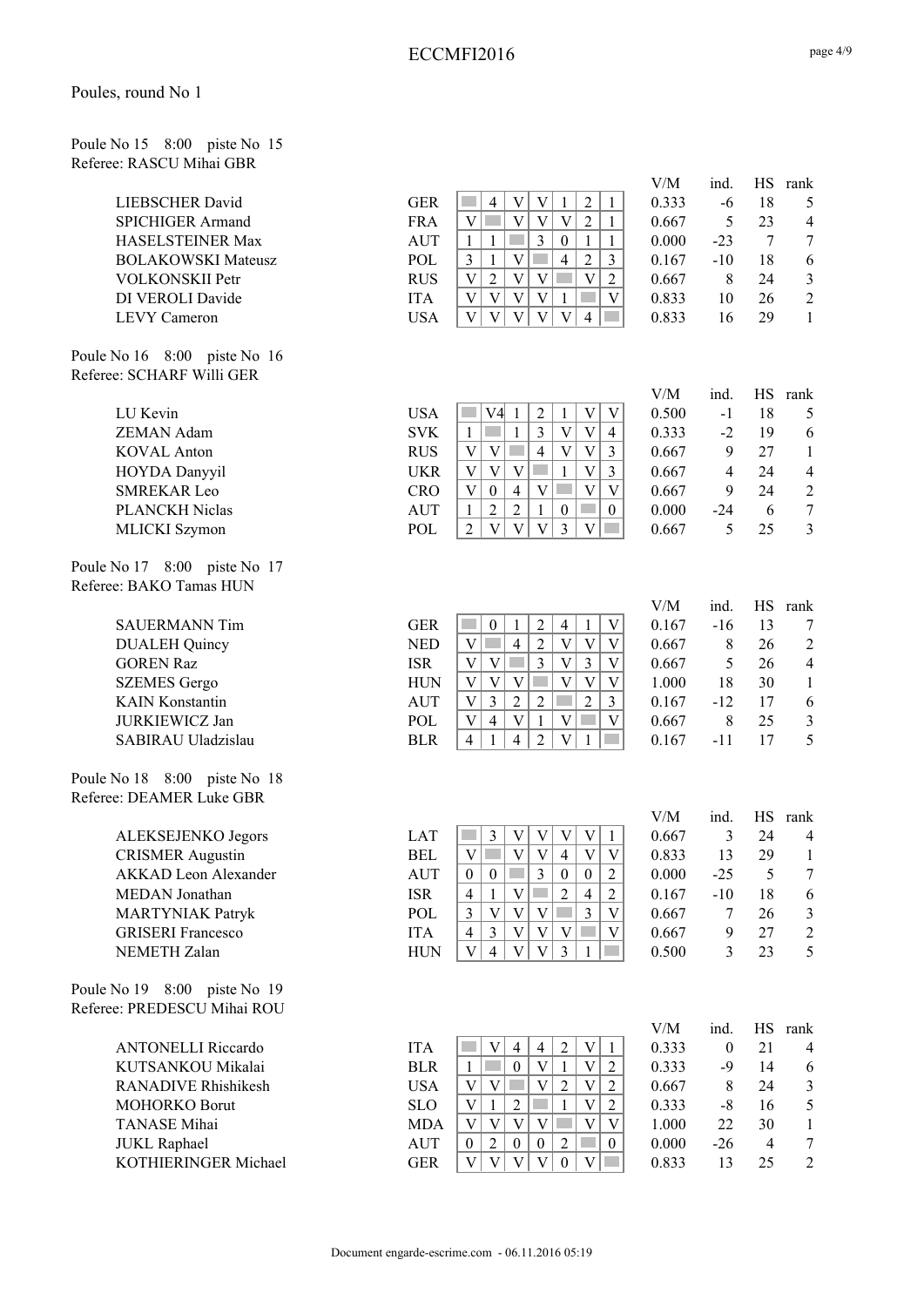Poule No 20 8:00 piste No 20 Referee: DUBOISKI Siarhei BLR

Poule No 21 8:00 piste No 21 Referee: KRALIK Andrej SVK

Poule No 22 8:00 piste No 22 Referee: GASPER Christian GER

Poule No 23 8:00 piste No 23 Referee: ZMIJEWSKI Filip POL

| LESKOVAC Janko       |
|----------------------|
| <b>KOROM Erik</b>    |
| STOCKMANN Paul       |
| POINTNER Maximilian  |
| MAROZ Ivan           |
| <b>GRUBER Samuel</b> |
| ERCAN Kerem          |

Poule No 24 8:00 piste No 24 Referee: TAGGERSELL Cara USA

> HAMZA Mohamed EQ BULAVA Semen UI FOREY-MILLER Jacob GI KARAVIDIN Dina SR GORIUP Alexander AU MIHALYI Andor HUN 0 2 V 0 V 3 0.333 -7 15 6 SCHAETZKE Christoph GER 0 3 V V V V 0.667 3 23 3

|            |   |  |          | V/M   | ind.  | НS | rank           |
|------------|---|--|----------|-------|-------|----|----------------|
| <b>NED</b> |   |  | $\Omega$ | 0.667 |       | 20 | 3              |
| BUL        |   |  |          | 0.500 | $-2$  |    | $\overline{4}$ |
| <b>AUT</b> |   |  |          | 0.167 | -14   |    | 6              |
| <b>BEL</b> |   |  | $\theta$ | 0.500 | -4    |    | .5             |
| USA        | 4 |  | 2        | 0.667 |       | 26 | 2              |
| <b>ITA</b> |   |  |          | 1.000 | 24    | 30 |                |
| <b>SRB</b> |   |  |          | 0.000 | $-24$ | h  |                |
|            |   |  |          |       |       |    |                |

|                                |            |  |  |    |   | V/M   | ınd.  | НS | rank |
|--------------------------------|------------|--|--|----|---|-------|-------|----|------|
| <b>ROGER Constant</b>          | <b>FRA</b> |  |  |    |   | 1.000 | 22    | 30 |      |
| SHIH Benjamin                  | <b>USA</b> |  |  |    |   | 0.333 | -8    | 15 |      |
| SZCZUROWSKI Jakub              | POL        |  |  | 74 |   | 0.833 | 10    | 25 |      |
| POPOV Emanuil                  | <b>BUL</b> |  |  |    |   | 0.333 | $-10$ |    | 6    |
| ZOONS Axel                     | <b>NED</b> |  |  |    |   | 0.333 | -7    | 15 | 4    |
| FORMICHINI BIGI Pietro Alberto | <b>ITA</b> |  |  |    | 4 | 0.500 |       | 23 |      |
| WILSON Samuel                  | GBR        |  |  |    |   | 0.167 |       | 19 | 7    |

|                         |            |   |   |   |   |          |          | V/M   | ind.    | НS | rank           |
|-------------------------|------------|---|---|---|---|----------|----------|-------|---------|----|----------------|
| <b>SCHIEBEL Paul</b>    | AUT        |   |   |   |   | $\theta$ | $\theta$ | 0.167 | $-13$   | 14 | 6              |
| <b>CRISTIAN Razvan</b>  | <b>ROU</b> |   |   |   |   |          |          | 0.500 | -4      | 20 | 5              |
| KESSERWANI Jean Dimitri | <b>MDA</b> |   |   |   |   |          | $\Omega$ | 0.000 | $-22.2$ |    | 7              |
| MAGGINI Lorenzo         | <b>ITA</b> |   | 4 |   |   |          |          | 0.667 | 10      | 25 | 3              |
| <b>ABRAHAMS Matthew</b> | GBR        | V |   | v |   |          |          | 0.833 |         | 28 | $\mathfrak{D}$ |
| <b>JABOUILLE Mathys</b> | <b>FRA</b> |   |   |   | 4 |          |          | 0.500 |         | 22 | 4              |
| <b>STACHERA Wiktor</b>  | POL        |   |   |   |   |          |          | 0.833 |         | つう |                |

|            |          |   |  |   | V/M   | ind.   | НS | rank           |
|------------|----------|---|--|---|-------|--------|----|----------------|
| CRO        |          |   |  |   | 0.000 | $-2.4$ |    |                |
| HUN        |          |   |  |   | 0.667 | 9      | 25 | 3              |
| <b>NED</b> | 4        |   |  | 4 | 0.500 |        | 24 | $\overline{4}$ |
| AUT        | $\theta$ |   |  |   | 0.333 | $-10$  | 13 | 5              |
| BLR        |          | 4 |  |   | 0.167 | -14    | 14 | 6              |
| <b>USA</b> |          |   |  |   | 0.833 |        | 27 | 2              |
| GER        |          |   |  |   | 1.000 |        | 30 |                |
|            |          |   |  |   |       |        |    |                |

|    |  |   |   |   | V/M   | ind.  | $_{\rm HS}$ | rank           |
|----|--|---|---|---|-------|-------|-------------|----------------|
| GY |  |   |   | V | 1.000 | 24    | 30          |                |
| KR |  |   |   | V | 0.667 | 6     | 23          | $\overline{c}$ |
| BR |  | 3 |   | 4 | 0.333 | $-2$  | 20          | 5              |
| RВ |  |   |   | 2 | 0.500 |       | 19          | 4              |
| UT |  |   | 0 |   | 0.000 | $-25$ |             | 7              |
| UN |  |   |   | 3 | 0.333 | -7    | 15          | 6              |
| ER |  |   |   |   | 0.667 |       | 23          | 3              |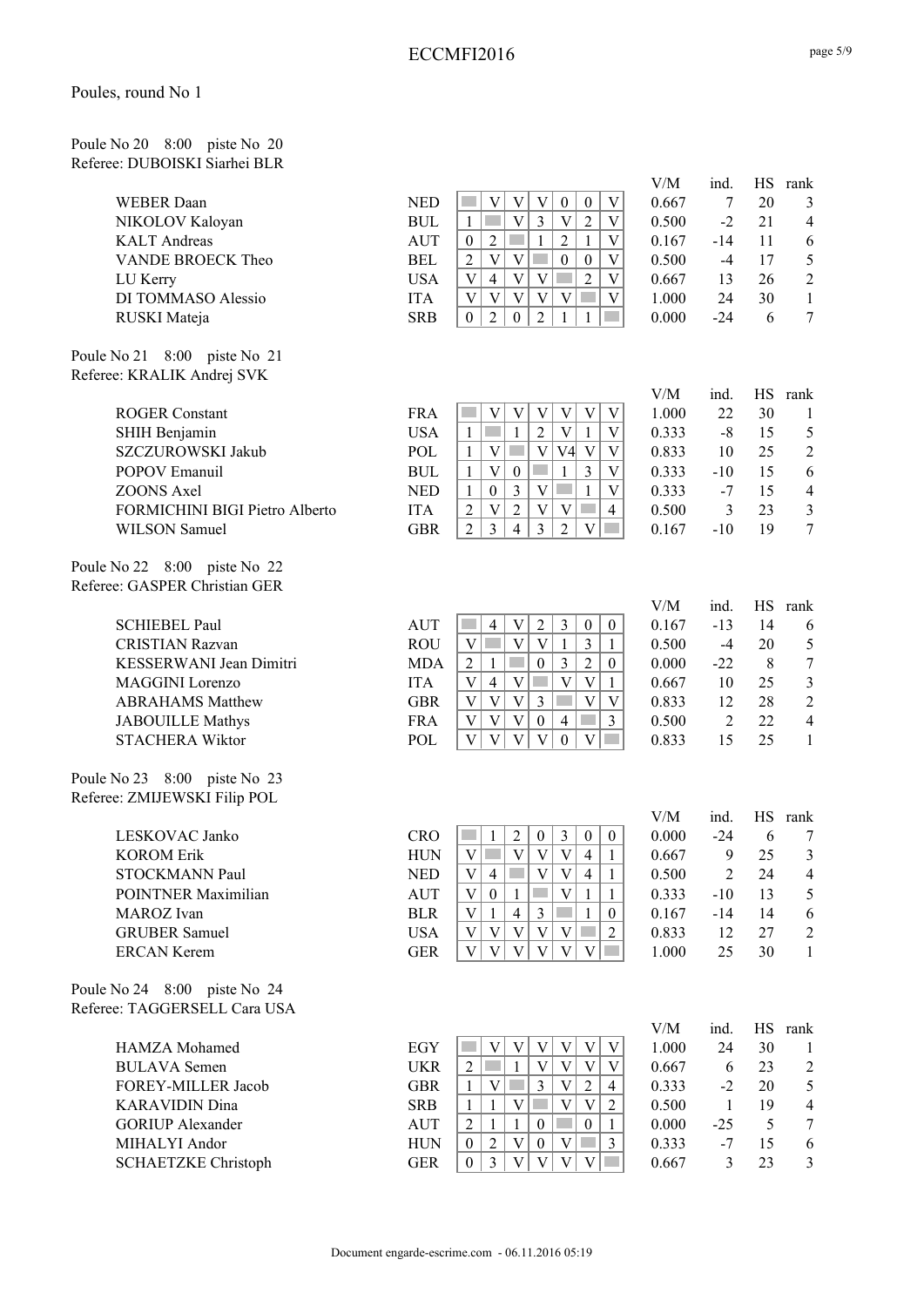#### Poule No 25 8:00 piste No 25 Referee: BARDENHAGEN Jan GER

| <b>SARMANY Zoltan</b> |
|-----------------------|
| ZHENG Andrew          |
| <b>SOULIER Hugo</b>   |
| <b>TESARIK Daniel</b> |
| ZAKRZEWSKI Jan        |
| ROTARU Nicolae        |
| <b>LEHNER Kilian</b>  |

Poule No 26 8:00 piste No 26 Referee: CELLEROVA Michala SVK

Poule No 27 8:00 piste No 27 Referee: ABRAHAMS Paul GBR

Poule No 28 8:00 piste No 28 Referee: SCHULZ Marcus GER

> HOWLETT Edmund GBR  $3$  3 4 1 3 4 4 0.000 -12 18 7<br>MOLNAR Martin HUN 0 V 4 2 3 V 0.333 -7 19 5 MOLNAR Martin  $HUN \begin{array}{c|c|c|c|c|c|c} 0 & v & 4 & 2 & 3 & v & 0.333 & -7 & 19 & 5 \end{array}$

Poule No 29 8:00 piste No 29 Referee: SKELJO Filip CRO

> CASTANIE Valerian FR JOLLEY Isaac GB WESTESSON Malte SWE V V 2 V V V 0.833 11 27 2 SCHRAMM Nils-Michael GE MARTINI Tommaso IT KRALIK Roman SV BEKE Vince HU

|                                                    |                          |                                                                                                                                                                                                    | V/M            | ind.           | <b>HS</b> | rank                |
|----------------------------------------------------|--------------------------|----------------------------------------------------------------------------------------------------------------------------------------------------------------------------------------------------|----------------|----------------|-----------|---------------------|
| <b>SARMANY Zoltan</b>                              | <b>SVK</b>               | $\overline{2}$<br>$\overline{2}$<br>$\boldsymbol{0}$<br>1<br>V<br>$\boldsymbol{0}$                                                                                                                 | 0.167          | $-18$          | 10        | 7                   |
| <b>ZHENG Andrew</b>                                | <b>USA</b>               | $\mathbf V$<br>p.<br>$\overline{\mathsf{V}}$<br>$\overline{\mathsf{V}}$<br>$\overline{V}$<br>$\overline{V}$<br>$\overline{\mathbf{V}}$                                                             | 1.000          | 23             | 30        | $\mathbf{1}$        |
| <b>SOULIER Hugo</b>                                | <b>FRA</b>               | $\overline{2}$<br>$\mathbf V$<br><b>The State</b><br>$\boldsymbol{0}$<br>$\overline{\mathbf{V}}$<br>$\mathbf{1}$<br>$\mathbf{1}$                                                                   | 0.333          | $-9$           | 14        | 5                   |
| <b>TESARIK Daniel</b>                              | <b>CZE</b>               | $\overline{\mathbf{V}}$<br>$\overline{3}$<br>$\boldsymbol{0}$<br>$\overline{\mathbf{V}}$<br>$\overline{3}$<br>$\boldsymbol{0}$                                                                     | 0.333          | $-9$           | 16        | $\overline{4}$      |
| ZAKRZEWSKI Jan                                     | POL                      | $\mathbf V$<br>$\overline{3}$<br>$\overline{V}$<br>$\mathbf{V}$<br>$\overline{\mathbf{V}}$<br>$\overline{V}$                                                                                       | 0.833          | 18             | 28        | $\sqrt{2}$          |
| ROTARU Nicolae                                     | <b>MDA</b>               | $\ensuremath{\mathbf{V}}$<br>$\overline{2}$<br>3<br>$\mathbf{1}$<br>3<br>$\overline{2}$                                                                                                            | 0.167          | $-11$          | 16        | 6                   |
| <b>LEHNER Kilian</b>                               | <b>AUT</b>               | $\overline{2}$<br>$\mathbf V$<br>$\ensuremath{\mathbf{V}}$<br>V<br>$\theta$<br>V<br>m.                                                                                                             | 0.667          | 6              | 22        | 3                   |
| No 26 8:00 piste No 26                             |                          |                                                                                                                                                                                                    |                |                |           |                     |
| e: CELLEROVA Michala SVK                           |                          |                                                                                                                                                                                                    |                |                |           |                     |
|                                                    |                          |                                                                                                                                                                                                    | V/M            | ind.           | <b>HS</b> | rank                |
| <b>IONICA</b> Andrei                               | <b>ROU</b>               | $\overline{V}$<br>V<br>$\mathcal{L}^{\mathcal{L}}$<br>$\mathbf V$<br>$\overline{\mathsf{V}}$<br>$\overline{4}$<br>$\overline{4}$                                                                   | 0.667          | $\overline{7}$ | 28        | $\overline{2}$      |
| <b>SAFONOV Platon</b>                              | <b>RUS</b>               | $\overline{\mathbf{V}}$<br>$\overline{V}$<br>$\mathfrak{Z}$<br>$\mathbf{1}$<br>$\overline{4}$<br>$\mathbf{1}$                                                                                      | 0.333          | $-7$           | 19        | 6                   |
| <b>IZYCKI</b> Filip                                | POL                      | $\bar{V}$<br>$\overline{2}$<br>V<br>$\mathcal{L}^{\text{max}}$<br>$\overline{\mathsf{V}}$<br>V<br>$\mathbf{V}$                                                                                     | 0.833          | 13             | 27        | $\mathbf{1}$        |
| <b>BENLI Baris</b>                                 | <b>NED</b>               | $\overline{2}$<br>$\overline{2}$<br>$\overline{2}$<br>$\mathfrak{Z}$<br>$\overline{4}$<br>$\mathbf{1}$                                                                                             | 0.000          | $-16$          | 14        | $\boldsymbol{7}$    |
| <b>BOLDAREV</b> Bogdan                             | <b>UKR</b>               | $\overline{V}$<br>$\mathbf V$<br>$\mathfrak{Z}$<br>$\mathbf{V}$<br>$\mathfrak{Z}$<br>$\mathcal{L}^{\mathcal{L}}$<br>V                                                                              | 0.667          | $\overline{2}$ | 26        | $\overline{4}$      |
| ATTIAS Ben                                         | <b>GBR</b>               | $\overline{2}$<br>$\overline{4}$<br>V<br>V<br>$\overline{2}$<br>$\overline{4}$                                                                                                                     | 0.333          | $-2$           | 22        | $\sqrt{5}$          |
| FERCHAUD Emilien                                   | <b>FRA</b>               | $\mathbf V$<br>V<br>$\overline{\mathsf{V}}$<br>$\overline{\mathbf{V}}$<br>$\overline{4}$<br>$\Omega$                                                                                               | 0.667          | $\mathbf{3}$   | 24        | $\mathfrak{Z}$      |
| No 27<br>8:00 piste No 27                          |                          |                                                                                                                                                                                                    |                |                |           |                     |
| e: ABRAHAMS Paul GBR                               |                          |                                                                                                                                                                                                    |                |                |           |                     |
|                                                    | <b>CZE</b>               | $\overline{c}$                                                                                                                                                                                     | ${\rm V/M}$    | ind.<br>$-21$  | HS        | rank                |
| <b>GERZICAK</b> Daniel<br><b>JANICIJEVIC Petar</b> | <b>SRB</b>               | $\boldsymbol{2}$<br>$\overline{c}$<br>$\boldsymbol{0}$<br>1<br>$\boldsymbol{0}$<br>$\overline{V}$<br>$\mathbf{0}$<br>$\mathfrak{Z}$<br>$\overline{\mathsf{V}}$<br>$\overline{V}$<br>$\overline{4}$ | 0.000<br>0.500 |                | 7<br>22   | 7                   |
| SNYTSHEUVEL John                                   | <b>USA</b>               | $\mathbf V$<br>$\overline{\mathsf{V}}$<br>$\overline{4}$<br>$\mathbf{V}$<br>V<br>$\overline{V}$<br><b>College</b>                                                                                  | 0.833          | 3<br>15        | 29        | $\overline{4}$      |
| <b>CARASENA</b> Cameron                            | <b>FRA</b>               | $\overline{\mathsf{V}}$<br>$\overline{2}$<br>$\overline{V}$<br>$\mathbf{V}$<br>$\mathbf{V}$<br>$\overline{4}$                                                                                      | 0.667          | 6              | 26        | 1<br>$\mathfrak{Z}$ |
| <b>LORENZON Tommaso</b>                            | <b>ITA</b>               | $\overline{2}$<br>$\overline{3}$<br>T<br>$\mathbf{V}$<br>$\overline{4}$<br>$\boldsymbol{0}$<br>$\overline{4}$                                                                                      | 0.167          | $-9$           | 18        |                     |
|                                                    |                          | $\overline{2}$<br>$\overline{V}$<br>V3<br>$\mathbf{V}$<br>$\overline{V}$<br>$\overline{V}$                                                                                                         | 0.833          | 11             | 25        | 6                   |
| <b>MAIOR</b> Matyas<br><b>AHLSTEDT</b> Eimer       | <b>HUN</b><br><b>SWE</b> | $\overline{\mathbf{V}}$<br>$\overline{3}$<br>$\overline{\mathsf{V}}$<br>$\overline{\mathbf{V}}$<br>$\mathbf{1}$                                                                                    | 0.500          | $-5$           | 20        | $\overline{2}$<br>5 |
|                                                    |                          | $\mathbf{1}$                                                                                                                                                                                       |                |                |           |                     |
| No 28 8:00 piste No 28                             |                          |                                                                                                                                                                                                    |                |                |           |                     |
| e: SCHULZ Marcus GER                               |                          |                                                                                                                                                                                                    |                |                |           |                     |
|                                                    |                          |                                                                                                                                                                                                    | ${\rm V/M}$    | ind.           | $\rm HS$  | rank                |
| MATSUBUCHI Shimpei                                 | <b>JPN</b>               | V<br>$\mathbf V$<br>$\mathbf{V}$<br>$\overline{\mathsf{V}}$<br>$\overline{4}$<br>$\ensuremath{\text{V}}$                                                                                           | 0.833          | 18             | 29        | $\overline{2}$      |
| KAIGORODOVS Bogdans                                | <b>LAT</b>               | $\overline{2}$<br>$\overline{\mathsf{V}}$<br>$\overline{2}$<br>$\mathbf{1}$<br>$\mathbf{1}$<br>$\overline{0}$                                                                                      | 0.167          | $-17$          | 11        | 6                   |
| <b>HRUBESCH</b> Simon                              | <b>AUT</b>               | $\mathbf V$<br>$\mathfrak{Z}$<br>$\sqrt{2}$<br>$\overline{\mathsf{V}}$<br>$\overline{2}$<br><b>Tara</b><br>$\overline{V}$                                                                          | 0.500          | $-3$           | 22        | $\overline{4}$      |
| <b>CIERLUK Jakub</b>                               | POL                      | $\mathbf V$<br>$\mathbf{V}$<br><b>The State</b><br>$\mathbf V$<br>$\mathbf{1}$<br>V<br>$\mathbf{1}$                                                                                                | 0.667          | 5              | 22        | $\mathfrak{Z}$      |
| <b>BARBAROSSA</b> Giovanni                         | <b>ITA</b>               | $\overline{V}$<br>$\mathbf V$<br>$\mathbf V$<br>$\mathbf{V}$<br>$\overline{\mathbf{V}}$<br>$\mathbf{V}$<br><b>College</b>                                                                          | 1.000          | 16             | 30        | $\mathbf{1}$        |
| HOWLETT Edmund                                     | GBR                      | $\mathcal{F}$<br>$\mathcal{L}$<br>$\overline{\mathcal{L}}$<br>$\overline{\mathbf{4}}$<br>$\mathbf{1}$<br>$\mathcal{L}$                                                                             | 0.000          | $-12$          | 18        | $\tau$              |

|    |                |   |   |   |   | V/M   | ind.  | HS | rank           |
|----|----------------|---|---|---|---|-------|-------|----|----------------|
| ١A |                |   |   |   | 3 | 0.500 | 3     | 21 | 4              |
| 3R | $\overline{c}$ | 3 | 3 | 2 | V | 0.333 | -4    | 20 | 6              |
| VE |                |   | 2 |   | V | 0.833 | 11    | 27 | $\mathfrak{D}$ |
| ΞR |                |   |   |   | 3 | 0.833 | 14    | 28 |                |
| A  |                | 4 | 3 |   | V | 0.500 | 3     | 23 | 3              |
| /K | 0              | 0 | 0 |   | 2 | 0.000 | $-26$ |    |                |
| JN |                |   |   |   |   | 0.500 | - 1   | 22 |                |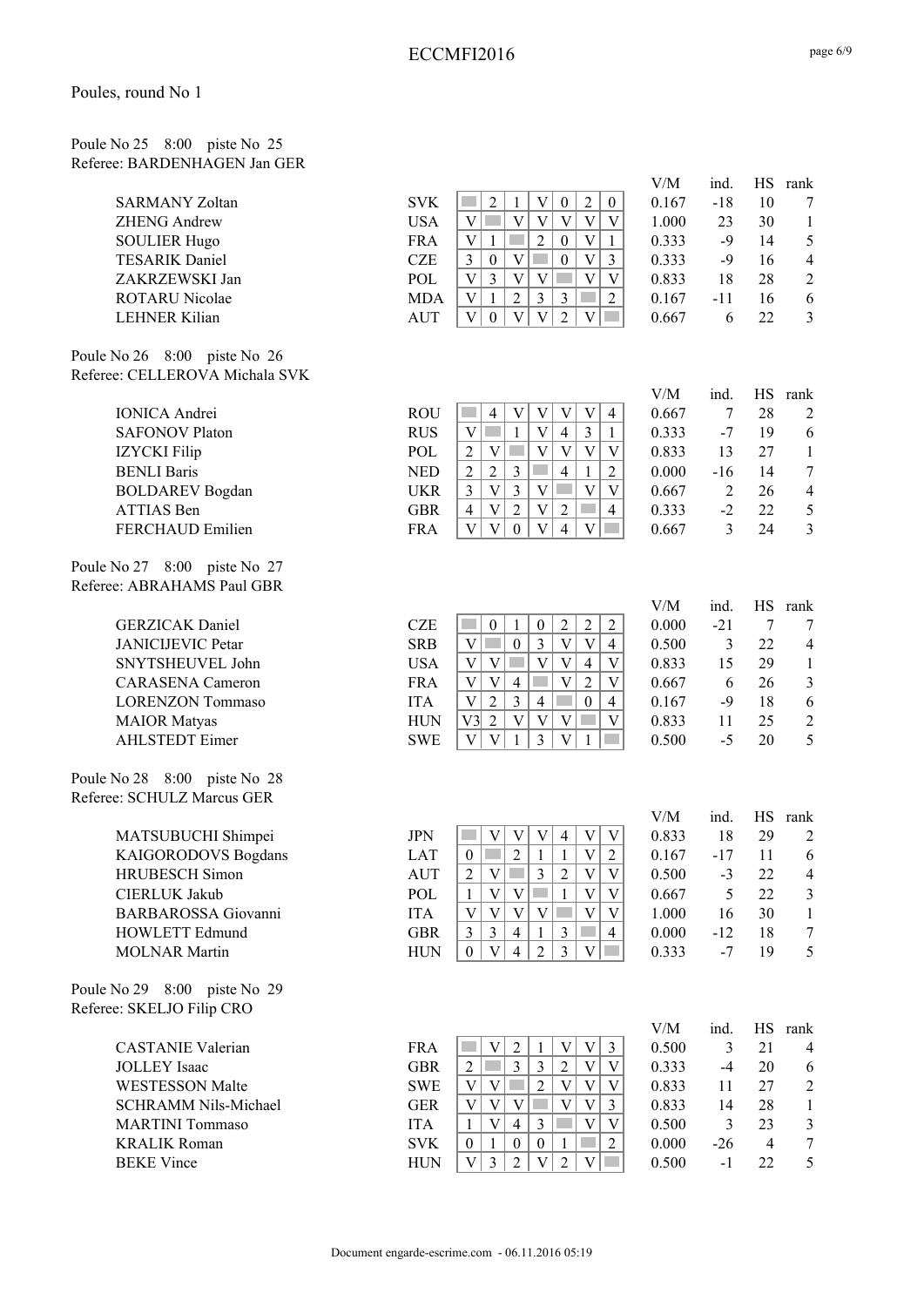#### ECCMFI2016

#### Poules, round No 1

Poule No 30 9:30

|                                                  |                          |                                                                                                                                                                 | V/M            | ind.                 | HS        | rank                     |
|--------------------------------------------------|--------------------------|-----------------------------------------------------------------------------------------------------------------------------------------------------------------|----------------|----------------------|-----------|--------------------------|
| <b>JANS-KOHNEKE Teun</b>                         | <b>NED</b>               | $\bar{V}$<br>$\overline{3}$<br>V<br>V<br>$\overline{2}$<br>$\overline{c}$<br><b>College</b>                                                                     | 0.500          | $\boldsymbol{0}$     | 22        | $\overline{\mathcal{A}}$ |
| <b>BABA</b> Shunsuke                             | <b>JPN</b>               | $\overline{\mathsf{V}}$<br>$\mathfrak{Z}$<br>$\overline{4}$<br>V<br>$\boldsymbol{0}$<br>$\boldsymbol{0}$                                                        | 0.333          | $-8$                 | 17        | 6                        |
| LI Leo                                           | <b>CRO</b>               | $\overline{V}$<br>$\mathbf V$<br>$\overline{3}$<br>$\overline{4}$<br>$\mathfrak{Z}$<br>V                                                                        | 0.500          | $\mathbf{1}$         | 25        | $\mathfrak{Z}$           |
| <b>VANNUCCI Francesco</b>                        | <b>ITA</b>               | $\overline{\mathbf{V}}$<br>$\overline{2}$<br>$\mathbf V$<br>$\overline{V}$<br>$\overline{4}$<br>$\mathbf{1}$                                                    | 0.500          | $-3$                 | 22        | 5                        |
| <b>LAHER Florian</b>                             | <b>AUT</b>               | $\mathfrak{Z}$<br>$\mathbf{1}$<br>$\overline{4}$<br><b>Tara</b><br>$\boldsymbol{0}$<br>$\mathbf{1}$<br>$\mathbf{1}$                                             | 0.000          | $-20$                | 10        | $\boldsymbol{7}$         |
| ANDRIAMAMPIANINA Jules                           | <b>FRA</b>               | $\bar{V}$<br>$\overline{2}$<br>$\mathbf V$<br>$\overline{\mathbf{V}}$<br>$\mathbf V$<br>$\mathbf V$<br>×.                                                       | 0.833          | 15                   | 27        | $\overline{c}$           |
| ZAROFF Leo                                       | <b>USA</b>               | $\overline{\mathsf{V}}$<br>$\overline{3}$<br>$\mathbf V$<br>$\mathbf V$<br>V<br>$\mathbf V$<br>$\mathcal{L}(\mathcal{A})$                                       | 0.833          | 15                   | 28        | $\mathbf{1}$             |
| Poule No 31<br>9:30                              |                          |                                                                                                                                                                 |                |                      |           |                          |
|                                                  |                          |                                                                                                                                                                 | V/M            | ind.                 | <b>HS</b> | rank                     |
| RYBALKA Andrei                                   | <b>BLR</b><br><b>UKR</b> | $\mathbf V$<br>V<br>V<br>$\ensuremath{\text{V}}$<br>$\boldsymbol{0}$<br>$\mathbf{1}$<br>$\overline{2}$<br>$\overline{V}$<br>V<br>$\overline{3}$<br>$\mathbf{1}$ | 0.667          | $-1$                 | 21<br>17  | 3                        |
| <b>SKOPETS Maksym</b><br><b>HEBEY Maximilien</b> | <b>FRA</b>               | $\mathbf{1}$<br>$\mathbf V$<br>V<br>V<br>$\ensuremath{\mathbf{V}}$<br>$\mathbf V$<br><b>College</b><br>V                                                        | 0.333<br>1.000 | $-11$<br>19          | 30        | 5                        |
| <b>MRAVUNAC Anton</b>                            | <b>CRO</b>               | $\overline{3}$<br>$\mathbf{2}$<br>$\overline{4}$<br>$\overline{4}$<br>$\overline{4}$<br>V                                                                       | 0.167          | $-7$                 | 22        | $\mathbf{1}$<br>6        |
| <b>ARCHILEI Tommaso</b>                          | <b>MEX</b>               | $\mathbf V$<br>$\overline{4}$<br>$\overline{4}$<br>$\overline{4}$<br>$\mathbf{1}$<br>V                                                                          | 0.333          | $-1$                 | 23        | $\overline{4}$           |
| <b>LOMBARDI</b> Tommaso                          | <b>ITA</b>               | $\mathbf V$<br>$\overline{V}$<br>$\overline{4}$<br>V<br>V<br>V<br>٠                                                                                             | 0.833          | 14                   | 29        | $\sqrt{2}$               |
| <b>WAGNER Phillip</b>                            | <b>AUT</b>               | $\overline{V}$<br>$\overline{2}$<br>$\overline{4}$<br>$\mathbf{1}$<br>$\mathbf{1}$<br><b>College</b><br>$\overline{0}$                                          | 0.167          | $-13$                | 13        | $\overline{7}$           |
|                                                  |                          |                                                                                                                                                                 |                |                      |           |                          |
| Poule No 32<br>9:30                              |                          |                                                                                                                                                                 | V/M            | ind.                 | <b>HS</b> | rank                     |
| PISTORIO Federico                                | <b>ITA</b>               | $\boldsymbol{\mathrm{V}}$<br>$\ensuremath{\mathbf{V}}$<br>$\mathbf V$<br>V<br>$\ensuremath{\mathbf{V}}$<br>$\mathbf V$                                          | 1.000          | 20                   | 30        | 1                        |
| SKALII Vladyslav                                 | <b>UKR</b>               | $\mathbf{1}$<br>$\sqrt{2}$<br><b>Tale</b><br>$\overline{4}$<br>$\overline{4}$<br>$\mathbf{1}$<br>$\overline{3}$                                                 | 0.000          | $-15$                | 15        | 7                        |
| <b>CHREN</b> Simon                               | <b>CZE</b>               | $\mathbf V$<br>$\mathbf{1}$<br>$\overline{V}$<br>$\overline{2}$<br>$\mathbf{1}$<br>$\mathcal{L}^{\mathcal{L}}$<br>$\mathbf{1}$                                  | 0.333          | $-11$                | 15        | $\sqrt{6}$               |
| <b>DEERING</b> Maximilian                        | <b>GBR</b>               | $\sqrt{2}$<br>$\ensuremath{\mathbf{V}}$<br>$\mathbf{V}$<br>$\mathbf{V}$<br>$\mathbf V$<br>$\mathbf{1}$                                                          | 0.667          | 6                    | 23        | 3                        |
| KOHLER Joey                                      | <b>GER</b>               | $\mathbf V$<br>$\sqrt{2}$<br>$\mathbf V$<br>$\sqrt{2}$<br>$\overline{4}$<br>$\sqrt{2}$<br>$\mathcal{L}^{\mathcal{L}}$                                           | 0.333          | $-4$                 | 20        | $\overline{4}$           |
| NIKOLIC Noa                                      | <b>CRO</b>               | $\mathbf{V}$<br>$\mathbf{V}$<br>$\mathbf{1}$<br>$\boldsymbol{0}$<br>$\boldsymbol{0}$<br>$\mathbf{1}$                                                            | 0.333          | $-10$                | 12        | 5                        |
| <b>BECU</b> Bryan                                | <b>FRA</b>               | $\overline{V}$<br>$\mathbf{V}$<br>$\mathbf V$<br>$\overline{2}$<br>$\mathbf V$<br>V                                                                             | 0.833          | 14                   | 27        | $\overline{c}$           |
| Poule No 33 9:30                                 |                          |                                                                                                                                                                 |                |                      |           |                          |
|                                                  |                          |                                                                                                                                                                 | V/M            | ind.                 | <b>HS</b> | rank                     |
| <b>BURGSTALLER Johannes</b>                      | <b>AUT</b>               | V<br>$\boldsymbol{0}$<br>V<br>$\ensuremath{\mathbf{V}}$<br>$\overline{4}$<br>V                                                                                  | 0.667          | 3                    | 24        | 3                        |
| ROMASHCHENKO Bohdan                              | <b>UKR</b>               | $\overline{\mathbf{V}}$<br>$\ensuremath{\mathbf{V}}$<br><b>Tara</b><br>$\mathbf{1}$<br>$\overline{4}$<br>$\mathbf{1}$<br>$\boldsymbol{0}$                       | 0.333          | $-8$                 | 16        | 5                        |
| <b>BEM</b> Maciej                                | POL                      | V<br>$\overline{V}$<br>V<br>V<br>$\mathcal{L}^{\mathcal{L}}$<br>V<br>V                                                                                          | 1.000          | 23                   | 30        | $\mathbf{1}$             |
| <b>JOEMRATI Ashwan</b>                           | <b>NED</b>               | $\boldsymbol{0}$<br>3<br>$\mathbf{1}$<br>$\overline{4}$<br>$\boldsymbol{0}$<br>$\mathbf{1}$                                                                     | 0.000          | $-21$                | 9         | $\sqrt{ }$               |
| <b>TITOV</b> Andrey                              | <b>RUS</b>               | $\bar{V}$<br>$\overline{V}$<br>$\overline{V}$<br>V<br>$\mathbf{0}$<br><b>T</b><br>$\mathbf{1}$                                                                  | 0.667          | $-1$                 | 21        | 4                        |
| <b>DEGLER Maurice</b>                            | <b>GER</b>               | $\overline{4}$<br>$\mathfrak{Z}$<br>$\overline{2}$<br>4 <br> V <br>$\mathbf{1}$                                                                                 | 0.167          | $-10$                | 19        | 6                        |
| <b>GAUTAM Brij</b>                               | <b>GBR</b>               | $\overline{3}$<br> V <br> V <br> V <br>V 4                                                                                                                      | 0.667          | 14                   | 27        | $\mathbf{2}$             |
| Poule No 34 9:30                                 |                          |                                                                                                                                                                 |                |                      |           |                          |
| Referee: ZYKOVA Irina UKR                        |                          |                                                                                                                                                                 |                |                      |           |                          |
|                                                  |                          | $\mathbf V$                                                                                                                                                     | V/M            | ind.                 | HS        | rank                     |
| <b>IURIN</b> Igor<br><b>BEL Romain</b>           | <b>UKR</b><br><b>FRA</b> | $\mathfrak{Z}$<br>$\mathbf X$<br>$\mathbf V$<br>$\overline{4}$<br>$\mathbf{1}$<br>$\mathbf X$<br>V<br>V<br>$\overline{4}$<br><b>College</b><br>$\mathbf{1}$     | 0.400<br>0.400 | $\mathbf{0}$<br>$-1$ | 18<br>18  | 3                        |
| <b>DAYTON</b> Draper                             | <b>USA</b>               | $\mathfrak{Z}$<br>$\mathbf X$<br>$\ensuremath{\mathbf{V}}$<br>$\ensuremath{\mathbf{V}}$<br>$\sqrt{2}$<br>$\mathfrak{Z}$<br>3                                    | 0.400          | $-2$                 | 18        | $\overline{4}$           |
| HUBNER Alexander                                 | <b>AUT</b>               | ${\bf S}$<br>S<br>${\bf S}$<br>${\bf S}$<br>S<br>${\bf S}$                                                                                                      | forfait        |                      |           | 5<br>$\boldsymbol{7}$    |
| SUMMERFIELD Dan                                  | <b>GBR</b>               | $\mathbf V$<br>$\mathbf X$<br>$\mathbf V$<br>V<br>V<br>$\mathbf{1}$                                                                                             | 0.800          | 3                    | 21        | $\mathbf{2}$             |
| <b>DOBOS</b> David                               | <b>SVK</b>               | $\mathbf X$<br>$\boldsymbol{0}$<br>V<br>$\overline{4}$<br>$\overline{4}$<br>$\overline{2}$<br>٠                                                                 | 0.200          | $-9$                 | 15        | 6                        |
| DOLZYCKI Jakub                                   | POL                      | $\mathbf X$<br>$\mathbf V$<br>$\overline{\mathbf{V}}$<br>$\mathbf V$<br>V<br>$\overline{3}$<br><b>College</b>                                                   | 0.800          | 9                    | 23        | $\mathbf{1}$             |
|                                                  |                          |                                                                                                                                                                 |                |                      |           |                          |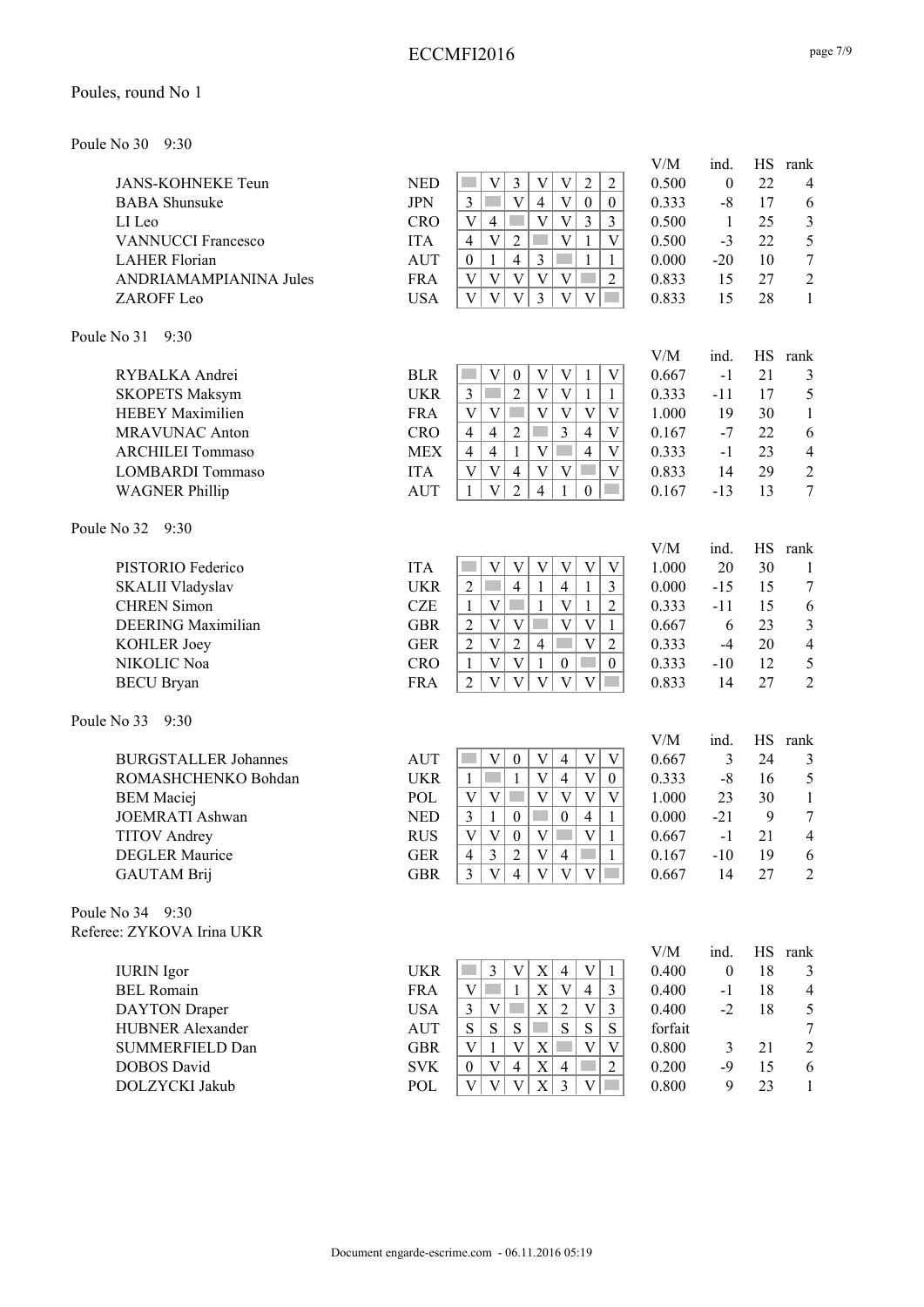| Poule No 35 9:30 |                              |
|------------------|------------------------------|
|                  | Referee: MOSSKI Jaroslav POL |

| <b>SZANTAY Benedek</b>        | <b>HUN</b> | $\mathfrak{Z}$<br>$\mathbf V$<br>$\overline{4}$<br>$\mathbf V$<br>1<br>V                                                                                                        | 0.500        | $\mathbf{1}$   | 23              | $\overline{4}$   |
|-------------------------------|------------|---------------------------------------------------------------------------------------------------------------------------------------------------------------------------------|--------------|----------------|-----------------|------------------|
| <b>ROBIN Noe Mandiogou</b>    | <b>FRA</b> | $\overline{\mathbf{V}}$<br>$\overline{\mathbf{V}}$<br>$\overline{V}$<br>$\overline{V}$<br>$\bar{V}$<br>$\mathbf V$<br>T.                                                        | 1.000        | 27             | 30              | $\mathbf{1}$     |
| <b>CHTIOUI</b> Michal         | POL        | $\overline{3}$<br>$\mathbf V$<br>$\overline{4}$<br>$\mathcal{O}(\mathbb{R}^d)$<br>$\overline{4}$<br>$\ensuremath{\mathbf{V}}$<br>$\boldsymbol{0}$                               | 0.333        | $-2$           | 21              | 6                |
| <b>CMIEL Martin</b>           | <b>CZE</b> | $\ensuremath{\mathbf{V}}$<br>$\ensuremath{\mathbf{V}}$<br>$\overline{2}$<br>$\ensuremath{\mathbf{V}}$<br>$\boldsymbol{0}$<br>$\mathbf{1}$                                       | 0.500        | $-8$           | 18              | 5                |
| <b>OLENYUK Maksym</b>         | <b>UKR</b> | $\overline{4}$<br>$\mathbf{1}$<br>$\boldsymbol{0}$<br>$\boldsymbol{0}$<br>$\mathbf{1}$<br>$\mathbf{1}$                                                                          | 0.000        | $-23$          | $7\phantom{.0}$ | $\tau$           |
| <b>SCHAUER Moritz</b>         | <b>AUT</b> | $\mathbf{V}$<br>$\ensuremath{\mathbf{V}}$<br>$\mathbf{V}$<br>$\boldsymbol{0}$<br>V<br>$\mathcal{L}^{\text{max}}$<br>$\boldsymbol{0}$                                            | 0.667        | $\mathbf{1}$   | 20              | $\mathfrak{2}$   |
| DANILICHEV Ignat              | <b>RUS</b> | $\overline{2}$<br>$\overline{V}$<br>$\overline{3}$<br>$\overline{2}$<br>$\overline{V}$<br>$\mathbf V$                                                                           | 0.500        | $\overline{4}$ | 22              | $\overline{3}$   |
|                               |            |                                                                                                                                                                                 |              |                |                 |                  |
| Poule No 36<br>9:30           |            |                                                                                                                                                                                 |              |                |                 |                  |
| Referee: SELIUTIN Sergei UKR  |            |                                                                                                                                                                                 |              |                |                 |                  |
|                               |            |                                                                                                                                                                                 | V/M          | ind.           | <b>HS</b>       | rank             |
| ELKAYAM Ohad                  | <b>ISR</b> | $\overline{2}$<br>$\boldsymbol{0}$<br>$\overline{4}$<br>$\overline{4}$<br>V                                                                                                     | 0.200        | $-6$           | 15              | 5                |
| MISKOLCZI Tamas               | <b>HUN</b> | $\mathbf V$<br>V<br>$\overline{2}$<br>$\mathbf{1}$<br>$\overline{2}$                                                                                                            | 0.400        | $-8$           | 15              | $\overline{4}$   |
| ANNICCHIARICO Andrea          | <b>ITA</b> | $\mathbf V$<br>$\overline{4}$<br>$\mathbf{1}$<br>$\mathbf{1}$<br>4                                                                                                              | 0.200        | $-7$           | 15              | 6                |
| SIRB Alexandru                | <b>ROU</b> | $\overline{\mathbf{V}}$<br>$\mathbf V$<br>V<br><b>Tara</b><br>V<br>1                                                                                                            | 0.800        | 7              | 21              | $\sqrt{2}$       |
| WU Jerry                      | <b>USA</b> | $\mathbf V$<br>$\mathbf V$<br>$\ensuremath{\mathbf{V}}$<br>V<br>$\mathbf V$                                                                                                     | 1.000        | 21             | 25              | $\mathbf{1}$     |
| HALADUDA Kacper               | POL        | $\overline{V}$<br>$\overline{\mathbf{V}}$<br>$\overline{2}$<br>$\mathbf{1}$<br>$\mathbf{1}$                                                                                     | 0.400        | $-7$           | 14              | $\mathfrak{Z}$   |
| Poule No 37 9:30              |            |                                                                                                                                                                                 |              |                |                 |                  |
| Referee: BALASHVILI Zurab RUS |            |                                                                                                                                                                                 |              |                |                 |                  |
|                               |            |                                                                                                                                                                                 | V/M          | ind.           | HS              | rank             |
| <b>JEON Nathan</b>            | <b>USA</b> | $\mathbf{V}$<br>V<br>$\ensuremath{\mathbf{V}}$<br>$\overline{2}$<br>$\mathbf V$<br>$\overline{4}$<br>$\overline{2}$<br>$\overline{\mathrm{V}}$<br>$\overline{V}$<br><b>Tara</b> | 0.667        | 9              | 26              | 3                |
| <b>VERIGIN Vladimir</b>       | <b>RUS</b> | $\overline{2}$<br>$\mathbf V$<br>4<br><b>The State</b>                                                                                                                          | 0.500        | $\overline{2}$ | 23              | $\overline{4}$   |
| <b>GILL Alessandro</b>        | <b>GBR</b> | $\overline{V}$<br>$\mathbf V$<br>$\ensuremath{\mathbf{V}}$<br>$\mathbf{V}$<br>$\mathbf V$<br>$\boldsymbol{0}$                                                                   | 0.833        | 8              | 25              | $\mathfrak{2}$   |
| <b>KONIG Robert</b>           | <b>CZE</b> | $\overline{2}$<br>$\bar{V}$<br>$\mathfrak{Z}$<br>$\mathfrak{Z}$<br>$\mathfrak{2}$<br>$\overline{4}$                                                                             | 0.167        | $-10$          | 19              | $\sqrt{6}$       |
| <b>GENOVESI Oliver</b>        | <b>ITA</b> | $\overline{\mathbf{V}}$<br>$\overline{\mathbf{V}}$<br>$\overline{3}$<br>$\overline{V}$<br>$\overline{\mathbf{V}}$<br>$\ensuremath{\mathbf{V}}$                                  | 0.833        | 11             | 28              | $\mathbf{1}$     |
| <b>KAPPES Daniel</b>          | <b>GER</b> | $\overline{2}$<br>$\overline{4}$<br>$\overline{2}$<br>$\ensuremath{\mathbf{V}}$<br>$\bf{0}$<br>$\mathbf{1}$<br>٠                                                                | 0.167        | $-15$          | 14              | $\boldsymbol{7}$ |
| <b>KOVACS Gergely</b>         | <b>HUN</b> | $\overline{V}$<br>$\overline{\mathbf{V}}$<br>$\overline{2}$<br>$\mathbf{1}$<br>1<br>$\overline{4}$<br>m.                                                                        | 0.333        | $-5$           | 18              | 5                |
| Poule No 38<br>9:30           |            |                                                                                                                                                                                 |              |                |                 |                  |
|                               |            |                                                                                                                                                                                 | V/M          | ind.           | HS              | rank             |
| FENYK Anton                   | <b>GBR</b> | $\mathbf V$<br>$\mathbf V$<br>$\mathbf V$<br>$\mathbf{1}$<br>$\overline{4}$<br>$\overline{c}$                                                                                   | 0.500        | $-4$           | 22              | 5                |
| <b>BOSMAN Niels</b>           | <b>NED</b> | $\mathbf V$<br>$\overline{3}$<br>$\mathfrak{Z}$<br>V<br>V<br>T.<br>$\mathbf{2}$                                                                                                 | 0.500        | 3              | 23              | $\overline{4}$   |
| <b>BERGMANN Paul</b>          | <b>AUT</b> | $\overline{3}$<br>$\mathbf{1}$<br>$\mathcal{L}_{\mathcal{A}}$<br>$\overline{4}$<br>$\mathbf{1}$<br>$\boldsymbol{0}$<br>$\mathbf{1}$                                             | 0.000        | $-20$          | 10              | $\tau$           |
| FATOUROS Dimitrios Stylianos  | <b>GRE</b> | $\overline{V}$<br>$\mathfrak{Z}$<br>$\ensuremath{\mathbf{V}}$<br>V<br>$\mathbf V$<br>$\sim$<br>$\mathbf{1}$                                                                     | 0.667        | 6              | 24              | $\boldsymbol{2}$ |
| <b>BERNAT Mate</b>            | <b>HUN</b> | $\ensuremath{\mathbf{V}}$<br>$\overline{4}$<br>$\overline{4}$<br>$\overline{4}$<br>$\mathbf{1}$<br>$\mathcal{L}^{\text{max}}$<br>$\mathbf{1}$                                   | 0.167        | $-9$           | 19              | 6                |
| NARITA Koya                   | <b>JPN</b> | $V$ $V$ $V$ $2$<br>$ V $   3                                                                                                                                                    | 0.667        | $\overline{4}$ | 25              | $\mathfrak{Z}$   |
| QUAGLIOTTO Filippo            | <b>ITA</b> | $\mathbf V$<br>$\mathbf V$<br>$\mathbf{V}$<br>$\ensuremath{\mathbf{V}}$<br>$\ensuremath{\mathbf{V}}$<br>V                                                                       | 1.000        | 20             | 30              | $\mathbf{1}$     |
| Poule No 39 9:30              |            |                                                                                                                                                                                 |              |                |                 |                  |
| Referee: BARATH Laszlo SVK    |            |                                                                                                                                                                                 |              |                |                 |                  |
| <b>GOJAK</b> Antonio          | <b>CRO</b> | $\sqrt{2}$<br>V<br>3<br>V                                                                                                                                                       | V/M<br>0.400 | ind.<br>$-4$   | HS<br>15        | rank             |
|                               |            | $\boldsymbol{0}$<br>$\boldsymbol{0}$<br>3                                                                                                                                       |              |                |                 | 4                |
| FELSBERGER Tobias             | <b>AUT</b> | $\boldsymbol{0}$<br>3<br>$\mathbf{0}$                                                                                                                                           | 0.000        | $-19$          | 6               | 6                |
| <b>DARABOS</b> Vince          | <b>HUN</b> | $\ensuremath{\mathbf{V}}$<br>V<br>$\boldsymbol{0}$<br>$\overline{2}$<br>$\overline{2}$                                                                                          | 0.400        | $-4$           | 14              | 5                |
| PLASTOW Luca                  | <b>GBR</b> | $\mathbf V$<br>V<br>$\mathbf V$<br>$\overline{2}$<br>$\mathbf{1}$                                                                                                               | 0.600        | 3              | 18              | 3                |
| <b>BIALIAYEV</b> Raman        | <b>BLR</b> | $\mathbf V$<br>$\mathbf V$<br>$\overline{4}$<br>V<br>$\mathfrak{Z}$                                                                                                             | 0.600        | 6              | 22              | $\sqrt{2}$       |
| KAWAMURA Kyota                | <b>JPN</b> | $\mathbf V$<br>$\mathbf{V}$<br>$\overline{\mathbf{V}}$<br>V<br>$\mathbf V$                                                                                                      | 1.000        | 18             | 25              | $\mathbf{1}$     |

V/M ind. HS rank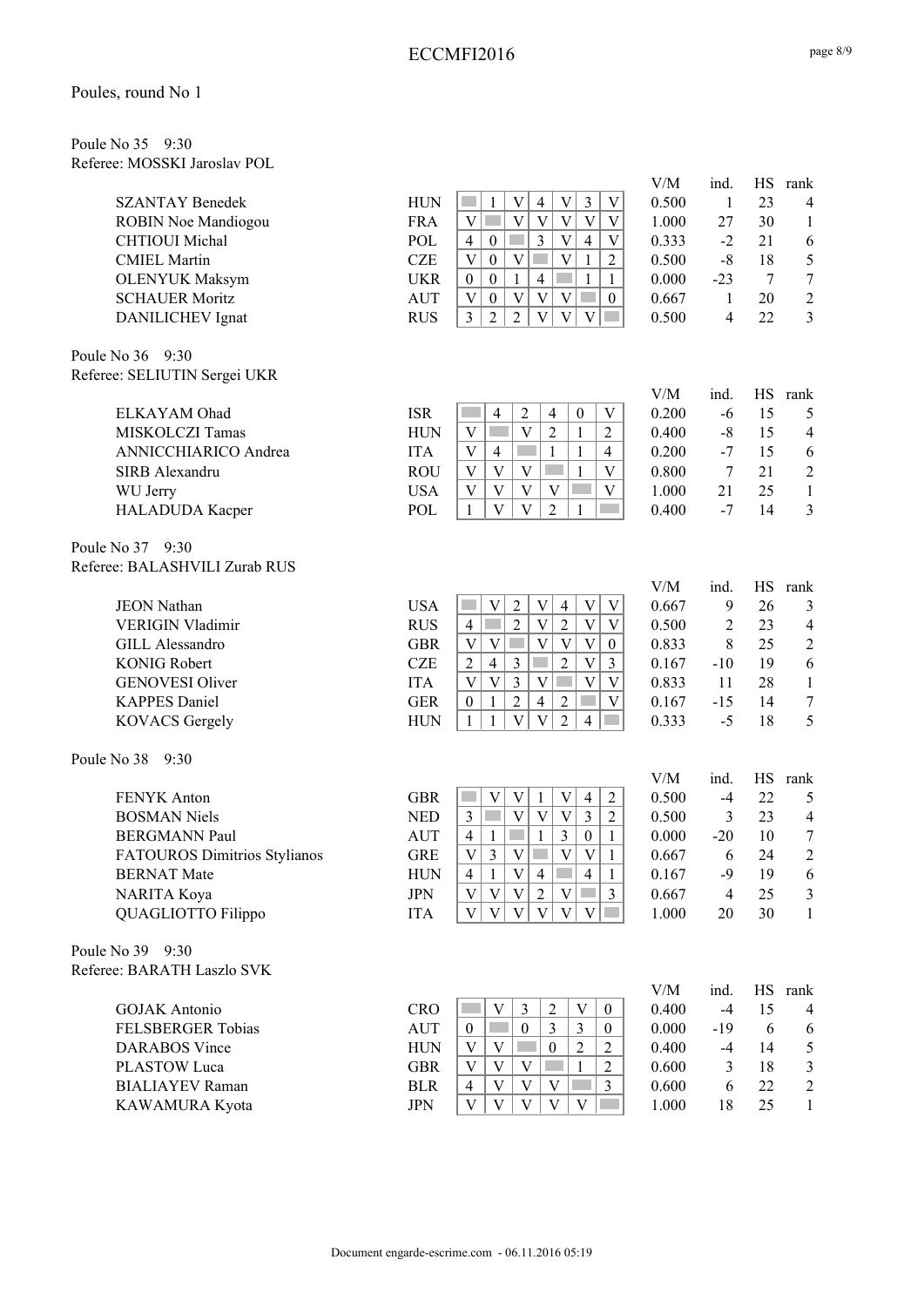#### Poules, round No 1

Poule No 40 9:30

|                      |            |  |   |  |   | V/M   | ind. | НS | rank           |
|----------------------|------------|--|---|--|---|-------|------|----|----------------|
| LAZARENKO Ievgen     | UKR        |  | 4 |  | ി | 0.000 | -18  |    | 6              |
| <b>GOC Bartosz</b>   | <b>POL</b> |  |   |  |   | 1.000 |      | 25 |                |
| <b>ASHBY Douglas</b> | <b>GBR</b> |  |   |  |   | 0.600 | -3   |    | 3              |
| <b>FABINGER Nils</b> | <b>GER</b> |  |   |  |   | 0.400 |      | 18 | $\overline{4}$ |
| <b>ROSSI</b> Marco   | <b>ITA</b> |  |   |  |   | 0.800 |      | 24 | 2              |
| <b>SCHUBERT Max</b>  | AUT        |  |   |  |   | 0.200 | $-1$ | 15 |                |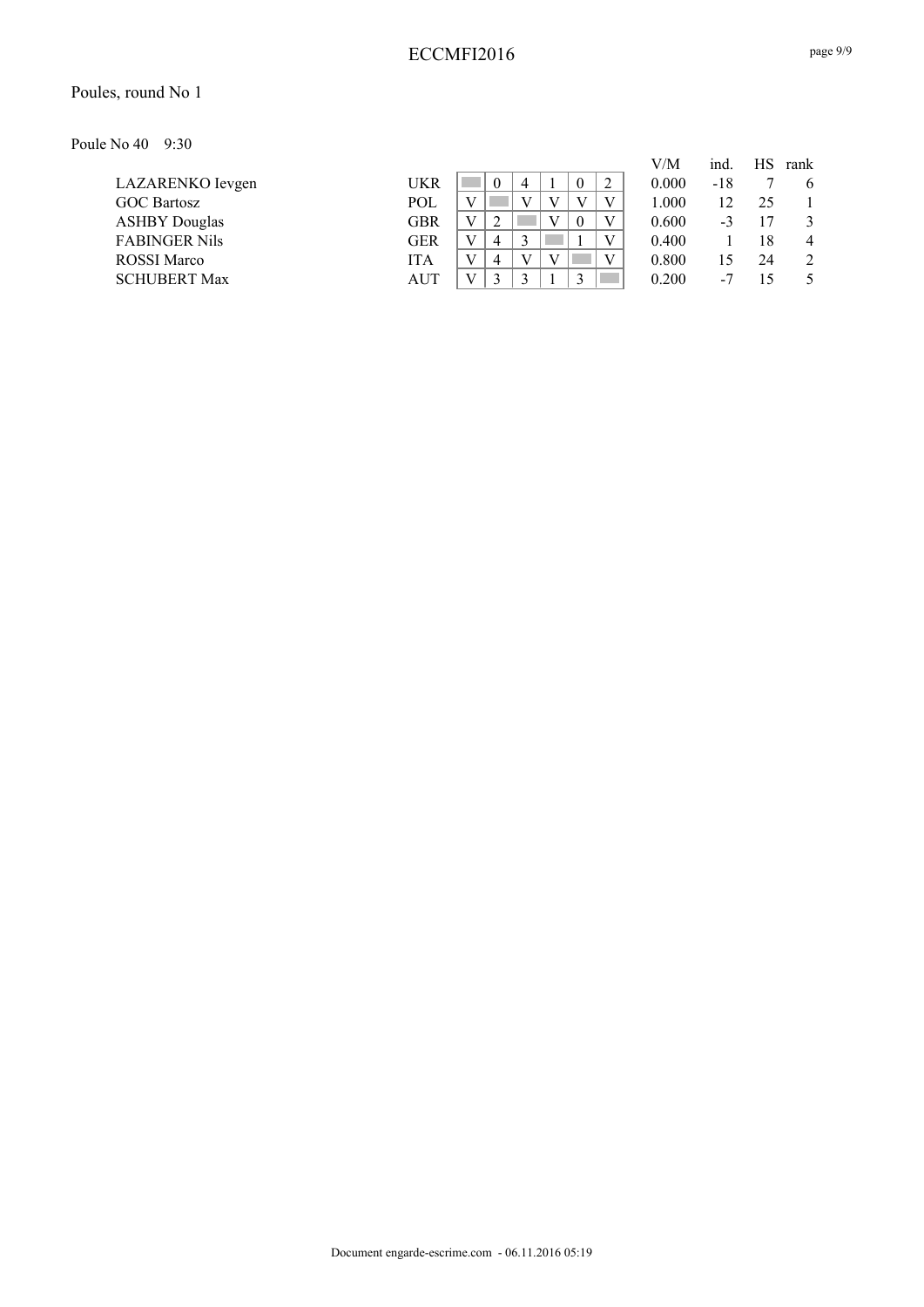| rank           | name and first name        | country    | V/M   | ind. | HS | group     |
|----------------|----------------------------|------------|-------|------|----|-----------|
| 1              | ROBIN Noe Mandiogou        | <b>FRA</b> | 1.000 | 27   | 30 | qualifier |
| $\overline{2}$ | <b>ERCAN Kerem</b>         | <b>GER</b> | 1.000 | 25   | 30 | qualifier |
| $\overline{2}$ | <b>TROSHIN</b> Ivan        | <b>RUS</b> | 1.000 | 25   | 30 | qualifier |
| $\overline{4}$ | DI TOMMASO Alessio         | <b>ITA</b> | 1.000 | 24   | 30 | qualifier |
| $\overline{4}$ | HAMZA Mohamed              | <b>EGY</b> | 1.000 | 24   | 30 | qualifier |
| $\overline{4}$ | <b>MACHOVEC Andrew</b>     | <b>USA</b> | 1.000 | 24   | 30 | qualifier |
| $\tau$         | <b>BEM</b> Maciej          | <b>POL</b> | 1.000 | 23   | 30 | qualifier |
| 7              | <b>ZHENG Andrew</b>        | <b>USA</b> | 1.000 | 23   | 30 | qualifier |
| 9              | CUK Veljko                 | <b>SRB</b> | 1.000 | 22   | 30 | qualifier |
| 9              | <b>ROGER Constant</b>      | <b>FRA</b> | 1.000 | 22   | 30 | qualifier |
| 9              | <b>SAVIN Rafael</b>        | <b>FRA</b> | 1.000 | 22   | 30 | qualifier |
| 9              | <b>TANASE</b> Mihai        | <b>MDA</b> | 1.000 | 22   | 30 | qualifier |
| 13             | <b>SEYTOR Kim-Ulric</b>    | <b>FRA</b> | 1.000 | 21   | 30 | qualifier |
| 14             | WU Jerry                   | <b>USA</b> | 1.000 | 21   | 25 | qualifier |
| 15             | PISTORIO Federico          | <b>ITA</b> | 1.000 | 20   | 30 | qualifier |
| 15             | QUAGLIOTTO Filippo         | <b>ITA</b> | 1.000 | 20   | 30 | qualifier |
| 17             | <b>CHENG</b> Julian        | <b>USA</b> | 1.000 | 19   | 30 | qualifier |
| 17             | <b>HEBEY Maximilien</b>    | <b>FRA</b> | 1.000 | 19   | 30 | qualifier |
| 17             | <b>LECHNER Moritz</b>      | <b>AUT</b> | 1.000 | 19   | 30 | qualifier |
| 20             | <b>BORODACHEV Anton</b>    | <b>RUS</b> | 1.000 | 18   | 30 | qualifier |
| 20             | <b>SZEMES</b> Gergo        | <b>HUN</b> | 1.000 | 18   | 30 | qualifier |
| 22             | KAWAMURA Kyota             | <b>JPN</b> | 1.000 | 18   | 25 | qualifier |
| 23             | MYLNIKOV Vladislav         | <b>RUS</b> | 1.000 | 17   | 30 | qualifier |
| 24             | <b>BARBAROSSA</b> Giovanni | <b>ITA</b> | 1.000 | 16   | 30 | qualifier |
| 24             | <b>DORNANO</b> Matthieu    | <b>FRA</b> | 1.000 | 16   | 30 | qualifier |
| 26             | <b>GOC Bartosz</b>         | POL        | 1.000 | 12   | 25 | qualifier |
| 27             | STELLA Alessandro          | <b>ITA</b> | 0.833 | 22   | 29 | qualifier |
| 28             | <b>BRAVO</b> Kenji         | <b>USA</b> | 0.833 | 20   | 28 | qualifier |
| 29             | MATSUBUCHI Shimpei         | <b>JPN</b> | 0.833 | 18   | 29 | qualifier |
| 30             | ZAKRZEWSKI Jan             | POL        | 0.833 | 18   | 28 | qualifier |
| 31             | <b>WIEMANN Martin</b>      | <b>GER</b> | 0.833 | 17   | 27 | qualifier |
| 32             | <b>LEVY</b> Cameron        | <b>USA</b> | 0.833 | 16   | 29 | qualifier |
| 33             | SNYTSHEUVEL John           | <b>USA</b> | 0.833 | 15   | 29 | qualifier |
| 33             | TIRADO Sebastian           | <b>PUR</b> | 0.833 | 15   | 29 | qualifier |
| 35             | <b>PRAUS Markus</b>        | <b>GER</b> | 0.833 | 15   | 28 | qualifier |
| 35             | ZAROFF Leo                 | <b>USA</b> | 0.833 | 15   | 28 | qualifier |
| 37             | ANDRIAMAMPIANINA Jules     | <b>FRA</b> | 0.833 | 15   | 27 | qualifier |
| 38             | <b>STACHERA Wiktor</b>     | POL        | 0.833 | 15   | 25 | qualifier |
| 39             | LOMBARDI Tommaso           | <b>ITA</b> | 0.833 | 14   | 29 | qualifier |
| 40             | SCHRAMM Nils-Michael       | <b>GER</b> | 0.833 | 14   | 28 | qualifier |
| 41             | <b>BECU</b> Bryan          | <b>FRA</b> | 0.833 | 14   | 27 | qualifier |
| 42             | SZCZYPINSKI Kacper         | POL        | 0.833 | 14   | 26 | qualifier |
| 43             | <b>CRISMER Augustin</b>    | <b>BEL</b> | 0.833 | 13   | 29 | qualifier |
| 43             | PANAZZOLO Matteo           | <b>ITA</b> | 0.833 | 13   | 29 | qualifier |
| 45             | <b>OLIVARES</b> Marcello   | <b>USA</b> | 0.833 | 13   | 28 | qualifier |
| 45             | PETUHOVS Vladislavs        | LAT        | 0.833 | 13   | 28 | qualifier |
| 47             | <b>IZYCKI</b> Filip        | POL        | 0.833 | 13   | 27 | qualifier |
| 48             | KOTHIERINGER Michael       | <b>GER</b> | 0.833 | 13   | 25 | qualifier |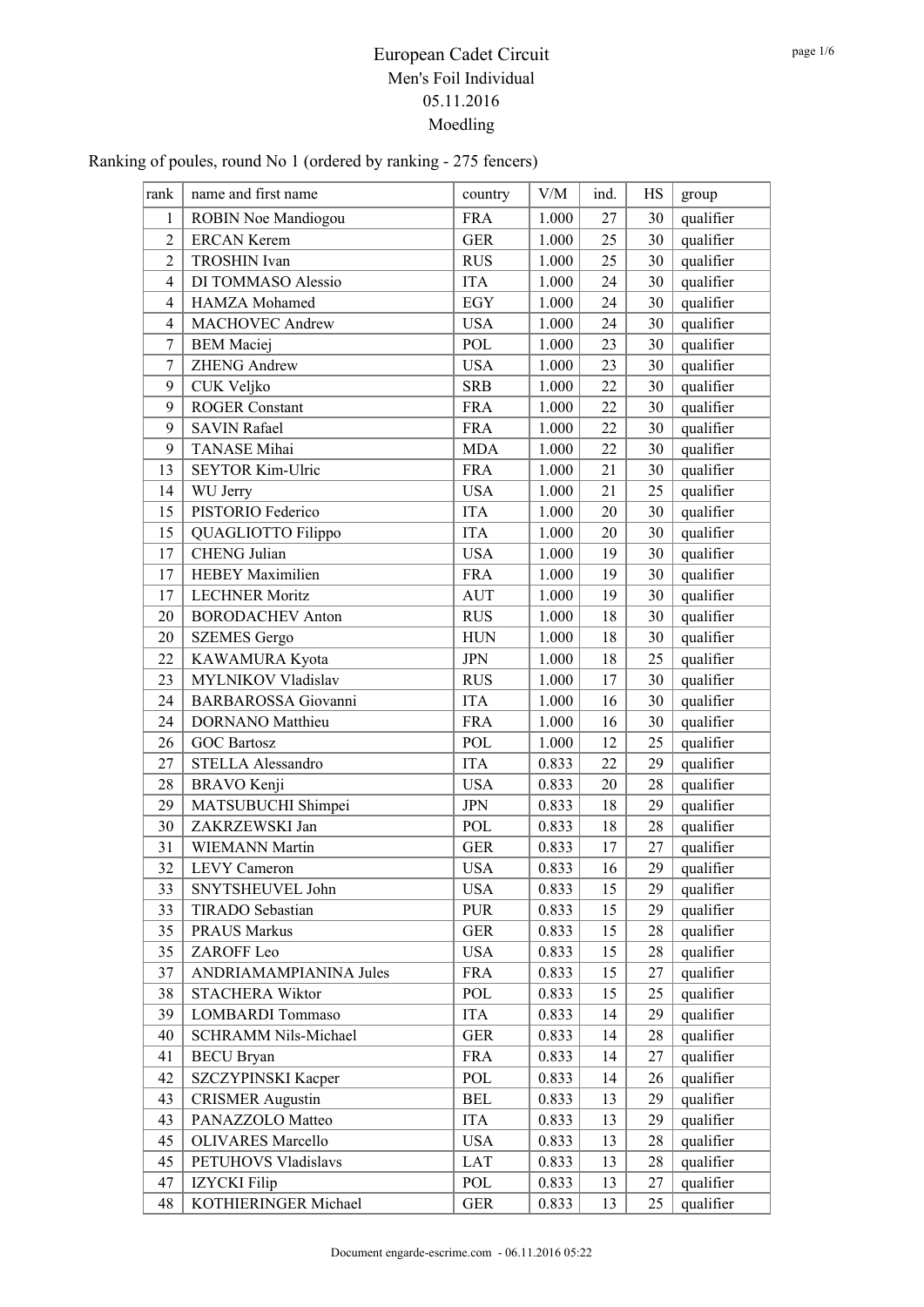| rank | name and first name          | country     | V/M   | ind.           | HS | group     |
|------|------------------------------|-------------|-------|----------------|----|-----------|
| 49   | ROSU Silviu                  | <b>ROU</b>  | 0.833 | 12             | 29 | qualifier |
| 50   | <b>ABRAHAMS Matthew</b>      | <b>GBR</b>  | 0.833 | 12             | 28 | qualifier |
| 51   | <b>GRUBER Samuel</b>         | <b>USA</b>  | 0.833 | 12             | 27 | qualifier |
| 52   | <b>GENOVESI Oliver</b>       | <b>ITA</b>  | 0.833 | 11             | 28 | qualifier |
| 52   | PANTANETTI Lorenzo           | <b>ITA</b>  | 0.833 | 11             | 28 | qualifier |
| 54   | <b>IANDOLO</b> Francesco Pio | <b>ITA</b>  | 0.833 | 11             | 27 | qualifier |
| 54   | <b>WESTESSON Malte</b>       | <b>SWE</b>  | 0.833 | 11             | 27 | qualifier |
| 56   | <b>MAIOR</b> Matyas          | <b>HUN</b>  | 0.833 | 11             | 25 | qualifier |
| 57   | DI VEROLI Davide             | <b>ITA</b>  | 0.833 | 10             | 26 | qualifier |
| 58   | SZCZUROWSKI Jakub            | POL         | 0.833 | 10             | 25 | qualifier |
| 59   | <b>GILL Alessandro</b>       | <b>GBR</b>  | 0.833 | $8\,$          | 25 | qualifier |
| 60   | <b>ROSSI</b> Marco           | <b>ITA</b>  | 0.800 | 15             | 24 | qualifier |
| 61   | <b>KRAVTSOV Danila</b>       | <b>RUS</b>  | 0.800 | 12             | 24 | qualifier |
| 62   | DOLZYCKI Jakub               | POL         | 0.800 | 9              | 23 | qualifier |
| 63   | <b>DANIEL Ashton</b>         | <b>USA</b>  | 0.800 | $\overline{7}$ | 23 | qualifier |
| 64   | SIRB Alexandru               | <b>ROU</b>  | 0.800 | 7              | 21 | qualifier |
| 65   | SUMMERFIELD Dan              | <b>GBR</b>  | 0.800 | 3              | 21 | qualifier |
| 66   | <b>GAUTAM Brij</b>           | <b>GBR</b>  | 0.667 | 14             | 27 | qualifier |
| 67   | LU Kerry                     | <b>USA</b>  | 0.667 | 13             | 26 | qualifier |
| 68   | <b>ARCHIMBAUD Baptiste</b>   | <b>FRA</b>  | 0.667 | 12             | 27 | qualifier |
| 69   | <b>PUCCINI Alessandro</b>    | <b>ITA</b>  | 0.667 | 11             | 27 | qualifier |
| 70   | NAKAMURA Taro                | <b>JPN</b>  | 0.667 | 10             | 26 | qualifier |
| 70   | <b>ZECHINI Francesco</b>     | <b>ITA</b>  | 0.667 | 10             | 26 | qualifier |
| 72   | MAGGINI Lorenzo              | <b>ITA</b>  | 0.667 | 10             | 25 | qualifier |
| 73   | <b>GRISERI</b> Francesco     | <b>ITA</b>  | 0.667 | 9              | 27 | qualifier |
| 73   | <b>KOVAL Anton</b>           | <b>RUS</b>  | 0.667 | 9              | 27 | qualifier |
| 73   | PINSON Simon                 | <b>FRA</b>  | 0.667 | 9              | 27 | qualifier |
| 76   | <b>GIANNOS RIZOS Ilias</b>   | <b>GRE</b>  | 0.667 | 9              | 26 | qualifier |
| 76   | <b>JEON Nathan</b>           | <b>USA</b>  | 0.667 | 9              | 26 | qualifier |
| 78   | <b>KOROM Erik</b>            | ${\rm HUN}$ | 0.667 | 9              | 25 | qualifier |
| 79   | <b>SMREKAR Leo</b>           | <b>CRO</b>  | 0.667 | 9              | 24 | qualifier |
| 80   | <b>LEFEBVRE</b> Loick        | <b>FRA</b>  | 0.667 | 8              | 27 | qualifier |
| 81   | <b>DUALEH Quincy</b>         | <b>NED</b>  | 0.667 | 8              | 26 | qualifier |
| 82   | JURKIEWICZ Jan               | POL         | 0.667 | 8              | 25 | qualifier |
| 82   | RAIS Krisztian               | ${\rm HUN}$ | 0.667 | 8              | 25 | qualifier |
| 84   | RANADIVE Rhishikesh          | <b>USA</b>  | 0.667 | 8              | 24 | qualifier |
| 84   | VOLKONSKII Petr              | <b>RUS</b>  | 0.667 | 8              | 24 | qualifier |
| 86   | <b>IONICA</b> Andrei         | <b>ROU</b>  | 0.667 | 7              | 28 | qualifier |
| 87   | KATKOV Artem                 | <b>RUS</b>  | 0.667 | 7              | 27 | qualifier |
| 88   | <b>MARTYNIAK Patryk</b>      | POL         | 0.667 | 7              | 26 | qualifier |
| 89   | FAKHRETDINOV Damir           | <b>RUS</b>  | 0.667 | 7              | 25 | qualifier |
| 90   | <b>WEBER</b> Daan            | <b>NED</b>  | 0.667 | 7              | 20 | qualifier |
| 91   | <b>CARASENA</b> Cameron      | <b>FRA</b>  | 0.667 | 6              | 26 | qualifier |
| 92   | FATOUROS Dimitrios Stylianos | GRE         | 0.667 | 6              | 24 | qualifier |
| 93   | <b>BULAVA</b> Semen          | <b>UKR</b>  | 0.667 | 6              | 23 | qualifier |
| 93   | DEERING Maximilian           | <b>GBR</b>  | 0.667 | 6              | 23 | qualifier |
| 93   | PODRALSKI Adam               | POL         | 0.667 | 6              | 23 | qualifier |
| 96   | <b>LEHNER Kilian</b>         | <b>AUT</b>  | 0.667 | 6              | 22 | qualifier |
| 96   | YEE Maxwell                  | <b>USA</b>  | 0.667 | 6              | 22 | qualifier |
| 98   | <b>GOREN Raz</b>             | <b>ISR</b>  | 0.667 | 5              | 26 | qualifier |
| 99   | MLICKI Szymon                | POL         | 0.667 | 5              | 25 | qualifier |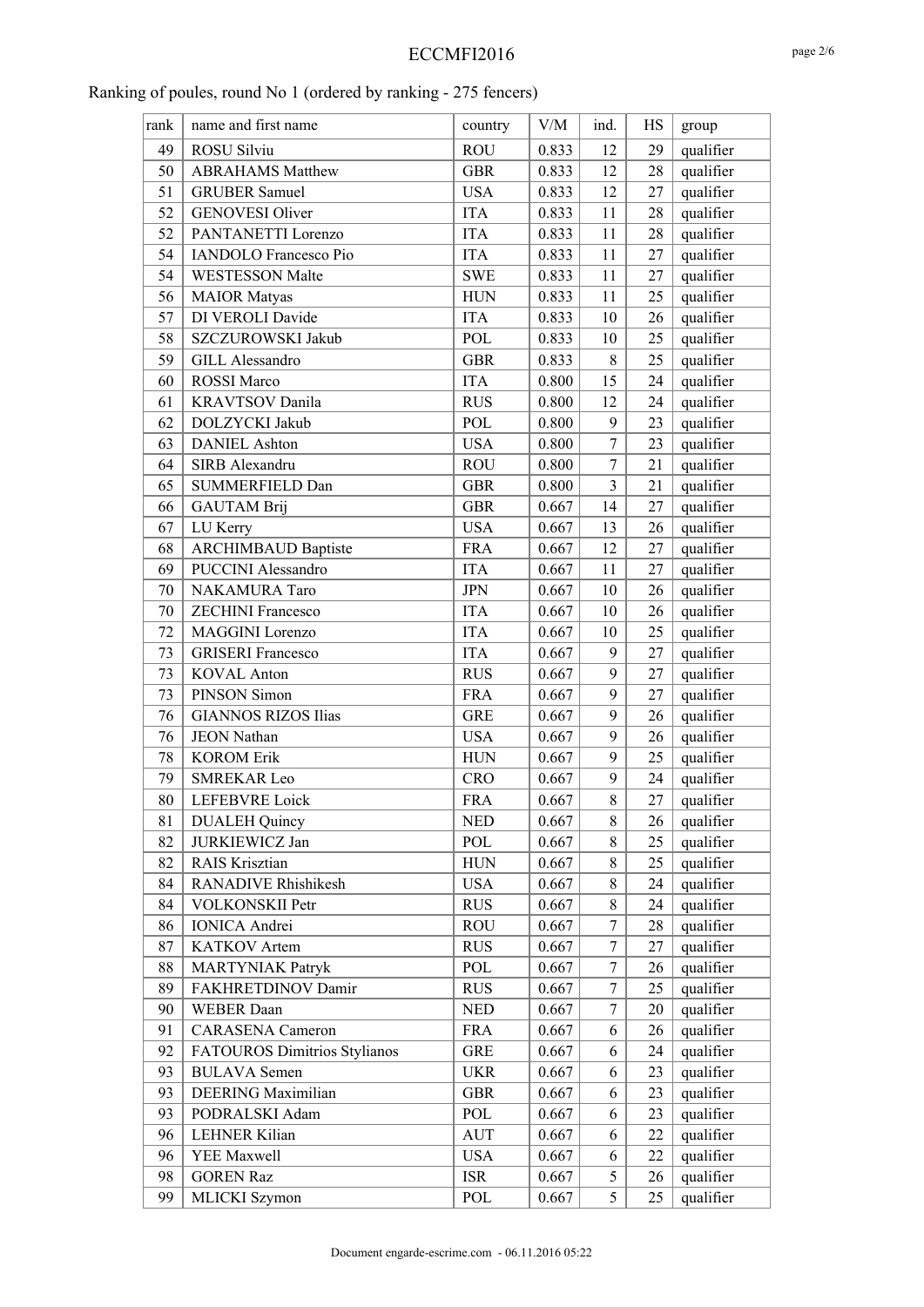| rank | name and first name            | country      | V/M   | ind.             | HS | group     |
|------|--------------------------------|--------------|-------|------------------|----|-----------|
| 100  | <b>SPICHIGER Armand</b>        | <b>FRA</b>   | 0.667 | 5                | 23 | qualifier |
| 101  | <b>CIERLUK Jakub</b>           | POL          | 0.667 | 5                | 22 | qualifier |
| 102  | NARITA Koya                    | <b>JPN</b>   | 0.667 | $\overline{4}$   | 25 | qualifier |
| 103  | HOYDA Danyyil                  | <b>UKR</b>   | 0.667 | $\overline{4}$   | 24 | qualifier |
| 104  | <b>ALEKSEJENKO Jegors</b>      | <b>LAT</b>   | 0.667 | $\mathfrak{Z}$   | 24 | qualifier |
| 104  | <b>BURGSTALLER Johannes</b>    | <b>AUT</b>   | 0.667 | $\overline{3}$   | 24 | qualifier |
| 104  | FERCHAUD Emilien               | <b>FRA</b>   | 0.667 | $\overline{3}$   | 24 | qualifier |
| 107  | <b>SCHAETZKE Christoph</b>     | <b>GER</b>   | 0.667 | $\overline{3}$   | 23 | qualifier |
| 108  | <b>BOLDAREV</b> Bogdan         | <b>UKR</b>   | 0.667 | $\overline{2}$   | 26 | qualifier |
| 109  | <b>SCHAUER Moritz</b>          | <b>AUT</b>   | 0.667 | $\mathbf{1}$     | 20 | qualifier |
| 110  | <b>SEMPER Leonard</b>          | <b>GER</b>   | 0.667 | $\boldsymbol{0}$ | 21 | qualifier |
| 111  | <b>KORABLIN Anton</b>          | <b>RUS</b>   | 0.667 | $\boldsymbol{0}$ | 19 | qualifier |
| 112  | RYBALKA Andrei                 | <b>BLR</b>   | 0.667 | $-1$             | 21 | qualifier |
| 112  | <b>TITOV</b> Andrey            | <b>RUS</b>   | 0.667 | $-1$             | 21 | qualifier |
| 114  | <b>BIALIAYEV</b> Raman         | <b>BLR</b>   | 0.600 | 6                | 22 | qualifier |
| 114  | <b>RENNER Moritz</b>           | <b>GER</b>   | 0.600 | 6                | 22 | qualifier |
| 116  | PLASTOW Luca                   | <b>GBR</b>   | 0.600 | $\overline{3}$   | 18 | qualifier |
| 117  | <b>ASHBY Douglas</b>           | <b>GBR</b>   | 0.600 | $-3$             | 17 | qualifier |
| 118  | <b>CART</b> Milan              | <b>FRA</b>   | 0.500 | 9                | 25 | qualifier |
| 119  | <b>DARDE</b> Lucas             | <b>FRA</b>   | 0.500 | $\overline{7}$   | 26 | qualifier |
| 120  | DANILICHEV Ignat               | <b>RUS</b>   | 0.500 | $\overline{4}$   | 22 | qualifier |
| 121  | <b>BOSMAN Niels</b>            | <b>NED</b>   | 0.500 | $\overline{3}$   | 23 | qualifier |
| 121  | FORMICHINI BIGI Pietro Alberto | <b>ITA</b>   | 0.500 | $\overline{3}$   | 23 | qualifier |
| 121  | <b>MARTINI</b> Tommaso         | <b>ITA</b>   | 0.500 | $\overline{3}$   | 23 | qualifier |
| 121  | <b>NEMETH Zalan</b>            | <b>HUN</b>   | 0.500 | $\overline{3}$   | 23 | qualifier |
| 125  | IKAMI Shumpei                  | <b>JPN</b>   | 0.500 | $\overline{3}$   | 22 | qualifier |
| 125  | <b>JANICIJEVIC Petar</b>       | <b>SRB</b>   | 0.500 | $\overline{3}$   | 22 | qualifier |
| 127  | <b>CASTANIE Valerian</b>       | <b>FRA</b>   | 0.500 | $\overline{3}$   | 21 | qualifier |
| 128  | CHITI Edoardo                  | <b>ITA</b>   | 0.500 | $\overline{2}$   | 25 | qualifier |
| 129  | STOCKMANN Paul                 | <b>NED</b>   | 0.500 | $\overline{2}$   | 24 | qualifier |
| 130  | <b>VERIGIN Vladimir</b>        | <b>RUS</b>   | 0.500 | $\overline{2}$   | 23 | qualifier |
| 131  | <b>JABOUILLE Mathys</b>        | <b>FRA</b>   | 0.500 | $\overline{2}$   | 22 | qualifier |
| 132  | FEDOROV Daniil                 | <b>RUS</b>   | 0.500 | $\overline{2}$   | 21 | qualifier |
| 133  | LI Leo                         | <b>CRO</b>   | 0.500 | $\mathbf{1}$     | 25 | qualifier |
| 134  | FROHWEIN Moritz                | <b>GER</b>   | 0.500 | $\mathbf{1}$     | 23 | qualifier |
| 134  | <b>SZANTAY Benedek</b>         | <b>HUN</b>   | 0.500 | $\mathbf{1}$     | 23 | qualifier |
| 136  | NEDELJKOVIC Mateja             | <b>HUN</b>   | 0.500 | $\mathbf{1}$     | 22 | qualifier |
| 137  | <b>BOROWIAK Arwen</b>          | <b>GER</b>   | 0.500 | $\mathbf{1}$     | 20 | qualifier |
| 138  | <b>KARAVIDIN Dina</b>          | <b>SRB</b>   | 0.500 | $\mathbf{1}$     | 19 | qualifier |
| 139  | <b>CECCATO Vittorio Alvise</b> | <b>ITA</b>   | 0.500 | $\boldsymbol{0}$ | 25 | qualifier |
| 140  | <b>JANS-KOHNEKE Teun</b>       | <b>NED</b>   | 0.500 | $\overline{0}$   | 22 | qualifier |
| 140  | YAMASHITA Hikaru               | $\mbox{JPN}$ | 0.500 | $\boldsymbol{0}$ | 22 | qualifier |
| 142  | <b>BEKE Vince</b>              | <b>HUN</b>   | 0.500 | $-1$             | 22 | qualifier |
| 143  | <b>MAKK Domonkos</b>           | <b>HUN</b>   | 0.500 | $-1$             | 21 | qualifier |
| 144  | STEZAKER Benjamin              | <b>GBR</b>   | 0.500 | $-1$             | 20 | qualifier |
| 145  | <b>RUTHERFORD James</b>        | <b>GBR</b>   | 0.500 | $-1$             | 19 | qualifier |
| 146  | LU Kevin                       | <b>USA</b>   | 0.500 | $-1$             | 18 | qualifier |
| 147  | NIKOLOV Kaloyan                | <b>BUL</b>   | 0.500 | $-2$             | 21 | qualifier |
| 147  | <b>TUKTAROV Daniil</b>         | <b>RUS</b>   | 0.500 | $-2$             | 21 | qualifier |
| 149  | <b>HRUBESCH</b> Simon          | <b>AUT</b>   | 0.500 | $-3$             | 22 | qualifier |
| 149  | <b>VANNUCCI</b> Francesco      | <b>ITA</b>   | 0.500 | $-3$             | 22 | qualifier |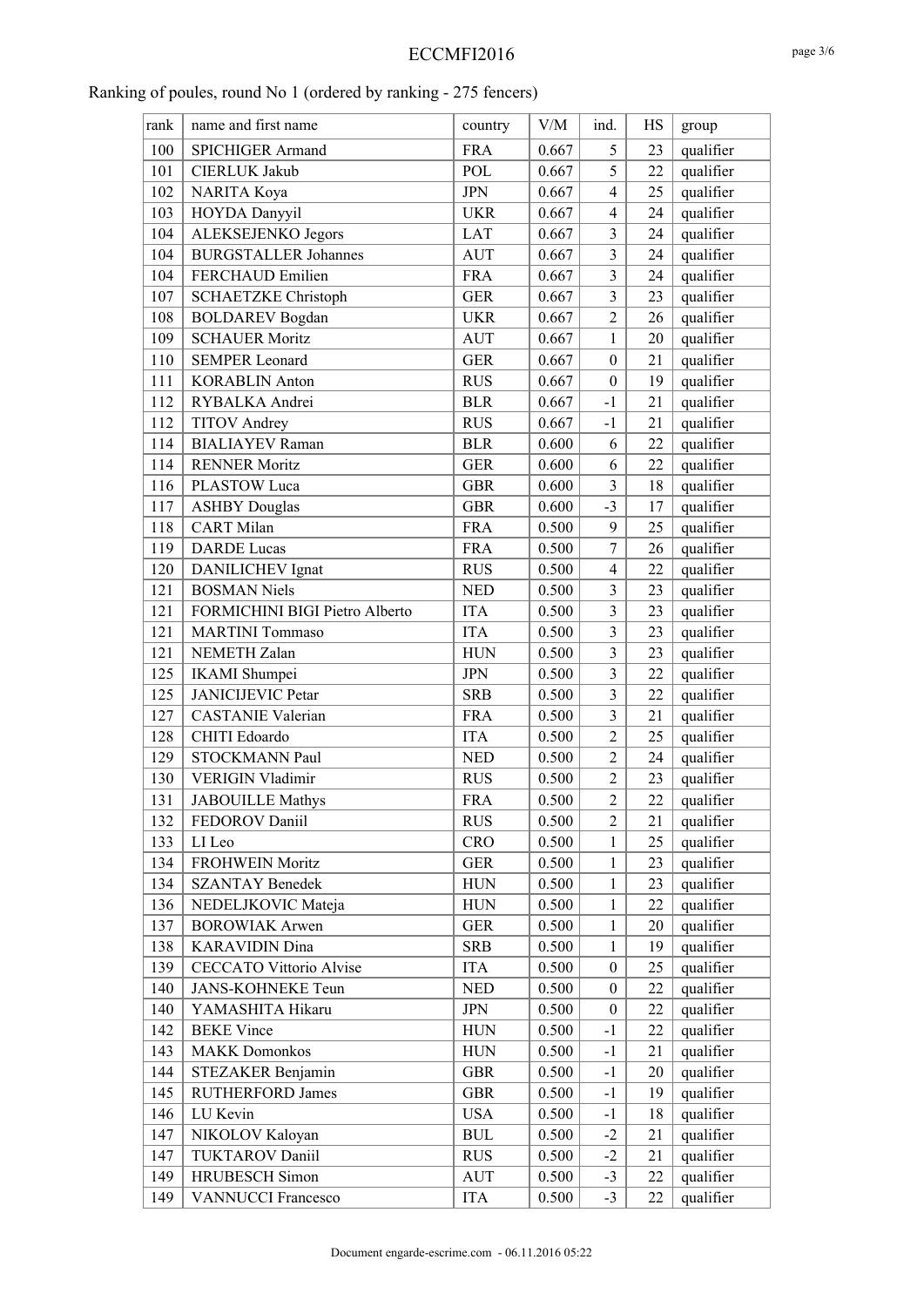| rank | name and first name       | country        | ${\rm V/M}$ | ind.             | HS | group     |
|------|---------------------------|----------------|-------------|------------------|----|-----------|
| 151  | FENYK Anton               | <b>GBR</b>     | 0.500       | $-4$             | 22 | qualifier |
| 152  | <b>CRISTIAN Razvan</b>    | <b>ROU</b>     | 0.500       | $-4$             | 20 | qualifier |
| 153  | NIKOLOV Vichko            | $\mathbf{BUL}$ | 0.500       | $-4$             | 18 | qualifier |
| 154  | VANDE BROECK Theo         | <b>BEL</b>     | 0.500       | $-4$             | 17 | qualifier |
| 155  | <b>AHLSTEDT</b> Eimer     | <b>SWE</b>     | 0.500       | $-5$             | 20 | qualifier |
| 156  | <b>GRIGORYEV</b> Ivan     | <b>RUS</b>     | 0.500       | $-6$             | 15 | qualifier |
| 157  | <b>CMIEL Martin</b>       | <b>CZE</b>     | 0.500       | $-8$             | 18 | qualifier |
| 158  | <b>FABINGER Nils</b>      | <b>GER</b>     | 0.400       | $\mathbf{1}$     | 18 | qualifier |
| 159  | <b>IURIN</b> Igor         | <b>UKR</b>     | 0.400       | $\boldsymbol{0}$ | 18 | qualifier |
| 160  | <b>BEL Romain</b>         | <b>FRA</b>     | 0.400       | $-1$             | 18 | qualifier |
| 161  | <b>DAYTON</b> Draper      | <b>USA</b>     | 0.400       | $-2$             | 18 | qualifier |
| 162  | HASEYAMA Taiki            | <b>JPN</b>     | 0.400       | $-2$             | 16 | qualifier |
| 163  | <b>GOJAK</b> Antonio      | <b>CRO</b>     | 0.400       | $-4$             | 15 | qualifier |
| 164  | <b>DARABOS</b> Vince      | ${\rm HUN}$    | 0.400       | $-4$             | 14 | qualifier |
| 165  | HALADUDA Kacper           | POL            | 0.400       | $-7$             | 14 | qualifier |
| 166  | MISKOLCZI Tamas           | <b>HUN</b>     | 0.400       | $-8$             | 15 | qualifier |
| 167  | <b>ANTONELLI Riccardo</b> | <b>ITA</b>     | 0.333       | $\boldsymbol{0}$ | 21 | qualifier |
| 168  | <b>ARCHILEI Tommaso</b>   | <b>MEX</b>     | 0.333       | $-1$             | 23 | qualifier |
| 169  | ATTIAS Ben                | <b>GBR</b>     | 0.333       | $-2$             | 22 | qualifier |
| 170  | <b>CHTIOUI</b> Michal     | <b>POL</b>     | 0.333       | $-2$             | 21 | qualifier |
| 171  | FOREY-MILLER Jacob        | <b>GBR</b>     | 0.333       | $-2$             | 20 | qualifier |
| 172  | ZEMAN Adam                | <b>SVK</b>     | 0.333       | $-2$             | 19 | qualifier |
| 173  | PEUTZ Martin              | <b>AUT</b>     | 0.333       | $-3$             | 18 | qualifier |
| 174  | <b>JOLLEY</b> Isaac       | <b>GBR</b>     | 0.333       | $-4$             | 20 | qualifier |
| 174  | KOHLER Joey               | <b>GER</b>     | 0.333       | $-4$             | 20 | qualifier |
| 176  | <b>TAN Lawrence</b>       | PHI            | 0.333       | $-5$             | 20 | qualifier |
| 177  | HADLER Benjamin           | <b>USA</b>     | 0.333       | $-5$             | 18 | qualifier |
| 177  | <b>KOVACS</b> Gergely     | <b>HUN</b>     | 0.333       | $-5$             | 18 | qualifier |
| 177  | <b>MAVRIDIS Damianos</b>  | <b>GRE</b>     | 0.333       | $-5$             | 18 | qualifier |
| 177  | <b>SCARPA Ryan</b>        | <b>USA</b>     | 0.333       | $-5$             | 18 | qualifier |
| 181  | <b>MARESCH Kornel</b>     | <b>HUN</b>     | 0.333       | $-5$             | 16 | qualifier |
| 182  | <b>GOOVAERTS Reinoud</b>  | <b>BEL</b>     | 0.333       | $-6$             | 19 | qualifier |
| 182  | NOSKOV Ivan               | <b>RUS</b>     | 0.333       | -6               | 19 | qualifier |
| 184  | LIEBSCHER David           | <b>GER</b>     | 0.333       | $-6$             | 18 | qualifier |
| 184  | <b>TOTUSEK Marek</b>      | <b>CZE</b>     | 0.333       | -6               | 18 | qualifier |
| 186  | <b>CZAJA</b> Franciszek   | POL            | 0.333       | -7               | 19 | qualifier |
| 186  | <b>MOLNAR Martin</b>      | ${\rm HUN}$    | 0.333       | $-7$             | 19 | qualifier |
| 186  | PIRVA Alexandru           | <b>ROU</b>     | 0.333       | -7               | 19 | qualifier |
| 186  | <b>SAFONOV Platon</b>     | <b>RUS</b>     | 0.333       | $-7$             | 19 | qualifier |
| 190  | <b>BAZULEV Vadim</b>      | <b>RUS</b>     | 0.333       | -7               | 18 | qualifier |
| 190  | <b>SEYFRIED Kacper</b>    | POL            | 0.333       | $-7$             | 18 | qualifier |
| 192  | PROMMEL Wouter            | <b>NED</b>     | 0.333       | -7               | 16 | qualifier |
| 193  | MIHALYI Andor             | <b>HUN</b>     | 0.333       | $-7$             | 15 | qualifier |
| 193  | ZOONS Axel                | <b>NED</b>     | 0.333       | -7               | 15 | qualifier |
| 195  | <b>BABA</b> Shunsuke      | <b>JPN</b>     | 0.333       | $-8$             | 17 | qualifier |
| 196  | MOHORKO Borut             | <b>SLO</b>     | 0.333       | $-8$             | 16 | qualifier |
| 196  | ROMASHCHENKO Bohdan       | <b>UKR</b>     | 0.333       | -8               | 16 | qualifier |
| 198  | SHIH Benjamin             | <b>USA</b>     | 0.333       | $-8$             | 15 | qualifier |
| 199  | <b>TESARIK Daniel</b>     | <b>CZE</b>     | 0.333       | $-9$             | 16 | qualifier |
| 200  | FAEDO Tommaso             | <b>ITA</b>     | 0.333       | $-9$             | 15 | qualifier |
| 201  | <b>HODAK Philllip</b>     | <b>GER</b>     | 0.333       | $-9$             | 14 | qualifier |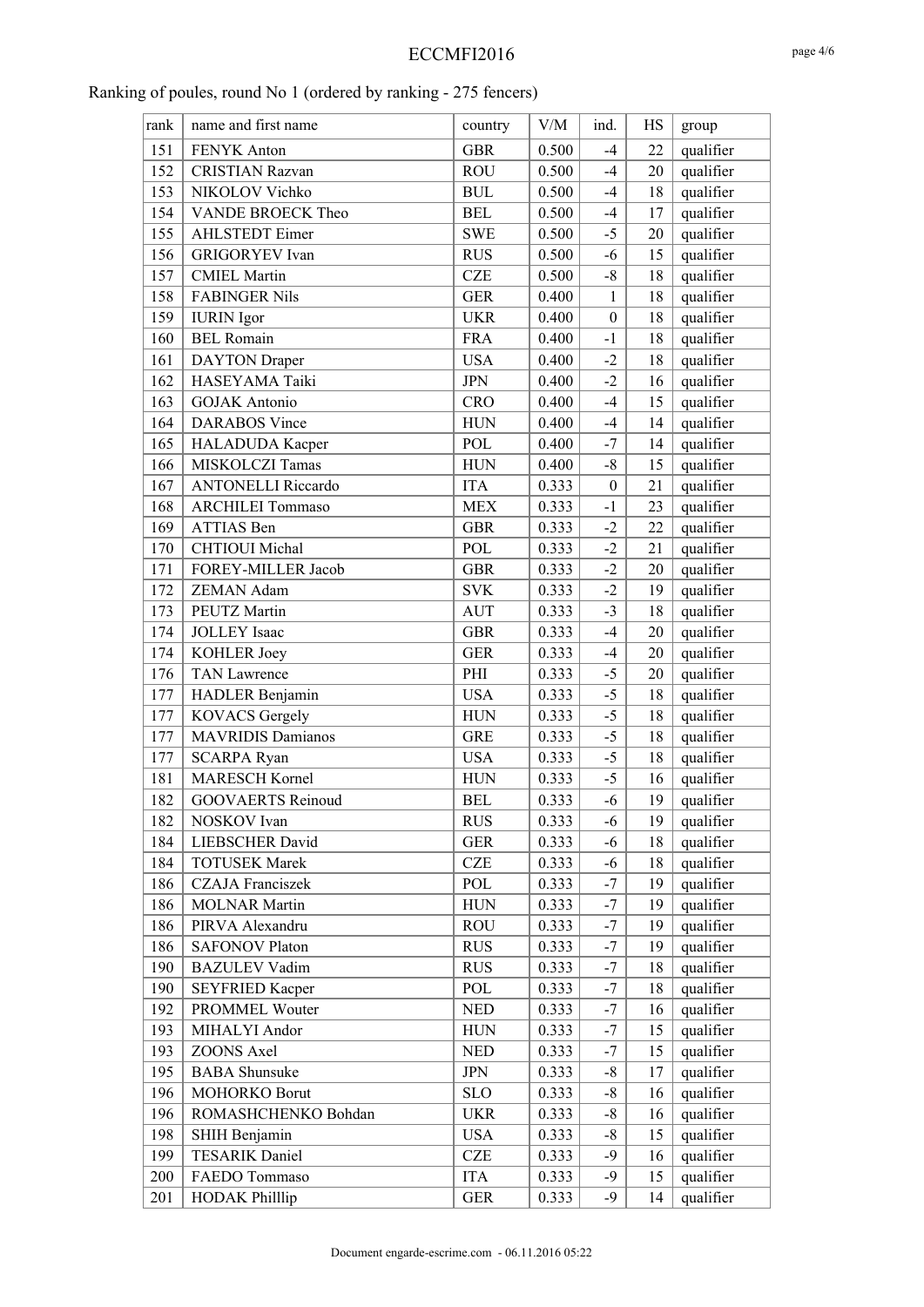| name and first name<br>${\rm V/M}$<br>ind.<br>HS<br>rank<br>country<br>group<br>201<br>KUTSANKOU Mikalai<br><b>BLR</b><br>0.333<br>qualifier<br>$-9$<br>14<br>qualifier<br>201<br><b>SOULIER Hugo</b><br><b>FRA</b><br>0.333<br>$-9$<br>14<br>qualifier<br>204<br>POPOV Emanuil<br>0.333<br>15<br><b>BUL</b><br>$-10$<br>qualifier<br>205<br>FLORES-HENRIQUEZ Patrik<br>0.333<br>$-10$<br>14<br><b>HUN</b><br>206<br>POINTNER Maximilian<br>qualifier<br><b>AUT</b><br>0.333<br>$-10$<br>13<br>qualifier<br>207<br>NIKOLIC Noa<br><b>CRO</b><br>0.333<br>$-10$<br>12<br>qualifier<br>208<br>0.333<br><b>SKOPETS Maksym</b><br><b>UKR</b><br>$-11$<br>17<br>qualifier<br>209<br><b>CHREN Simon</b><br>$-11$<br>15<br><b>CZE</b><br>0.333<br>qualifier<br>209<br><b>NEUDECK Julius</b><br><b>GER</b><br>0.333<br>$-11$<br>15<br>eliminated<br>211<br><b>BRZEZINSKI</b> Jan<br>POL<br>0.333<br>$-11$<br>14<br>eliminated<br>212<br>ELKAYAM Ohad<br><b>ISR</b><br>0.200<br>$-6$<br>15<br>213<br>eliminated<br>ANNICCHIARICO Andrea<br><b>ITA</b><br>0.200<br>$-7$<br>15<br>eliminated<br>213<br><b>SCHUBERT Max</b><br><b>AUT</b><br>0.200<br>$-7$<br>15<br>eliminated<br>$-9$<br>215<br><b>DOBOS</b> David<br><b>SVK</b><br>0.200<br>15<br>eliminated<br>216<br><b>ITA</b><br>0.200<br><b>LOMBARDI</b> Giulio<br>$-10$<br>14<br>9<br>eliminated<br>217<br>POLAK Marek<br><b>CZE</b><br>0.200<br>$-13$<br>eliminated<br>218<br><b>MRAVUNAC Anton</b><br><b>CRO</b><br>0.167<br>$-7$<br>22<br>eliminated<br>219<br><b>BERNAT Mate</b><br><b>HUN</b><br>$-9$<br>0.167<br>19<br>eliminated<br>220<br><b>ITA</b><br>$-9$<br><b>LORENZON Tommaso</b><br>0.167<br>18<br>221<br>eliminated<br><b>DEGLER Maurice</b><br>$-10$<br>19<br><b>GER</b><br>0.167<br>eliminated<br>221<br><b>KONIG Robert</b><br><b>CZE</b><br>$-10$<br>19<br>0.167<br>eliminated<br>221<br><b>WILSON Samuel</b><br><b>GBR</b><br>$-10$<br>19<br>0.167<br>eliminated<br>224<br><b>BOLAKOWSKI Mateusz</b><br>POL<br>0.167<br>$-10$<br>18<br>eliminated<br>224<br>MEDAN Jonathan<br><b>ISR</b><br>$-10$<br>18<br>0.167<br>eliminated<br>226<br>SCHOUTERDEN Olivier<br>$-10$<br><b>BEL</b><br>0.167<br>17<br>eliminated<br>227<br>MAKSA Gergo<br>${\rm HUN}$<br>$-10$<br>0.167<br>16<br>eliminated<br>228<br>SABIRAU Uladzislau<br><b>BLR</b><br>0.167<br>$-11$<br>17<br>229<br><b>ROTARU Nicolae</b><br>$-11$<br>eliminated<br>16<br><b>MDA</b><br>0.167<br>eliminated<br>230<br><b>KAIN</b> Konstantin<br>$-12$<br><b>AUT</b><br>0.167<br>17<br>231<br><b>NAGY Szilard</b><br>eliminated<br>${\rm HUN}$<br>$-12$<br>0.167<br>16<br>eliminated<br>232<br><b>SCHIEBEL Paul</b><br><b>AUT</b><br>0.167<br>$-13$<br>14<br>233<br>$-13$<br>13<br>eliminated<br><b>MEIER Richard</b><br><b>GER</b><br>0.167<br>eliminated<br><b>WAGNER Phillip</b><br>233<br>0.167<br><b>AUT</b><br>$-13$<br>13<br>235<br>HAMANN Gabriel<br><b>GER</b><br>eliminated<br>0.167<br>$-14$<br>15 |
|------------------------------------------------------------------------------------------------------------------------------------------------------------------------------------------------------------------------------------------------------------------------------------------------------------------------------------------------------------------------------------------------------------------------------------------------------------------------------------------------------------------------------------------------------------------------------------------------------------------------------------------------------------------------------------------------------------------------------------------------------------------------------------------------------------------------------------------------------------------------------------------------------------------------------------------------------------------------------------------------------------------------------------------------------------------------------------------------------------------------------------------------------------------------------------------------------------------------------------------------------------------------------------------------------------------------------------------------------------------------------------------------------------------------------------------------------------------------------------------------------------------------------------------------------------------------------------------------------------------------------------------------------------------------------------------------------------------------------------------------------------------------------------------------------------------------------------------------------------------------------------------------------------------------------------------------------------------------------------------------------------------------------------------------------------------------------------------------------------------------------------------------------------------------------------------------------------------------------------------------------------------------------------------------------------------------------------------------------------------------------------------------------------------------------------------------------------------------------------------------------------------------------------------------------------------------------------------------------------------------------------------------------------------------------------------------------------------------------------------------------------------------------------------------------------------------------------------------------------------------------------------------------------------------------------|
|                                                                                                                                                                                                                                                                                                                                                                                                                                                                                                                                                                                                                                                                                                                                                                                                                                                                                                                                                                                                                                                                                                                                                                                                                                                                                                                                                                                                                                                                                                                                                                                                                                                                                                                                                                                                                                                                                                                                                                                                                                                                                                                                                                                                                                                                                                                                                                                                                                                                                                                                                                                                                                                                                                                                                                                                                                                                                                                                    |
|                                                                                                                                                                                                                                                                                                                                                                                                                                                                                                                                                                                                                                                                                                                                                                                                                                                                                                                                                                                                                                                                                                                                                                                                                                                                                                                                                                                                                                                                                                                                                                                                                                                                                                                                                                                                                                                                                                                                                                                                                                                                                                                                                                                                                                                                                                                                                                                                                                                                                                                                                                                                                                                                                                                                                                                                                                                                                                                                    |
|                                                                                                                                                                                                                                                                                                                                                                                                                                                                                                                                                                                                                                                                                                                                                                                                                                                                                                                                                                                                                                                                                                                                                                                                                                                                                                                                                                                                                                                                                                                                                                                                                                                                                                                                                                                                                                                                                                                                                                                                                                                                                                                                                                                                                                                                                                                                                                                                                                                                                                                                                                                                                                                                                                                                                                                                                                                                                                                                    |
|                                                                                                                                                                                                                                                                                                                                                                                                                                                                                                                                                                                                                                                                                                                                                                                                                                                                                                                                                                                                                                                                                                                                                                                                                                                                                                                                                                                                                                                                                                                                                                                                                                                                                                                                                                                                                                                                                                                                                                                                                                                                                                                                                                                                                                                                                                                                                                                                                                                                                                                                                                                                                                                                                                                                                                                                                                                                                                                                    |
|                                                                                                                                                                                                                                                                                                                                                                                                                                                                                                                                                                                                                                                                                                                                                                                                                                                                                                                                                                                                                                                                                                                                                                                                                                                                                                                                                                                                                                                                                                                                                                                                                                                                                                                                                                                                                                                                                                                                                                                                                                                                                                                                                                                                                                                                                                                                                                                                                                                                                                                                                                                                                                                                                                                                                                                                                                                                                                                                    |
|                                                                                                                                                                                                                                                                                                                                                                                                                                                                                                                                                                                                                                                                                                                                                                                                                                                                                                                                                                                                                                                                                                                                                                                                                                                                                                                                                                                                                                                                                                                                                                                                                                                                                                                                                                                                                                                                                                                                                                                                                                                                                                                                                                                                                                                                                                                                                                                                                                                                                                                                                                                                                                                                                                                                                                                                                                                                                                                                    |
|                                                                                                                                                                                                                                                                                                                                                                                                                                                                                                                                                                                                                                                                                                                                                                                                                                                                                                                                                                                                                                                                                                                                                                                                                                                                                                                                                                                                                                                                                                                                                                                                                                                                                                                                                                                                                                                                                                                                                                                                                                                                                                                                                                                                                                                                                                                                                                                                                                                                                                                                                                                                                                                                                                                                                                                                                                                                                                                                    |
|                                                                                                                                                                                                                                                                                                                                                                                                                                                                                                                                                                                                                                                                                                                                                                                                                                                                                                                                                                                                                                                                                                                                                                                                                                                                                                                                                                                                                                                                                                                                                                                                                                                                                                                                                                                                                                                                                                                                                                                                                                                                                                                                                                                                                                                                                                                                                                                                                                                                                                                                                                                                                                                                                                                                                                                                                                                                                                                                    |
|                                                                                                                                                                                                                                                                                                                                                                                                                                                                                                                                                                                                                                                                                                                                                                                                                                                                                                                                                                                                                                                                                                                                                                                                                                                                                                                                                                                                                                                                                                                                                                                                                                                                                                                                                                                                                                                                                                                                                                                                                                                                                                                                                                                                                                                                                                                                                                                                                                                                                                                                                                                                                                                                                                                                                                                                                                                                                                                                    |
|                                                                                                                                                                                                                                                                                                                                                                                                                                                                                                                                                                                                                                                                                                                                                                                                                                                                                                                                                                                                                                                                                                                                                                                                                                                                                                                                                                                                                                                                                                                                                                                                                                                                                                                                                                                                                                                                                                                                                                                                                                                                                                                                                                                                                                                                                                                                                                                                                                                                                                                                                                                                                                                                                                                                                                                                                                                                                                                                    |
|                                                                                                                                                                                                                                                                                                                                                                                                                                                                                                                                                                                                                                                                                                                                                                                                                                                                                                                                                                                                                                                                                                                                                                                                                                                                                                                                                                                                                                                                                                                                                                                                                                                                                                                                                                                                                                                                                                                                                                                                                                                                                                                                                                                                                                                                                                                                                                                                                                                                                                                                                                                                                                                                                                                                                                                                                                                                                                                                    |
|                                                                                                                                                                                                                                                                                                                                                                                                                                                                                                                                                                                                                                                                                                                                                                                                                                                                                                                                                                                                                                                                                                                                                                                                                                                                                                                                                                                                                                                                                                                                                                                                                                                                                                                                                                                                                                                                                                                                                                                                                                                                                                                                                                                                                                                                                                                                                                                                                                                                                                                                                                                                                                                                                                                                                                                                                                                                                                                                    |
|                                                                                                                                                                                                                                                                                                                                                                                                                                                                                                                                                                                                                                                                                                                                                                                                                                                                                                                                                                                                                                                                                                                                                                                                                                                                                                                                                                                                                                                                                                                                                                                                                                                                                                                                                                                                                                                                                                                                                                                                                                                                                                                                                                                                                                                                                                                                                                                                                                                                                                                                                                                                                                                                                                                                                                                                                                                                                                                                    |
|                                                                                                                                                                                                                                                                                                                                                                                                                                                                                                                                                                                                                                                                                                                                                                                                                                                                                                                                                                                                                                                                                                                                                                                                                                                                                                                                                                                                                                                                                                                                                                                                                                                                                                                                                                                                                                                                                                                                                                                                                                                                                                                                                                                                                                                                                                                                                                                                                                                                                                                                                                                                                                                                                                                                                                                                                                                                                                                                    |
|                                                                                                                                                                                                                                                                                                                                                                                                                                                                                                                                                                                                                                                                                                                                                                                                                                                                                                                                                                                                                                                                                                                                                                                                                                                                                                                                                                                                                                                                                                                                                                                                                                                                                                                                                                                                                                                                                                                                                                                                                                                                                                                                                                                                                                                                                                                                                                                                                                                                                                                                                                                                                                                                                                                                                                                                                                                                                                                                    |
|                                                                                                                                                                                                                                                                                                                                                                                                                                                                                                                                                                                                                                                                                                                                                                                                                                                                                                                                                                                                                                                                                                                                                                                                                                                                                                                                                                                                                                                                                                                                                                                                                                                                                                                                                                                                                                                                                                                                                                                                                                                                                                                                                                                                                                                                                                                                                                                                                                                                                                                                                                                                                                                                                                                                                                                                                                                                                                                                    |
|                                                                                                                                                                                                                                                                                                                                                                                                                                                                                                                                                                                                                                                                                                                                                                                                                                                                                                                                                                                                                                                                                                                                                                                                                                                                                                                                                                                                                                                                                                                                                                                                                                                                                                                                                                                                                                                                                                                                                                                                                                                                                                                                                                                                                                                                                                                                                                                                                                                                                                                                                                                                                                                                                                                                                                                                                                                                                                                                    |
|                                                                                                                                                                                                                                                                                                                                                                                                                                                                                                                                                                                                                                                                                                                                                                                                                                                                                                                                                                                                                                                                                                                                                                                                                                                                                                                                                                                                                                                                                                                                                                                                                                                                                                                                                                                                                                                                                                                                                                                                                                                                                                                                                                                                                                                                                                                                                                                                                                                                                                                                                                                                                                                                                                                                                                                                                                                                                                                                    |
|                                                                                                                                                                                                                                                                                                                                                                                                                                                                                                                                                                                                                                                                                                                                                                                                                                                                                                                                                                                                                                                                                                                                                                                                                                                                                                                                                                                                                                                                                                                                                                                                                                                                                                                                                                                                                                                                                                                                                                                                                                                                                                                                                                                                                                                                                                                                                                                                                                                                                                                                                                                                                                                                                                                                                                                                                                                                                                                                    |
|                                                                                                                                                                                                                                                                                                                                                                                                                                                                                                                                                                                                                                                                                                                                                                                                                                                                                                                                                                                                                                                                                                                                                                                                                                                                                                                                                                                                                                                                                                                                                                                                                                                                                                                                                                                                                                                                                                                                                                                                                                                                                                                                                                                                                                                                                                                                                                                                                                                                                                                                                                                                                                                                                                                                                                                                                                                                                                                                    |
|                                                                                                                                                                                                                                                                                                                                                                                                                                                                                                                                                                                                                                                                                                                                                                                                                                                                                                                                                                                                                                                                                                                                                                                                                                                                                                                                                                                                                                                                                                                                                                                                                                                                                                                                                                                                                                                                                                                                                                                                                                                                                                                                                                                                                                                                                                                                                                                                                                                                                                                                                                                                                                                                                                                                                                                                                                                                                                                                    |
|                                                                                                                                                                                                                                                                                                                                                                                                                                                                                                                                                                                                                                                                                                                                                                                                                                                                                                                                                                                                                                                                                                                                                                                                                                                                                                                                                                                                                                                                                                                                                                                                                                                                                                                                                                                                                                                                                                                                                                                                                                                                                                                                                                                                                                                                                                                                                                                                                                                                                                                                                                                                                                                                                                                                                                                                                                                                                                                                    |
|                                                                                                                                                                                                                                                                                                                                                                                                                                                                                                                                                                                                                                                                                                                                                                                                                                                                                                                                                                                                                                                                                                                                                                                                                                                                                                                                                                                                                                                                                                                                                                                                                                                                                                                                                                                                                                                                                                                                                                                                                                                                                                                                                                                                                                                                                                                                                                                                                                                                                                                                                                                                                                                                                                                                                                                                                                                                                                                                    |
|                                                                                                                                                                                                                                                                                                                                                                                                                                                                                                                                                                                                                                                                                                                                                                                                                                                                                                                                                                                                                                                                                                                                                                                                                                                                                                                                                                                                                                                                                                                                                                                                                                                                                                                                                                                                                                                                                                                                                                                                                                                                                                                                                                                                                                                                                                                                                                                                                                                                                                                                                                                                                                                                                                                                                                                                                                                                                                                                    |
|                                                                                                                                                                                                                                                                                                                                                                                                                                                                                                                                                                                                                                                                                                                                                                                                                                                                                                                                                                                                                                                                                                                                                                                                                                                                                                                                                                                                                                                                                                                                                                                                                                                                                                                                                                                                                                                                                                                                                                                                                                                                                                                                                                                                                                                                                                                                                                                                                                                                                                                                                                                                                                                                                                                                                                                                                                                                                                                                    |
|                                                                                                                                                                                                                                                                                                                                                                                                                                                                                                                                                                                                                                                                                                                                                                                                                                                                                                                                                                                                                                                                                                                                                                                                                                                                                                                                                                                                                                                                                                                                                                                                                                                                                                                                                                                                                                                                                                                                                                                                                                                                                                                                                                                                                                                                                                                                                                                                                                                                                                                                                                                                                                                                                                                                                                                                                                                                                                                                    |
|                                                                                                                                                                                                                                                                                                                                                                                                                                                                                                                                                                                                                                                                                                                                                                                                                                                                                                                                                                                                                                                                                                                                                                                                                                                                                                                                                                                                                                                                                                                                                                                                                                                                                                                                                                                                                                                                                                                                                                                                                                                                                                                                                                                                                                                                                                                                                                                                                                                                                                                                                                                                                                                                                                                                                                                                                                                                                                                                    |
|                                                                                                                                                                                                                                                                                                                                                                                                                                                                                                                                                                                                                                                                                                                                                                                                                                                                                                                                                                                                                                                                                                                                                                                                                                                                                                                                                                                                                                                                                                                                                                                                                                                                                                                                                                                                                                                                                                                                                                                                                                                                                                                                                                                                                                                                                                                                                                                                                                                                                                                                                                                                                                                                                                                                                                                                                                                                                                                                    |
|                                                                                                                                                                                                                                                                                                                                                                                                                                                                                                                                                                                                                                                                                                                                                                                                                                                                                                                                                                                                                                                                                                                                                                                                                                                                                                                                                                                                                                                                                                                                                                                                                                                                                                                                                                                                                                                                                                                                                                                                                                                                                                                                                                                                                                                                                                                                                                                                                                                                                                                                                                                                                                                                                                                                                                                                                                                                                                                                    |
|                                                                                                                                                                                                                                                                                                                                                                                                                                                                                                                                                                                                                                                                                                                                                                                                                                                                                                                                                                                                                                                                                                                                                                                                                                                                                                                                                                                                                                                                                                                                                                                                                                                                                                                                                                                                                                                                                                                                                                                                                                                                                                                                                                                                                                                                                                                                                                                                                                                                                                                                                                                                                                                                                                                                                                                                                                                                                                                                    |
|                                                                                                                                                                                                                                                                                                                                                                                                                                                                                                                                                                                                                                                                                                                                                                                                                                                                                                                                                                                                                                                                                                                                                                                                                                                                                                                                                                                                                                                                                                                                                                                                                                                                                                                                                                                                                                                                                                                                                                                                                                                                                                                                                                                                                                                                                                                                                                                                                                                                                                                                                                                                                                                                                                                                                                                                                                                                                                                                    |
|                                                                                                                                                                                                                                                                                                                                                                                                                                                                                                                                                                                                                                                                                                                                                                                                                                                                                                                                                                                                                                                                                                                                                                                                                                                                                                                                                                                                                                                                                                                                                                                                                                                                                                                                                                                                                                                                                                                                                                                                                                                                                                                                                                                                                                                                                                                                                                                                                                                                                                                                                                                                                                                                                                                                                                                                                                                                                                                                    |
|                                                                                                                                                                                                                                                                                                                                                                                                                                                                                                                                                                                                                                                                                                                                                                                                                                                                                                                                                                                                                                                                                                                                                                                                                                                                                                                                                                                                                                                                                                                                                                                                                                                                                                                                                                                                                                                                                                                                                                                                                                                                                                                                                                                                                                                                                                                                                                                                                                                                                                                                                                                                                                                                                                                                                                                                                                                                                                                                    |
|                                                                                                                                                                                                                                                                                                                                                                                                                                                                                                                                                                                                                                                                                                                                                                                                                                                                                                                                                                                                                                                                                                                                                                                                                                                                                                                                                                                                                                                                                                                                                                                                                                                                                                                                                                                                                                                                                                                                                                                                                                                                                                                                                                                                                                                                                                                                                                                                                                                                                                                                                                                                                                                                                                                                                                                                                                                                                                                                    |
| eliminated<br>235<br><b>KORENY Mihaly</b><br>0.167<br>$-14$<br><b>HUN</b><br>15                                                                                                                                                                                                                                                                                                                                                                                                                                                                                                                                                                                                                                                                                                                                                                                                                                                                                                                                                                                                                                                                                                                                                                                                                                                                                                                                                                                                                                                                                                                                                                                                                                                                                                                                                                                                                                                                                                                                                                                                                                                                                                                                                                                                                                                                                                                                                                                                                                                                                                                                                                                                                                                                                                                                                                                                                                                    |
| eliminated<br>237<br>MAROZ Ivan<br>0.167<br>$-14$<br>14<br><b>BLR</b>                                                                                                                                                                                                                                                                                                                                                                                                                                                                                                                                                                                                                                                                                                                                                                                                                                                                                                                                                                                                                                                                                                                                                                                                                                                                                                                                                                                                                                                                                                                                                                                                                                                                                                                                                                                                                                                                                                                                                                                                                                                                                                                                                                                                                                                                                                                                                                                                                                                                                                                                                                                                                                                                                                                                                                                                                                                              |
| eliminated<br>238<br><b>KALT</b> Andreas<br><b>AUT</b><br>0.167<br>$-14$<br>11                                                                                                                                                                                                                                                                                                                                                                                                                                                                                                                                                                                                                                                                                                                                                                                                                                                                                                                                                                                                                                                                                                                                                                                                                                                                                                                                                                                                                                                                                                                                                                                                                                                                                                                                                                                                                                                                                                                                                                                                                                                                                                                                                                                                                                                                                                                                                                                                                                                                                                                                                                                                                                                                                                                                                                                                                                                     |
| 239<br><b>KAPPES Daniel</b><br>eliminated<br><b>GER</b><br>0.167<br>$-15$<br>14                                                                                                                                                                                                                                                                                                                                                                                                                                                                                                                                                                                                                                                                                                                                                                                                                                                                                                                                                                                                                                                                                                                                                                                                                                                                                                                                                                                                                                                                                                                                                                                                                                                                                                                                                                                                                                                                                                                                                                                                                                                                                                                                                                                                                                                                                                                                                                                                                                                                                                                                                                                                                                                                                                                                                                                                                                                    |
| eliminated<br>240<br><b>SAUERMANN Tim</b><br><b>GER</b><br>0.167<br>$-16$<br>13                                                                                                                                                                                                                                                                                                                                                                                                                                                                                                                                                                                                                                                                                                                                                                                                                                                                                                                                                                                                                                                                                                                                                                                                                                                                                                                                                                                                                                                                                                                                                                                                                                                                                                                                                                                                                                                                                                                                                                                                                                                                                                                                                                                                                                                                                                                                                                                                                                                                                                                                                                                                                                                                                                                                                                                                                                                    |
| 241<br>eliminated<br>KAIGORODOVS Bogdans<br>0.167<br>$-17$<br>11<br>LAT                                                                                                                                                                                                                                                                                                                                                                                                                                                                                                                                                                                                                                                                                                                                                                                                                                                                                                                                                                                                                                                                                                                                                                                                                                                                                                                                                                                                                                                                                                                                                                                                                                                                                                                                                                                                                                                                                                                                                                                                                                                                                                                                                                                                                                                                                                                                                                                                                                                                                                                                                                                                                                                                                                                                                                                                                                                            |
| eliminated<br>242<br>PEJIC Luka<br><b>CRO</b><br>$-17$<br>9<br>0.167                                                                                                                                                                                                                                                                                                                                                                                                                                                                                                                                                                                                                                                                                                                                                                                                                                                                                                                                                                                                                                                                                                                                                                                                                                                                                                                                                                                                                                                                                                                                                                                                                                                                                                                                                                                                                                                                                                                                                                                                                                                                                                                                                                                                                                                                                                                                                                                                                                                                                                                                                                                                                                                                                                                                                                                                                                                               |
| 243<br>eliminated<br><b>MYKHAILOV</b> Artur<br><b>UKR</b><br>0.167<br>$-18$<br>11                                                                                                                                                                                                                                                                                                                                                                                                                                                                                                                                                                                                                                                                                                                                                                                                                                                                                                                                                                                                                                                                                                                                                                                                                                                                                                                                                                                                                                                                                                                                                                                                                                                                                                                                                                                                                                                                                                                                                                                                                                                                                                                                                                                                                                                                                                                                                                                                                                                                                                                                                                                                                                                                                                                                                                                                                                                  |
| eliminated<br>244<br>KUCHTA Leopold Marc<br><b>SVK</b><br>0.167<br>$-18$<br>10                                                                                                                                                                                                                                                                                                                                                                                                                                                                                                                                                                                                                                                                                                                                                                                                                                                                                                                                                                                                                                                                                                                                                                                                                                                                                                                                                                                                                                                                                                                                                                                                                                                                                                                                                                                                                                                                                                                                                                                                                                                                                                                                                                                                                                                                                                                                                                                                                                                                                                                                                                                                                                                                                                                                                                                                                                                     |
| 244<br><b>SARMANY Zoltan</b><br>eliminated<br>0.167<br>$-18$<br><b>SVK</b><br>10                                                                                                                                                                                                                                                                                                                                                                                                                                                                                                                                                                                                                                                                                                                                                                                                                                                                                                                                                                                                                                                                                                                                                                                                                                                                                                                                                                                                                                                                                                                                                                                                                                                                                                                                                                                                                                                                                                                                                                                                                                                                                                                                                                                                                                                                                                                                                                                                                                                                                                                                                                                                                                                                                                                                                                                                                                                   |
| eliminated<br>246<br>NIJS Mathieu<br>$-20$<br><b>BEL</b><br>0.167<br>9                                                                                                                                                                                                                                                                                                                                                                                                                                                                                                                                                                                                                                                                                                                                                                                                                                                                                                                                                                                                                                                                                                                                                                                                                                                                                                                                                                                                                                                                                                                                                                                                                                                                                                                                                                                                                                                                                                                                                                                                                                                                                                                                                                                                                                                                                                                                                                                                                                                                                                                                                                                                                                                                                                                                                                                                                                                             |
| 246<br>TAN Gerald Jia Rui<br>eliminated<br>SIN<br>0.167<br>$-20$<br>9                                                                                                                                                                                                                                                                                                                                                                                                                                                                                                                                                                                                                                                                                                                                                                                                                                                                                                                                                                                                                                                                                                                                                                                                                                                                                                                                                                                                                                                                                                                                                                                                                                                                                                                                                                                                                                                                                                                                                                                                                                                                                                                                                                                                                                                                                                                                                                                                                                                                                                                                                                                                                                                                                                                                                                                                                                                              |
| eliminated<br>248<br>HOWLETT Edmund<br>0.000<br>$-12$<br><b>GBR</b><br>18                                                                                                                                                                                                                                                                                                                                                                                                                                                                                                                                                                                                                                                                                                                                                                                                                                                                                                                                                                                                                                                                                                                                                                                                                                                                                                                                                                                                                                                                                                                                                                                                                                                                                                                                                                                                                                                                                                                                                                                                                                                                                                                                                                                                                                                                                                                                                                                                                                                                                                                                                                                                                                                                                                                                                                                                                                                          |
| 249<br>eliminated<br>SKALII Vladyslav<br>0.000<br>$-15$<br><b>UKR</b><br>15                                                                                                                                                                                                                                                                                                                                                                                                                                                                                                                                                                                                                                                                                                                                                                                                                                                                                                                                                                                                                                                                                                                                                                                                                                                                                                                                                                                                                                                                                                                                                                                                                                                                                                                                                                                                                                                                                                                                                                                                                                                                                                                                                                                                                                                                                                                                                                                                                                                                                                                                                                                                                                                                                                                                                                                                                                                        |
| eliminated<br>249<br>SPOLJAR Borna<br><b>CRO</b><br>0.000<br>$-15$<br>15                                                                                                                                                                                                                                                                                                                                                                                                                                                                                                                                                                                                                                                                                                                                                                                                                                                                                                                                                                                                                                                                                                                                                                                                                                                                                                                                                                                                                                                                                                                                                                                                                                                                                                                                                                                                                                                                                                                                                                                                                                                                                                                                                                                                                                                                                                                                                                                                                                                                                                                                                                                                                                                                                                                                                                                                                                                           |
| <b>BENLI Baris</b><br>eliminated<br>251<br><b>NED</b><br>0.000<br>$-16$<br>14                                                                                                                                                                                                                                                                                                                                                                                                                                                                                                                                                                                                                                                                                                                                                                                                                                                                                                                                                                                                                                                                                                                                                                                                                                                                                                                                                                                                                                                                                                                                                                                                                                                                                                                                                                                                                                                                                                                                                                                                                                                                                                                                                                                                                                                                                                                                                                                                                                                                                                                                                                                                                                                                                                                                                                                                                                                      |
| 252<br><b>BRESSLAUER Tobias</b><br>0.000<br>eliminated<br><b>AUT</b><br>$-17$<br>13                                                                                                                                                                                                                                                                                                                                                                                                                                                                                                                                                                                                                                                                                                                                                                                                                                                                                                                                                                                                                                                                                                                                                                                                                                                                                                                                                                                                                                                                                                                                                                                                                                                                                                                                                                                                                                                                                                                                                                                                                                                                                                                                                                                                                                                                                                                                                                                                                                                                                                                                                                                                                                                                                                                                                                                                                                                |

Ranking of poules, round No 1 (ordered by ranking - 275 fencers)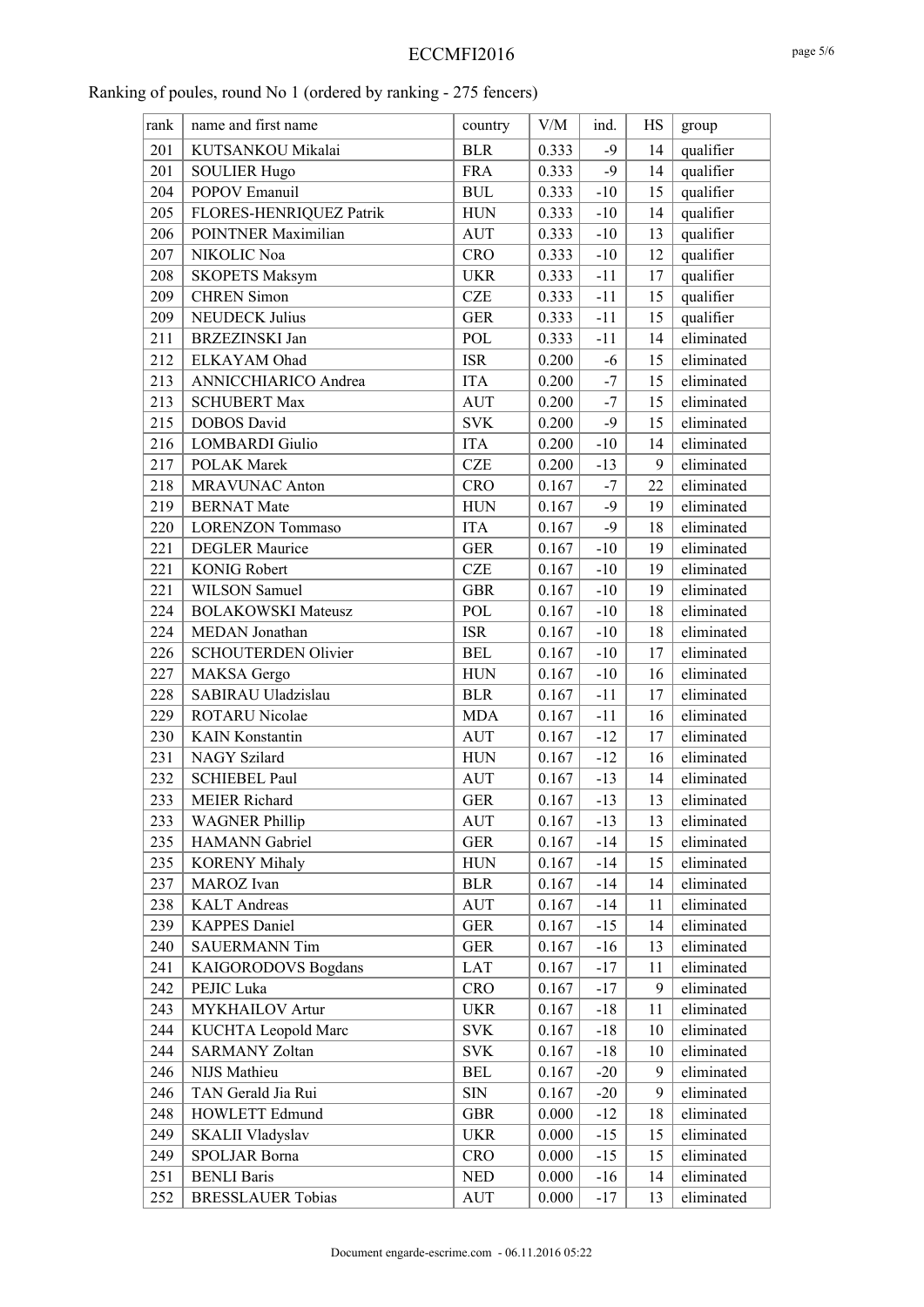| rank | name and first name         | country    | V/M   | ind.  | HS                       | group      |
|------|-----------------------------|------------|-------|-------|--------------------------|------------|
| 253  | LAZARENKO levgen            | <b>UKR</b> | 0.000 | $-18$ | 7                        | eliminated |
| 254  | FELSBERGER Tobias           | <b>AUT</b> | 0.000 | $-19$ | 6                        | eliminated |
| 255  | <b>BERGMANN Paul</b>        | <b>AUT</b> | 0.000 | $-20$ | 10                       | eliminated |
| 255  | <b>LAHER Florian</b>        | <b>AUT</b> | 0.000 | $-20$ | 10                       | eliminated |
| 255  | <b>MRUZ Marko</b>           | <b>UKR</b> | 0.000 | $-20$ | 10                       | eliminated |
| 258  | JOEMRATI Ashwan             | <b>NED</b> | 0.000 | $-21$ | 9                        | eliminated |
| 259  | <b>GERZICAK</b> Daniel      | <b>CZE</b> | 0.000 | $-21$ | 7                        | eliminated |
| 260  | KESSERWANI Jean Dimitri     | <b>MDA</b> | 0.000 | $-22$ | 8                        | eliminated |
| 261  | HASELSTEINER Max            | <b>AUT</b> | 0.000 | $-23$ | 7                        | eliminated |
| 261  | <b>MOESENEDER Emil</b>      | <b>AUT</b> | 0.000 | $-23$ | 7                        | eliminated |
| 261  | <b>OLENYUK Maksym</b>       | <b>UKR</b> | 0.000 | $-23$ | 7                        | eliminated |
| 261  | <b>SLEZAK Martin</b>        | <b>CZE</b> | 0.000 | $-23$ | 7                        | eliminated |
| 265  | <b>GAVRELIUC Pavel</b>      | <b>MDA</b> | 0.000 | $-24$ | 6                        | eliminated |
| 265  | <b>JUCH Nikolaus</b>        | <b>AUT</b> | 0.000 | $-24$ | 6                        | eliminated |
| 265  | <b>KOVAR Tomas</b>          | <b>CZE</b> | 0.000 | $-24$ | 6                        | eliminated |
| 265  | LESKOVAC Janko              | <b>CRO</b> | 0.000 | $-24$ | 6                        | eliminated |
| 265  | PLANCKH Niclas              | <b>AUT</b> | 0.000 | $-24$ | 6                        | eliminated |
| 265  | RUSKI Mateja                | <b>SRB</b> | 0.000 | $-24$ | 6                        | eliminated |
| 271  | <b>AKKAD</b> Leon Alexander | <b>AUT</b> | 0.000 | $-25$ | 5                        | eliminated |
| 271  | <b>GORIUP</b> Alexander     | <b>AUT</b> | 0.000 | $-25$ | 5                        | eliminated |
| 273  | <b>JUKL</b> Raphael         | <b>AUT</b> | 0.000 | $-26$ | 4                        | eliminated |
| 273  | <b>KRALIK Roman</b>         | <b>SVK</b> | 0.000 | $-26$ | $\overline{\mathcal{L}}$ | eliminated |
| 273  | <b>SEMINERIO Giuliano</b>   | <b>AUT</b> | 0.000 | $-26$ | 4                        | eliminated |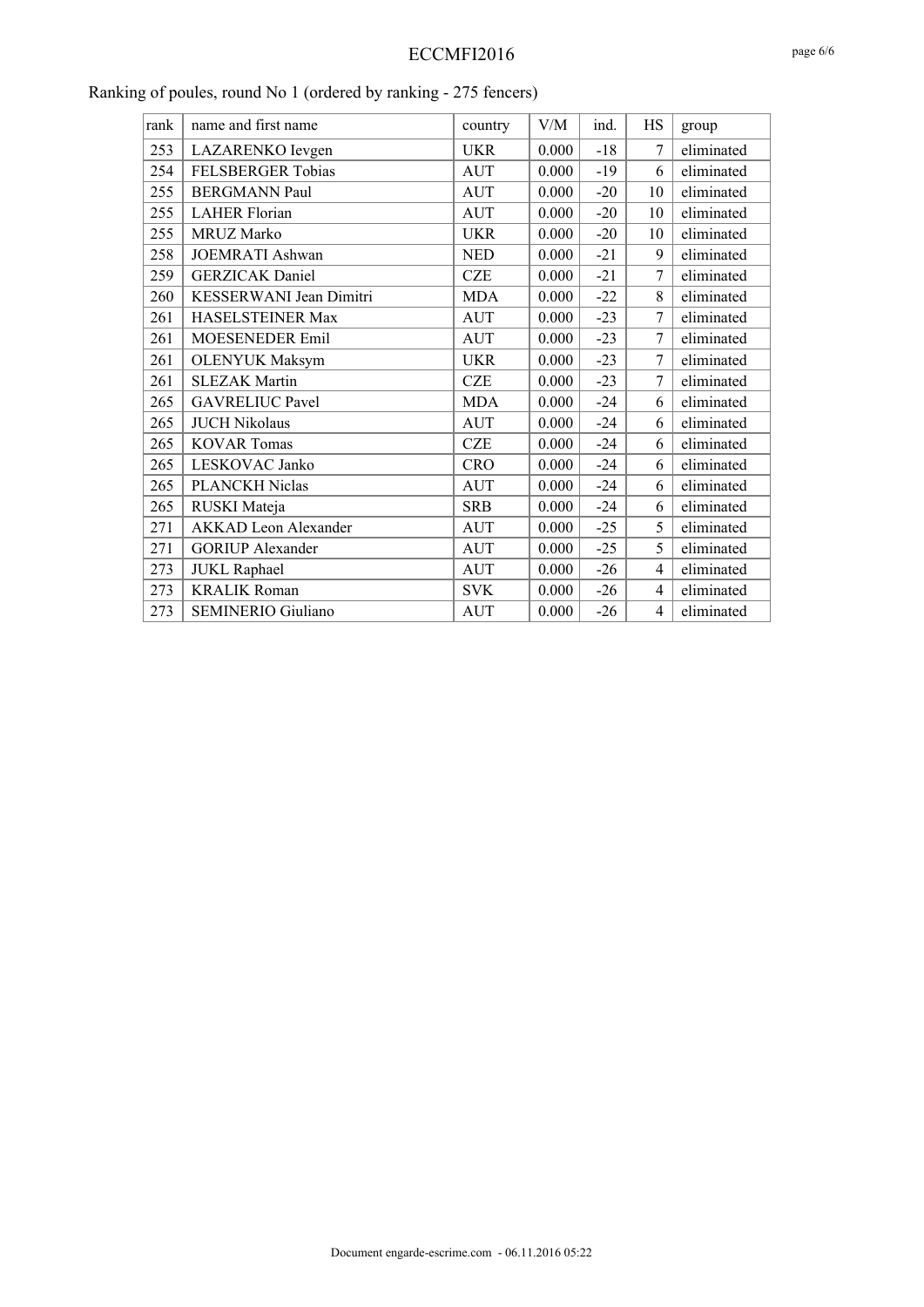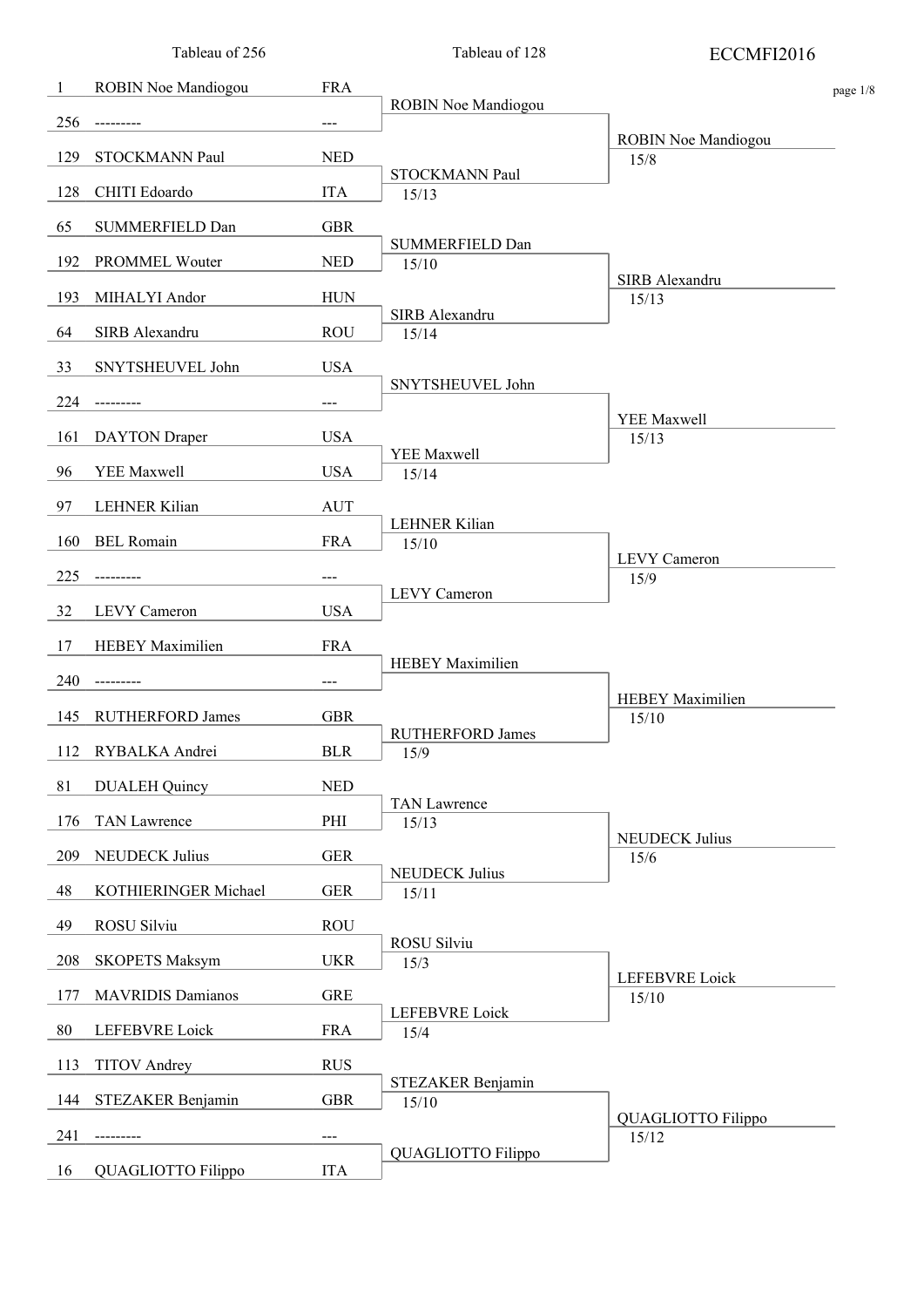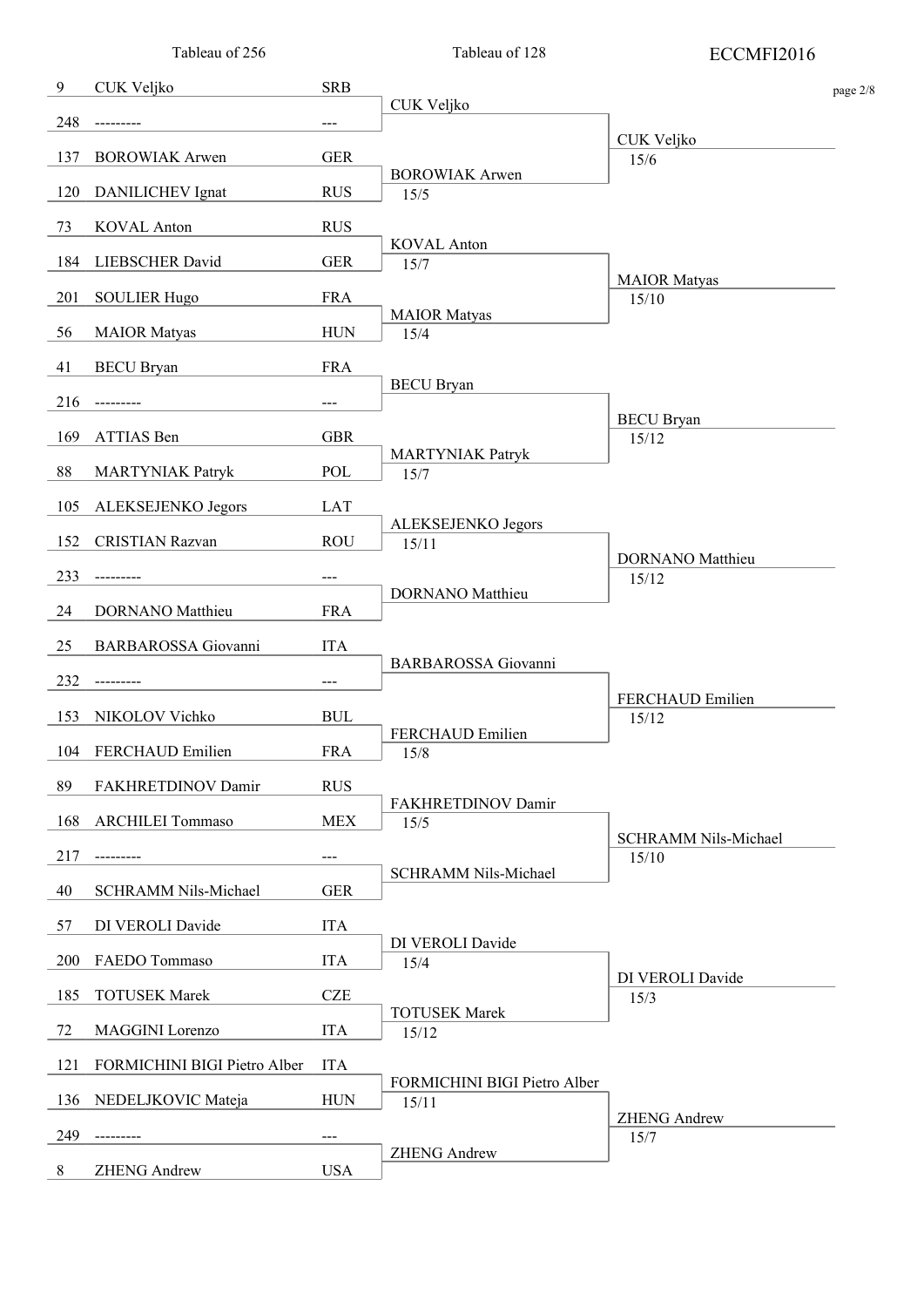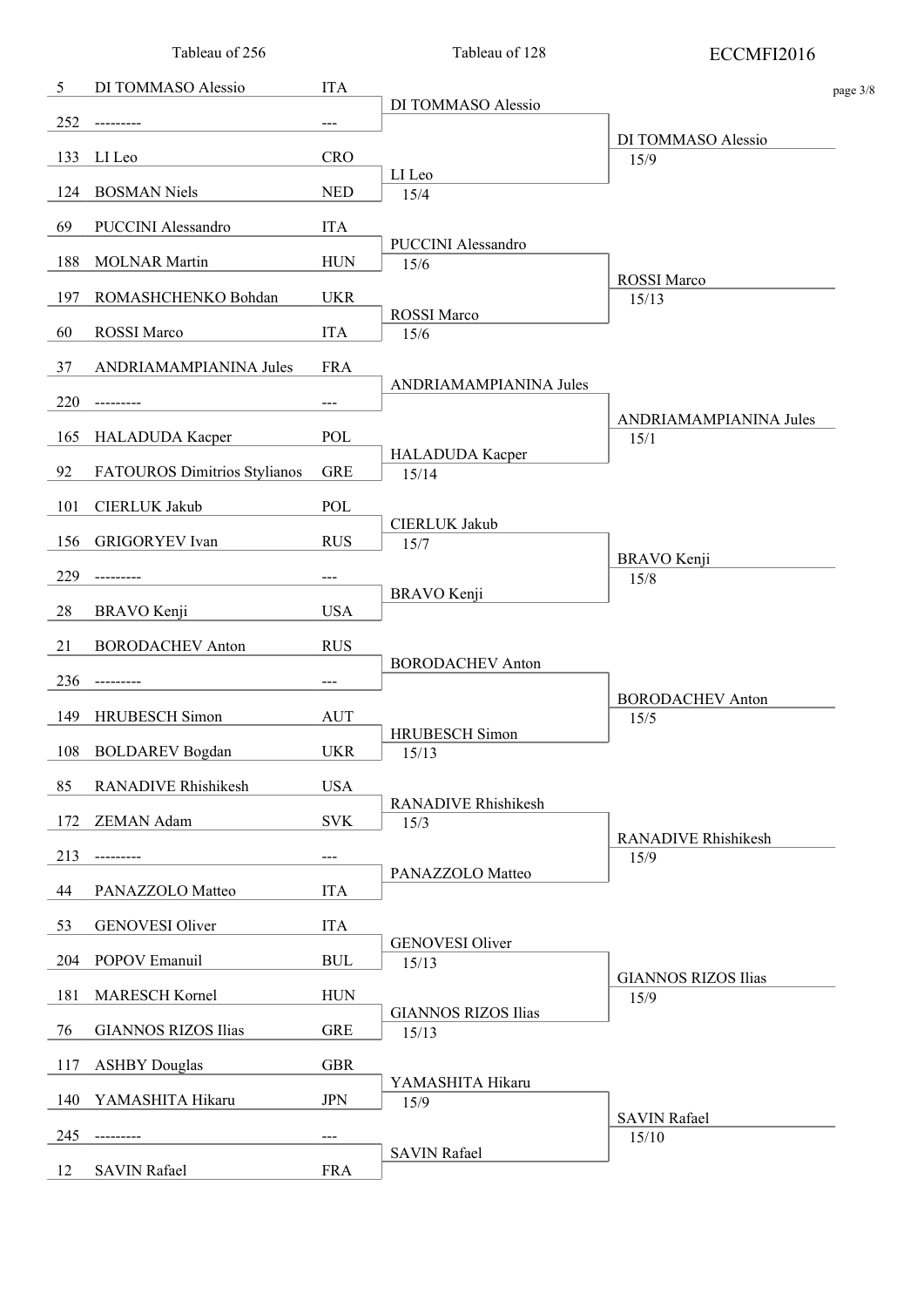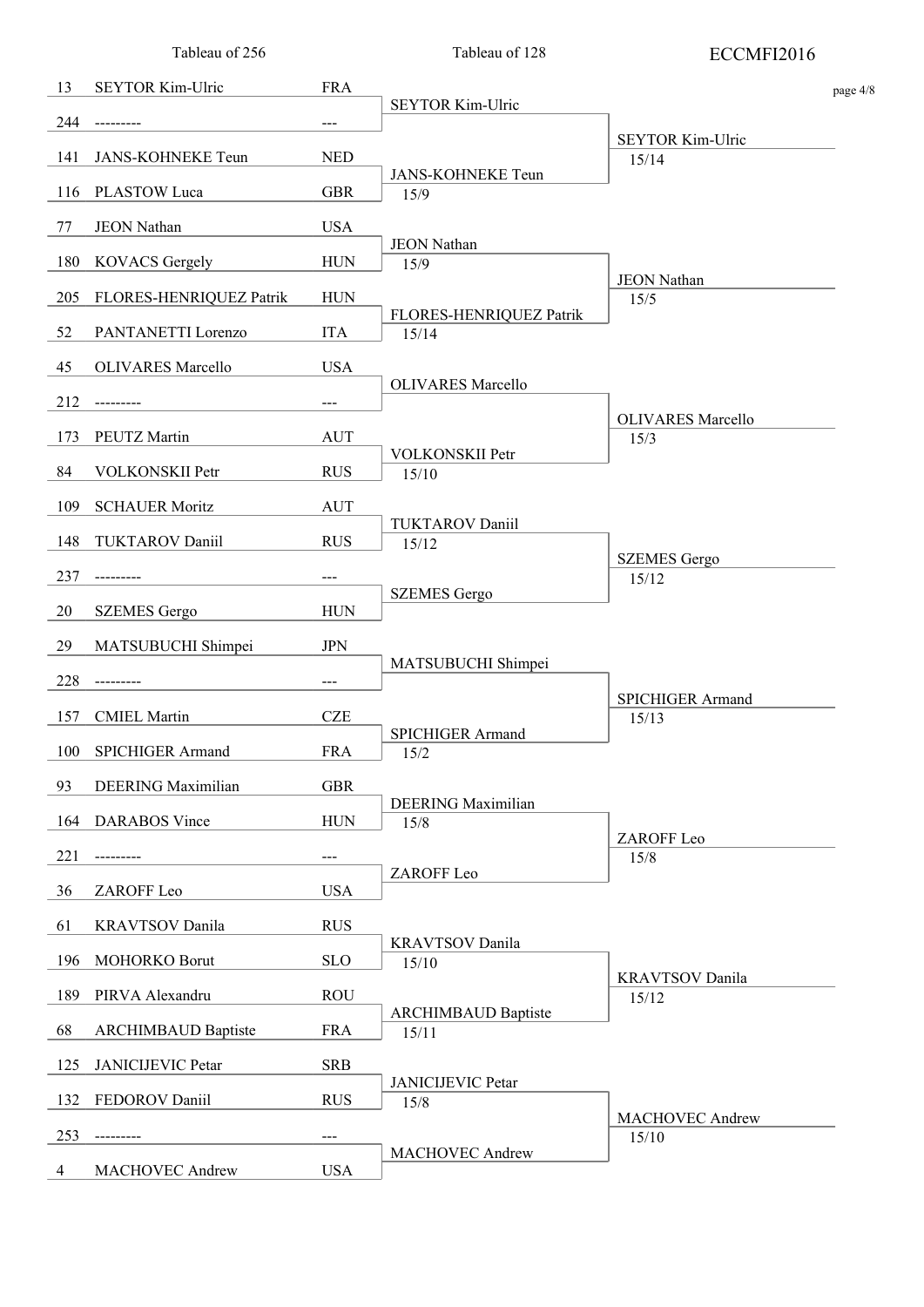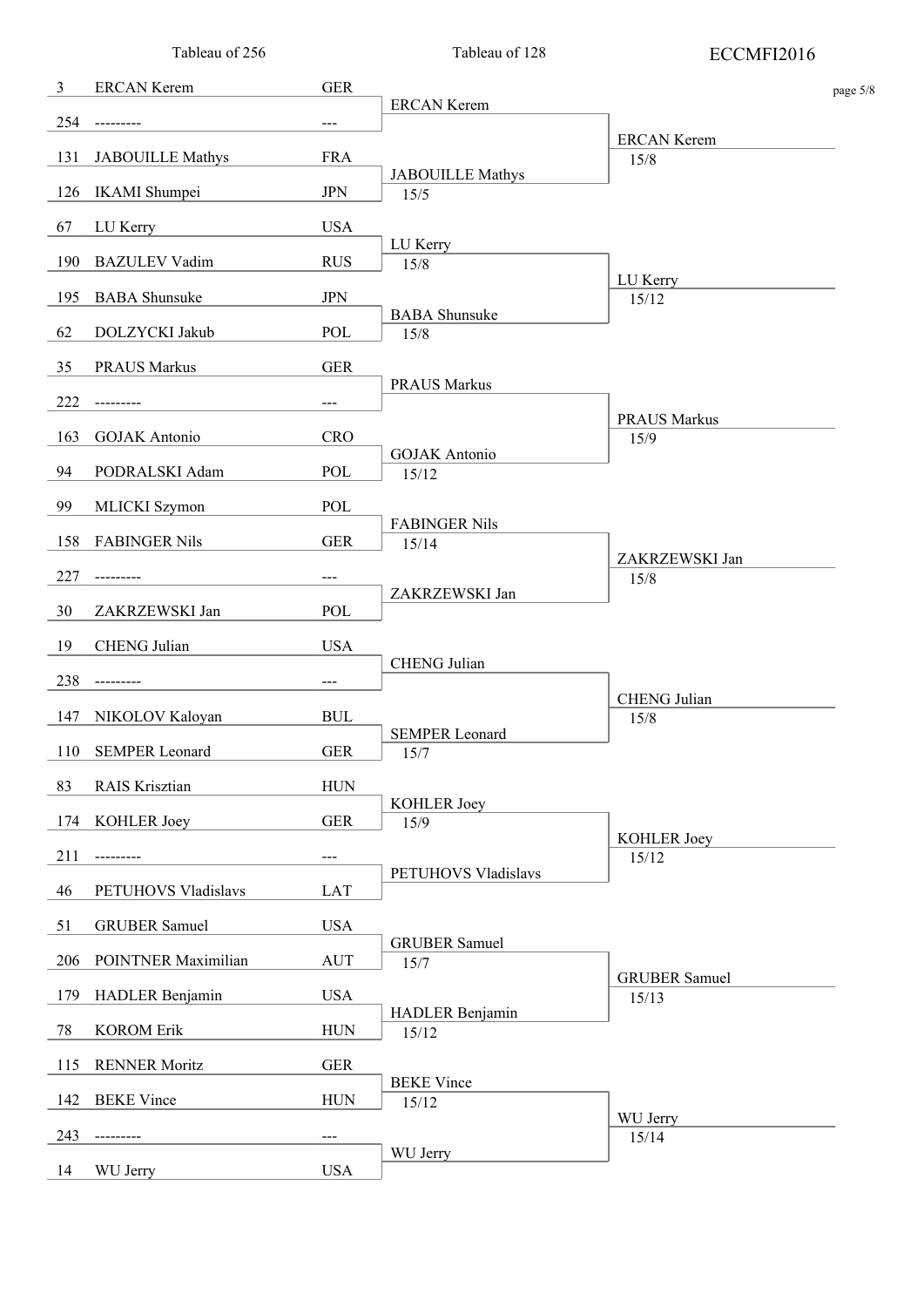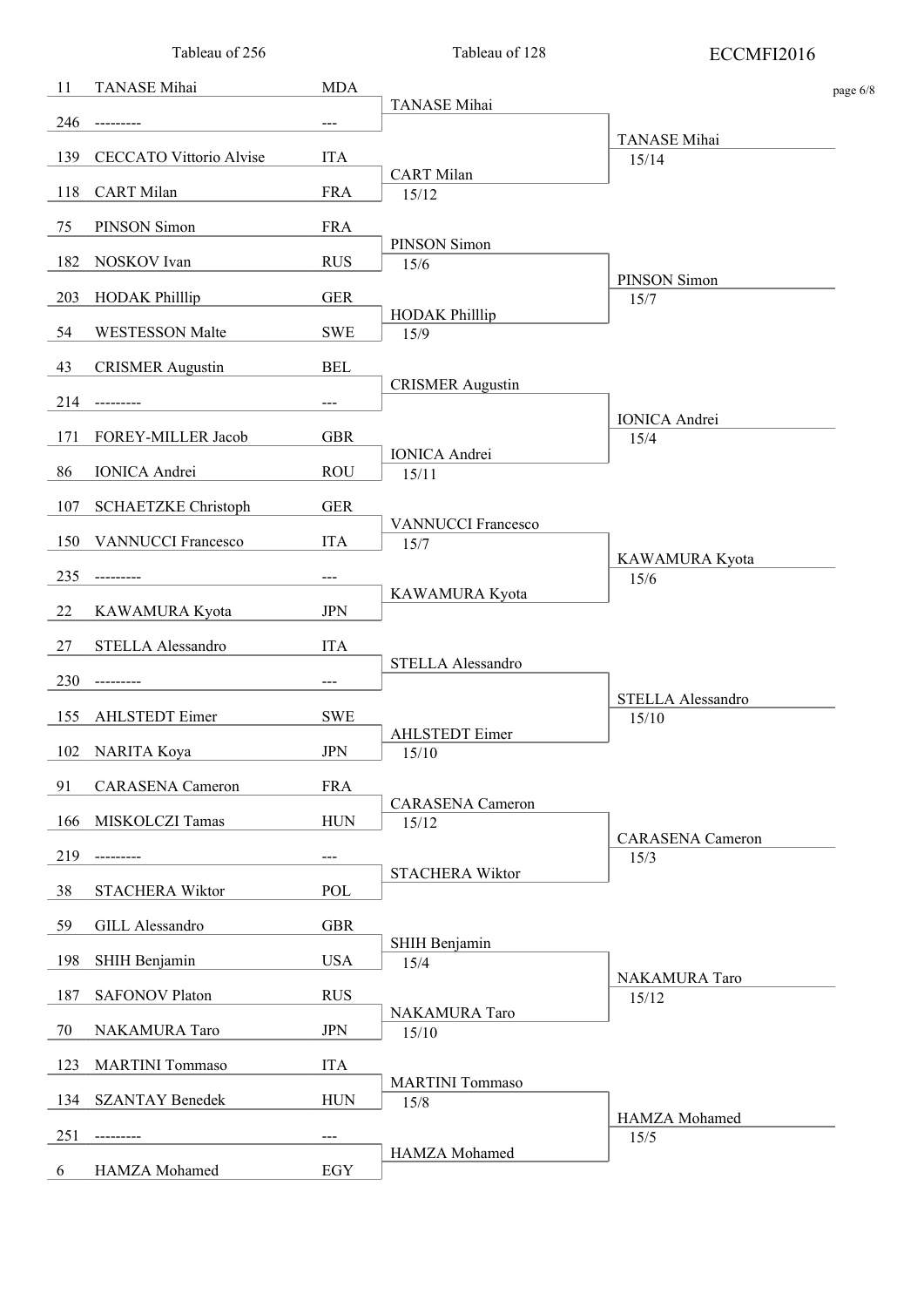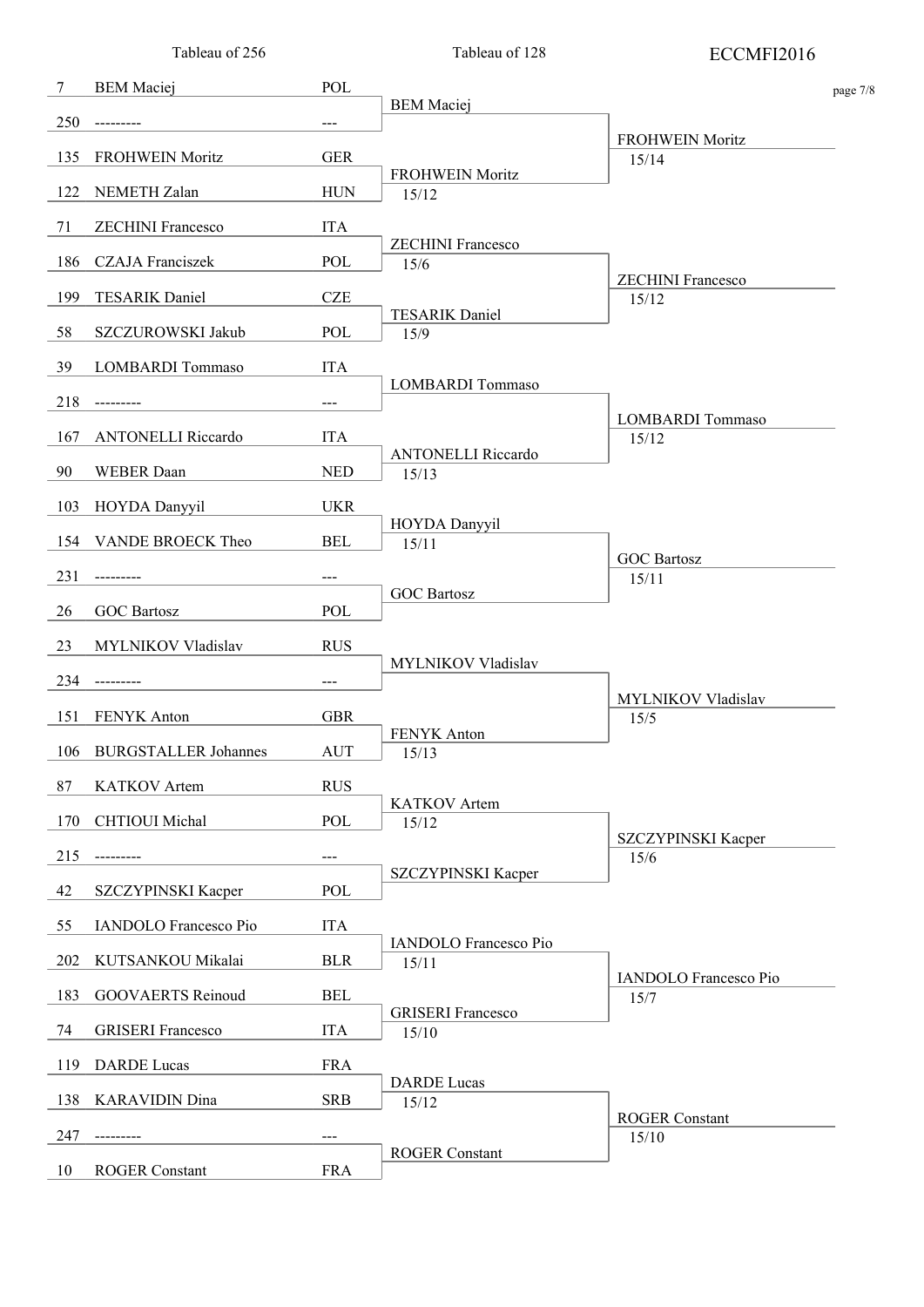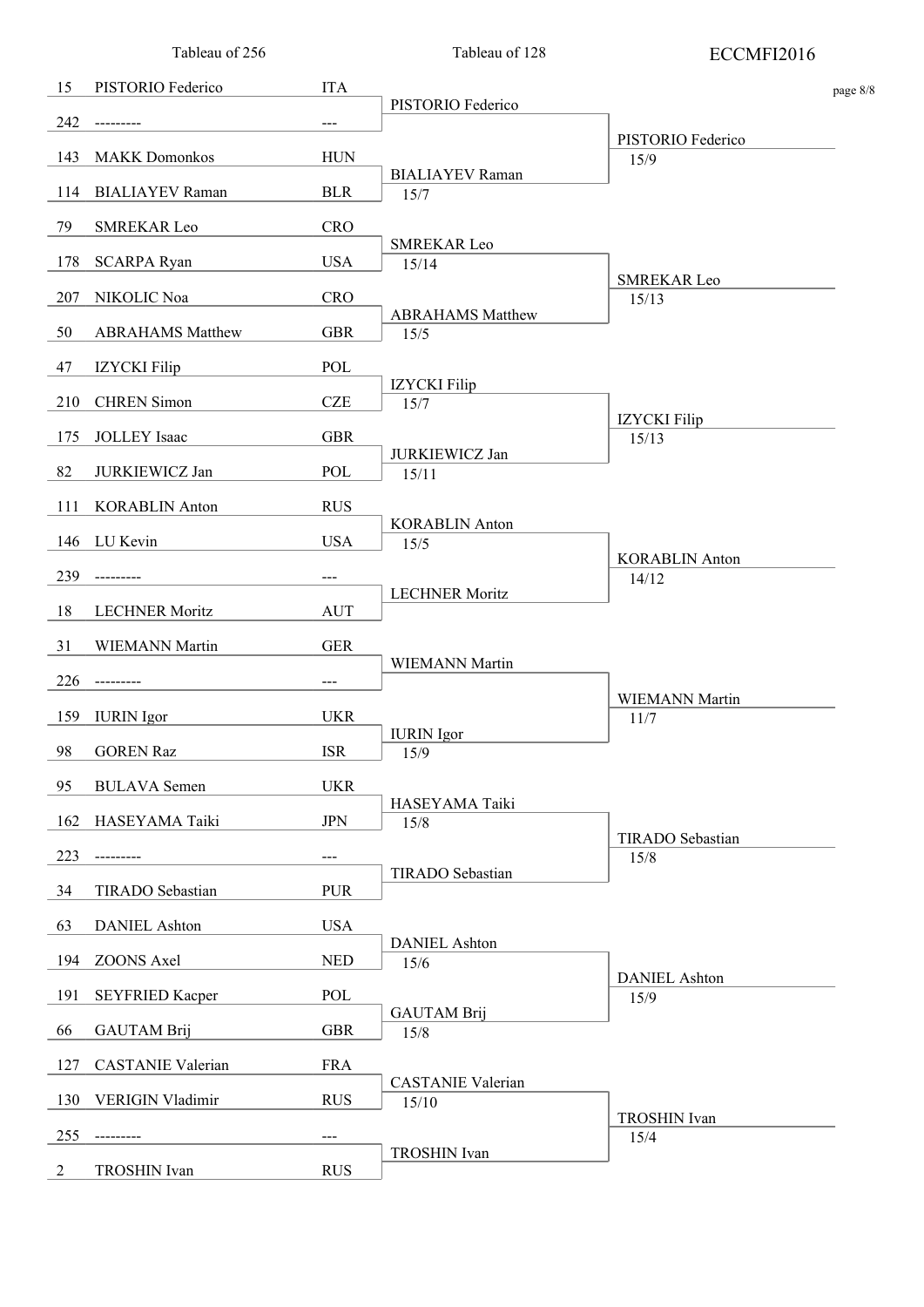#### ECCMFI2016 page 1/1

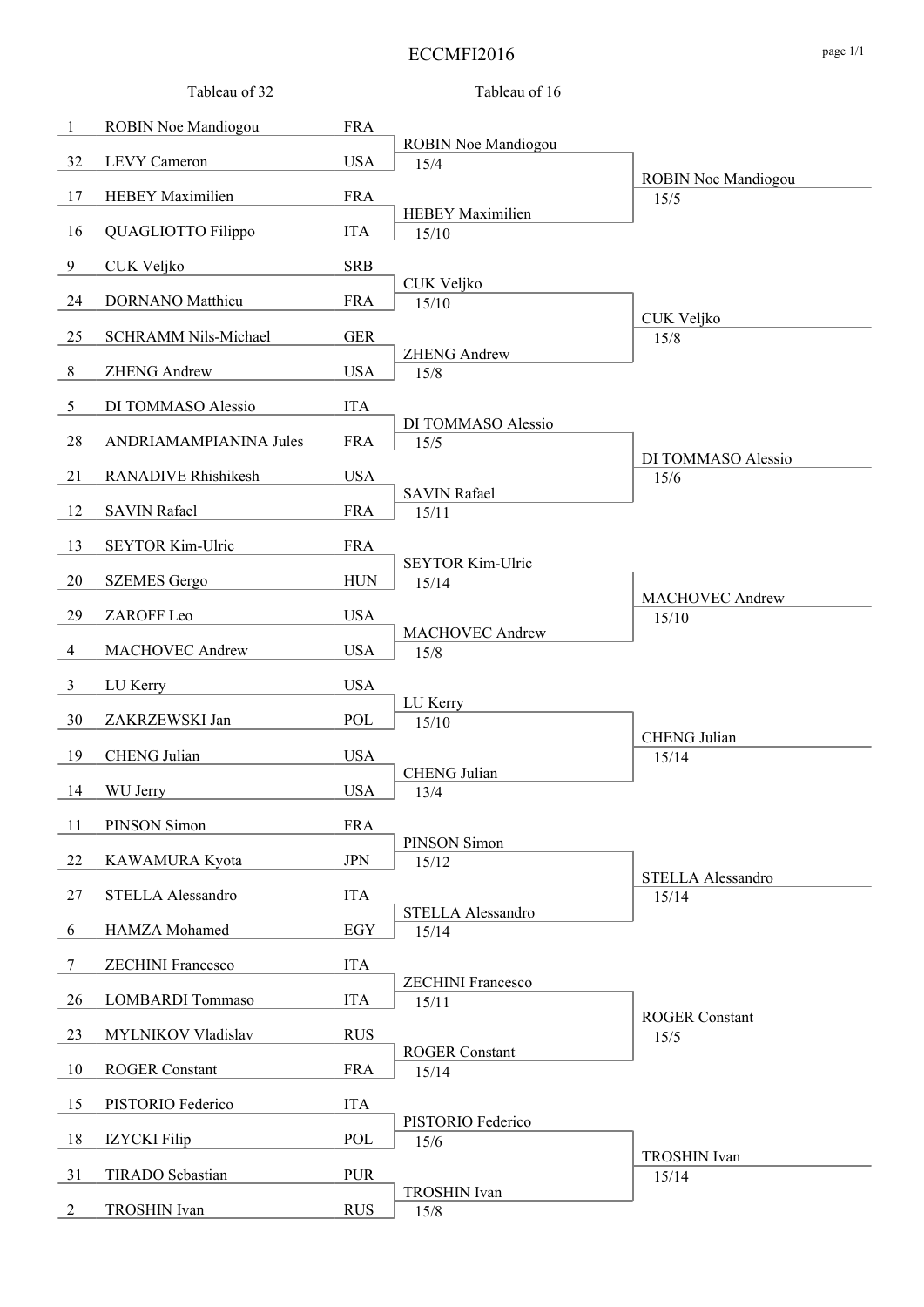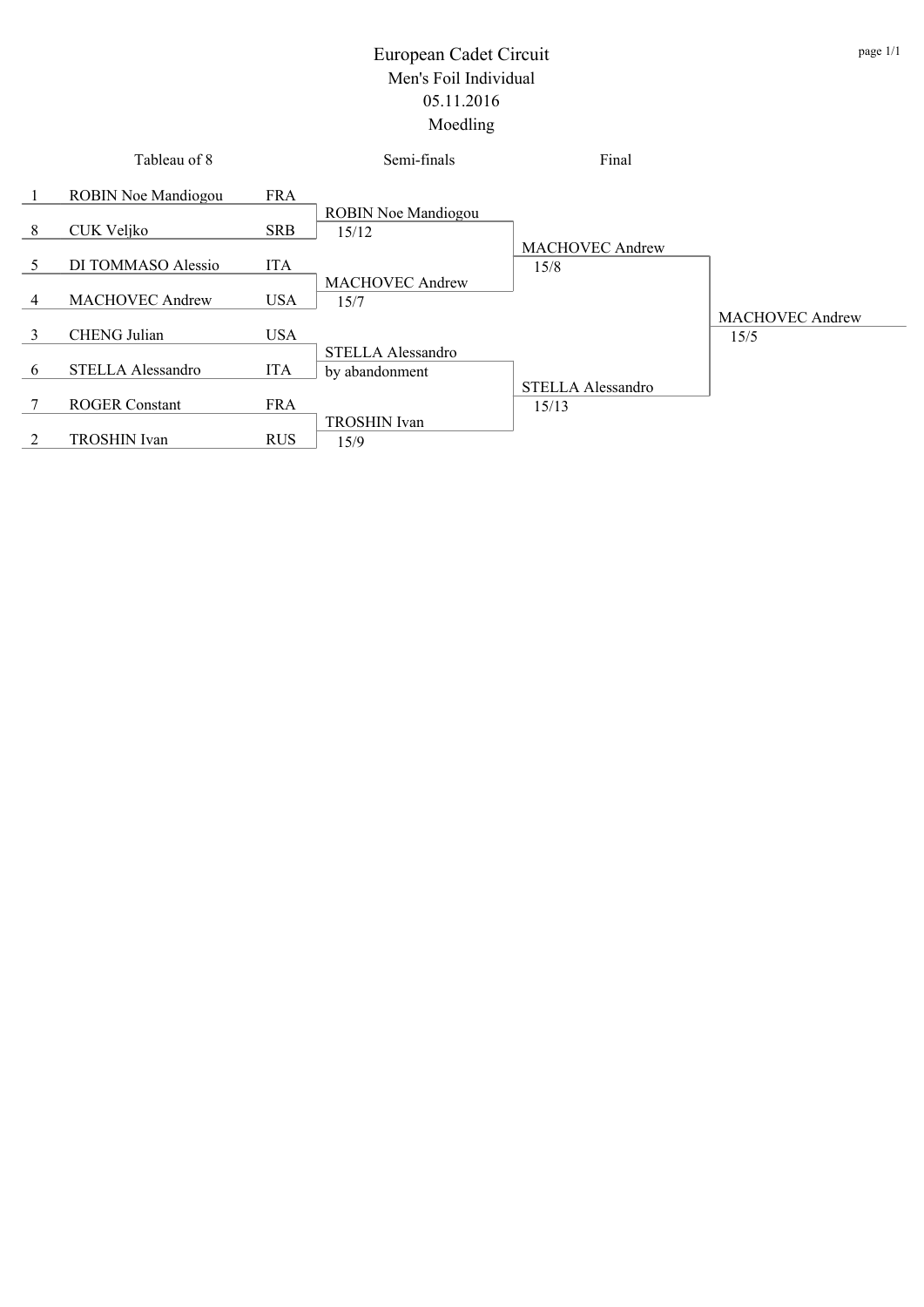| ranking        | name and first name          | country    | flag           | club                    | date of birth | licence  |
|----------------|------------------------------|------------|----------------|-------------------------|---------------|----------|
| 1              | <b>MACHOVEC Andrew</b>       | <b>USA</b> | 드              |                         | 22/7/2000     | 00840132 |
| $\overline{2}$ | STELLA Alessandro            | <b>ITA</b> | L              |                         | 10/1/2000     | 00837265 |
| 3              | ROBIN Noe Mandiogou          | <b>FRA</b> | <b>I</b>       | <b>HENIN BEAUMONT</b>   | 8/8/2000      | 00838765 |
| 3              | <b>TROSHIN</b> Ivan          | <b>RUS</b> | <b>College</b> | <b>CSKA MOSCOW</b>      | 12/4/2000     | 00836898 |
| 5              | DI TOMMASO Alessio           | <b>ITA</b> | П              |                         | 23/9/2001     | 00837266 |
| 6              | CUK Veljko                   | <b>SRB</b> | <b>B</b>       | MK VOJVODINA            | 26/1/2000     | 00840264 |
| 6              | <b>ROGER Constant</b>        | <b>FRA</b> | a.             | CE MELUN VAL DE SEIN    | 22/3/2001     | 00758195 |
| 8              | <b>CHENG</b> Julian          | <b>USA</b> | 트              | <b>USA</b>              | 17/3/2000     | 00837764 |
| 9              | <b>ZHENG Andrew</b>          | <b>USA</b> | 트              |                         | 20/2/2001     | 00840063 |
| 10             | <b>SAVIN Rafael</b>          | <b>FRA</b> | H              | <b>CANNES CE</b>        | 15/9/2000     | 00803206 |
| 11             | SEYTOR Kim-Ulric             | <b>FRA</b> | $\mathcal{A}$  | <b>BOURG LA REINE</b>   | 9/2/2000      | 00765354 |
| 12             | PISTORIO Federico            | <b>ITA</b> | $\mathbb{R}^n$ |                         | 10/11/2000    | 00836025 |
| 13             | <b>HEBEY Maximilien</b>      | <b>FRA</b> | H              | <b>PARIS TA</b>         | 8/2/2001      | 00721485 |
| 14             | LU Kerry                     | <b>USA</b> | ≞              |                         | 11/7/2001     | 00841239 |
| 15             | <b>ZECHINI</b> Francesco     | <b>ITA</b> | T              |                         | 21/10/2000    | 00842374 |
| 16             | PINSON Simon                 | <b>FRA</b> | H              | <b>BOURG LA REINE</b>   | 8/2/2000      | 00808861 |
| 17             | HAMZA Mohamed                | EGY        | $\mathbf{r}$   |                         | 11/9/2000     | 00839671 |
| 18             | WU Jerry                     | <b>USA</b> |                |                         | 5/4/2000      | 00841619 |
| 19             | QUAGLIOTTO Filippo           | <b>ITA</b> |                |                         | 5/5/2001      | 00835990 |
| 20             | <b>SZEMES</b> Gergo          | <b>HUN</b> |                |                         | 11/2/2003     | 00843021 |
| 21             | KAWAMURA Kyota               | <b>JPN</b> |                |                         | 27/6/2000     | 00842024 |
| 22             | MYLNIKOV Vladislav           | <b>RUS</b> |                | NATIONAL TEAM           | 12/9/2000     | 00837974 |
| 23             | DORNANO Matthieu             | <b>FRA</b> | ш              | PARIS TA                | 18/12/2000    | 00721813 |
| 24             | ZAKRZEWSKI Jan               | POL        |                | <b>AZS AWF WARSZAWA</b> | 12/1/2000     | 00835147 |
| 25             | <b>LEVY</b> Cameron          | <b>USA</b> | ᆖ              |                         | 24/3/2000     | 00840058 |
| 26             | TIRADO Sebastian             | <b>PUR</b> |                |                         | 11/7/2000     | 00841220 |
| 27             | ZAROFF Leo                   | <b>USA</b> |                | <b>USA</b>              | 18/2/2000     | 00837774 |
| 28             | ANDRIAMAMPIANINA Jules       | <b>FRA</b> | H              | <b>LYON SE</b>          | 19/9/2000     | 00712103 |
| 29             | <b>LOMBARDI</b> Tommaso      | <b>ITA</b> | П              |                         | 14/3/2000     | 00835211 |
| 30             | SCHRAMM Nils-Michael         | <b>GER</b> |                | OFC BONN                | 23/7/2000     | 00700855 |
| 31             | IZYCKI Filip                 | POL        |                | <b>AZS AWF WARSZAWA</b> | 1/1/2000      | 00837522 |
| 32             | <b>RANADIVE Rhishikesh</b>   | <b>USA</b> | $\equiv$       |                         | 6/1/2000      | 00839429 |
| 33             | <b>ERCAN Kerem</b>           | <b>GER</b> |                | <b>TSG WEINHEIM</b>     | 14/4/2001     | 00836354 |
| 34             | TANASE Mihai                 | <b>MDA</b> | <b>B</b>       | <b>SCOALA DE SCRIMA</b> | 30/11/2001    | 00836754 |
| 35             | <b>BORODACHEV</b> Anton      | <b>RUS</b> |                | NATIONAL TEAM           | 23/3/2000     | 00836612 |
| 36             | <b>GOC Bartosz</b>           | POL        |                | UKS ATENA GDANSK        | 15/1/2000     | 00837053 |
| 37             | <b>BRAVO</b> Kenji           | <b>USA</b> | 트              |                         | 5/7/2001      | 00839752 |
| 38             | <b>WIEMANN Martin</b>        | <b>GER</b> |                | EINTRACHT DUISBURG      | 6/2/2000      | 00700074 |
| 39             | <b>PRAUS Markus</b>          | <b>GER</b> |                | <b>SC BERLIN</b>        | 3/7/2001      | 00698422 |
| 40             | <b>BECU</b> Bryan            | <b>FRA</b> |                | CE MELUN VAL DE SEIN    | 20/1/2001     | 00712438 |
| 41             | SZCZYPINSKI Kacper           | POL        |                | WROCLAWIANIE            | 9/1/2001      | 00837507 |
| 42             | <b>OLIVARES</b> Marcello     | <b>USA</b> |                |                         | 4/4/2001      | 00840070 |
| 43             | <b>GRUBER Samuel</b>         | <b>USA</b> |                |                         | 29/10/2000    | 00842538 |
| 44             | <b>IANDOLO</b> Francesco Pio | <b>ITA</b> |                | CS SALERNO ASD          | 26/5/2000     | 00837271 |
| 45             | <b>MAIOR</b> Matyas          | <b>HUN</b> |                | <b>TOREKVES</b>         | 29/6/2000     | 00840318 |
| 46             | DI VEROLI Davide             | <b>ITA</b> |                | G. VERNE SCHERMA        | 18/8/2001     | 00837902 |
| 47             | <b>ROSSI</b> Marco           | <b>ITA</b> |                |                         | 5/4/2000      | 00836687 |
| 48             | <b>KRAVTSOV</b> Danila       | <b>RUS</b> |                | NATIONAL TEAM           | 14/1/2002     | 00842728 |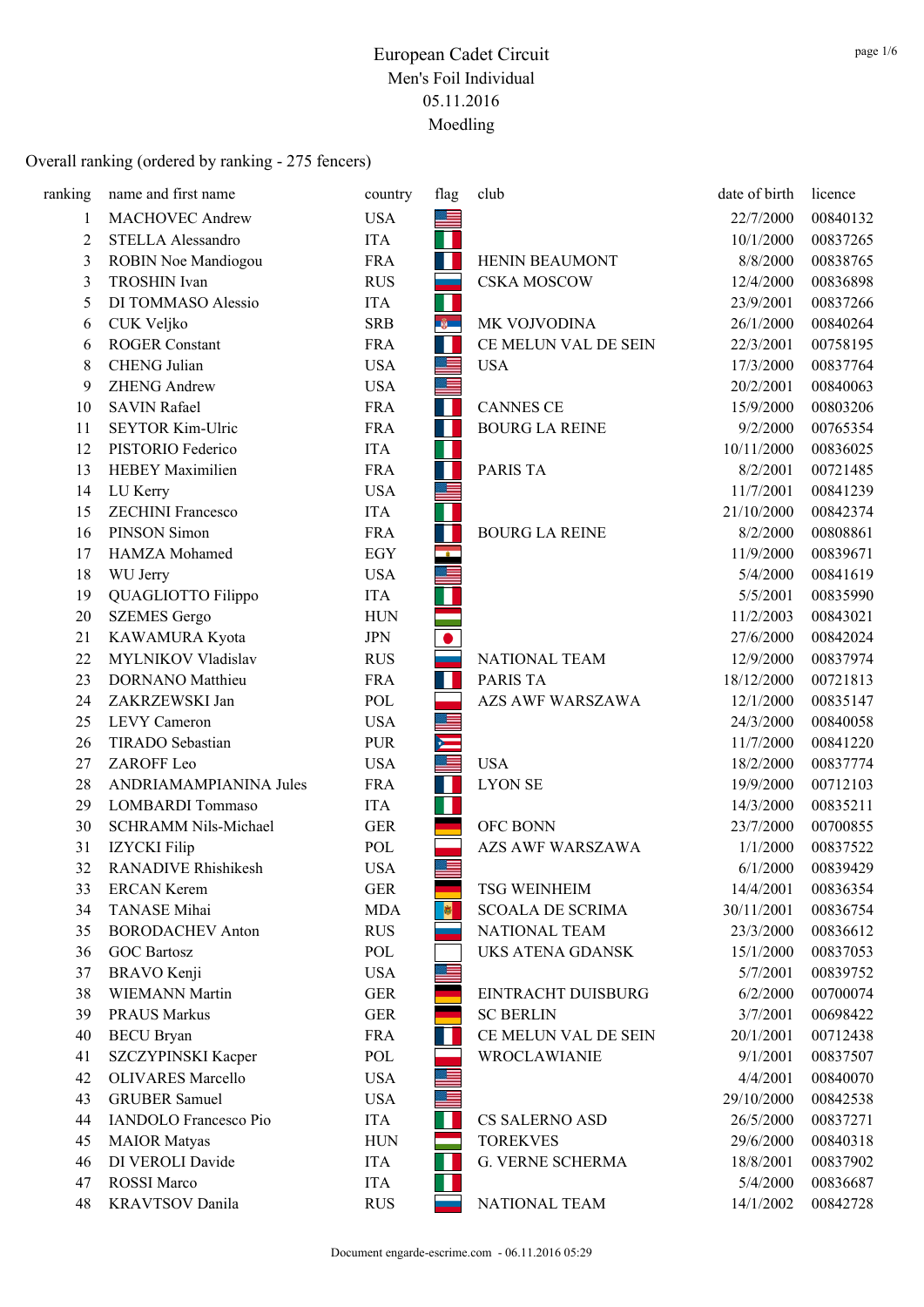| ranking | name and first name            | country    | flag           | club                    | date of birth | licence  |
|---------|--------------------------------|------------|----------------|-------------------------|---------------|----------|
| 49      | <b>DANIEL Ashton</b>           | <b>USA</b> | H              |                         | 1/9/2001      | 00841237 |
| 50      | SIRB Alexandru                 | <b>ROU</b> | H              | CSA STEAUA BUCURESTI    | 19/4/2001     | 00837938 |
| 51      | NAKAMURA Taro                  | <b>JPN</b> | $\bullet$      |                         | 10/8/2000     | 00841539 |
| 52      | <b>GIANNOS RIZOS Ilias</b>     | <b>GRE</b> | 与              | A.O.X. EGALEO           | 12/1/2001     | 00836291 |
| 52      | <b>JEON Nathan</b>             | <b>USA</b> | $\equiv$       |                         | 4/6/2000      | 00841254 |
| 54      | <b>SMREKAR Leo</b>             | <b>CRO</b> | $\bullet$      | <b>MK RAPIR</b>         | 21/5/2000     | 00835971 |
| 55      | LEFEBVRE Loick                 | <b>FRA</b> | $\blacksquare$ | HENIN BEAUMONT          | 25/1/2001     | 00798217 |
| 56      | <b>IONICA</b> Andrei           | <b>ROU</b> |                | CSA STEAUA BUCURESTI    | 13/2/2000     | 00840428 |
| 57      | <b>CARASENA</b> Cameron        | <b>FRA</b> | W              | MANDELIEU               | 20/9/2001     | 00803142 |
| 58      | YEE Maxwell                    | <b>USA</b> | <u>e</u>       |                         | 3/10/2000     | 00843798 |
| 59      | <b>SPICHIGER Armand</b>        | <b>FRA</b> | H              | <b>LYON SE</b>          | 7/6/2001      | 00799320 |
| 60      | FERCHAUD Emilien               | <b>FRA</b> | H.             | <b>MEAUX CE</b>         | 28/8/2000     | 00804588 |
| 61      | <b>KORABLIN Anton</b>          | <b>RUS</b> | and a          | NATIONAL TEAM           | 15/10/2002    | 00843884 |
| 62      | <b>FROHWEIN Moritz</b>         | <b>GER</b> |                | TG MAINTAL-DORNIGHEI    | 21/8/2002     | 00838650 |
| 63      | KOHLER Joey                    | <b>GER</b> |                | DRESDNER FC             | 13/9/2000     | 00839579 |
| 64      | <b>NEUDECK Julius</b>          | <b>GER</b> |                | <b>DRESDNER FC</b>      | 31/5/2000     | 00838931 |
| 65      | <b>BEM</b> Maciej              | POL        |                | <b>AZS AWF POZNAN</b>   | 31/3/2001     | 00837496 |
| 66      | <b>LECHNER Moritz</b>          | <b>AUT</b> | ▅              | STLFC STEIERMARK        | 13/3/2000     | 00836509 |
| 67      | <b>BARBAROSSA</b> Giovanni     | <b>ITA</b> | Ш              |                         | 1/1/2001      | 00836421 |
| 68      | MATSUBUCHI Shimpei             | <b>JPN</b> | $\bullet$      |                         | 12/2/2000     | 00839136 |
| 69      | SNYTSHEUVEL John               | <b>USA</b> | ा              |                         | 31/8/2001     | 00841668 |
| 70      | <b>STACHERA Wiktor</b>         | POL        |                | <b>BUDOWLANI TORUN</b>  | 11/5/2000     | 00837509 |
| 71      | <b>CRISMER Augustin</b>        | <b>BEL</b> | п              | <b>CE EMBOURG</b>       | 24/5/2000     | 00840358 |
| 71      | PANAZZOLO Matteo               | <b>ITA</b> | П              |                         | 15/12/2002    | 00841967 |
| 73      | PETUHOVS Vladislavs            | LAT        |                | <b>FLORETE</b>          | 19/8/2002     | 00842286 |
| 74      | ROSU Silviu                    | <b>ROU</b> | H              | CSA STEAUA BUCURESTI    | 16/3/2000     | 00836115 |
| 75      | <b>ABRAHAMS Matthew</b>        | <b>GBR</b> | NK<br>AK       | ZFW FENCING CLUB        | 10/2/2000     | 00833529 |
| 76      | <b>GENOVESI Oliver</b>         | ITA        | Ш              |                         | 28/4/2000     | 00838968 |
| 77      | SUMMERFIELD Dan                | <b>GBR</b> | XK             | DRAGON FENCING CLUB     | 5/5/2000      | 00838062 |
| 78      | <b>GAUTAM Brij</b>             | <b>GBR</b> | NK<br>AR       | <b>SALLE PAUL FC</b>    | 25/4/2001     | 00835713 |
| 79      | <b>ARCHIMBAUD Baptiste</b>     | <b>FRA</b> | H.             | PARIS TA                | 7/10/2000     | 00841571 |
| 80      | PUCCINI Alessandro             | <b>ITA</b> | $\mathbb{R}^2$ |                         | 28/12/2000    | 00842918 |
| 81      | <b>GRISERI</b> Francesco       | <b>ITA</b> | Ш              |                         | 28/11/2000    | 00837263 |
| 81      | <b>KOVAL</b> Anton             | <b>RUS</b> |                | NATIONAL TEAM           | 7/3/2001      | 00842582 |
| 83      | JURKIEWICZ Jan                 | POL        |                | <b>BUDOWLANI TORUN</b>  | 5/10/2000     | 00837460 |
| 84      | VOLKONSKII Petr                | <b>RUS</b> |                | NATIONAL TEAM           | 28/1/2001     | 00835926 |
| 85      | KATKOV Artem                   | <b>RUS</b> |                | NATIONAL TEAM           | 25/4/2001     | 00842730 |
| 86      | <b>MARTYNIAK Patryk</b>        | POL        |                | <b>UKS ATENA GDANSK</b> | 1/9/2000      | 00837520 |
| 87      | FAKHRETDINOV Damir             | <b>RUS</b> |                | NATIONAL TEAM           | 20/9/2001     | 00840116 |
| 88      | <b>DEERING</b> Maximilian      | <b>GBR</b> | NK<br>NK       | <b>SALLE BOSTON</b>     | 22/8/2000     | 00833517 |
| 89      | <b>LEHNER Kilian</b>           | <b>AUT</b> |                | FK VOECKLABRUCK         | 19/11/2000    | 00836508 |
| 90      | CIERLUK Jakub                  | POL        |                | <b>UKS ATENA GDANSK</b> | 1/6/2000      | 00834725 |
| 91      | HOYDA Danyyil                  | <b>UKR</b> |                | <b>LVIV</b>             | 20/2/2000     | 00837488 |
| 92      | ALEKSEJENKO Jegors             | LAT        |                | <b>FLORETE</b>          | 22/10/2002    | 00842285 |
| 93      | <b>SEMPER Leonard</b>          | <b>GER</b> |                | <b>SC BERLIN</b>        | 23/6/2002     | 00842695 |
| 94      | <b>BIALIAYEV</b> Raman         | <b>BLR</b> |                | <b>MSIT</b>             | 30/6/2000     | 00839821 |
| 95      | <b>CART</b> Milan              | <b>FRA</b> |                | PARIS TA                | 9/10/2000     | 00760859 |
| 96      | <b>DARDE Lucas</b>             | <b>FRA</b> | ш              | <b>REIMS CE</b>         | 7/4/2001      | 00754325 |
| 97      | FORMICHINI BIGI Pietro Alberto | <b>ITA</b> | Ш              |                         | 13/10/2002    | 00842060 |
| 97      | <b>MARTINI</b> Tommaso         | <b>ITA</b> | Ш              |                         | 17/7/2002     | 00839331 |
| 99      | <b>JANICIJEVIC Petar</b>       | <b>SRB</b> | $\frac{3}{2}$  | MK SILNI                | 1/6/2000      | 00842566 |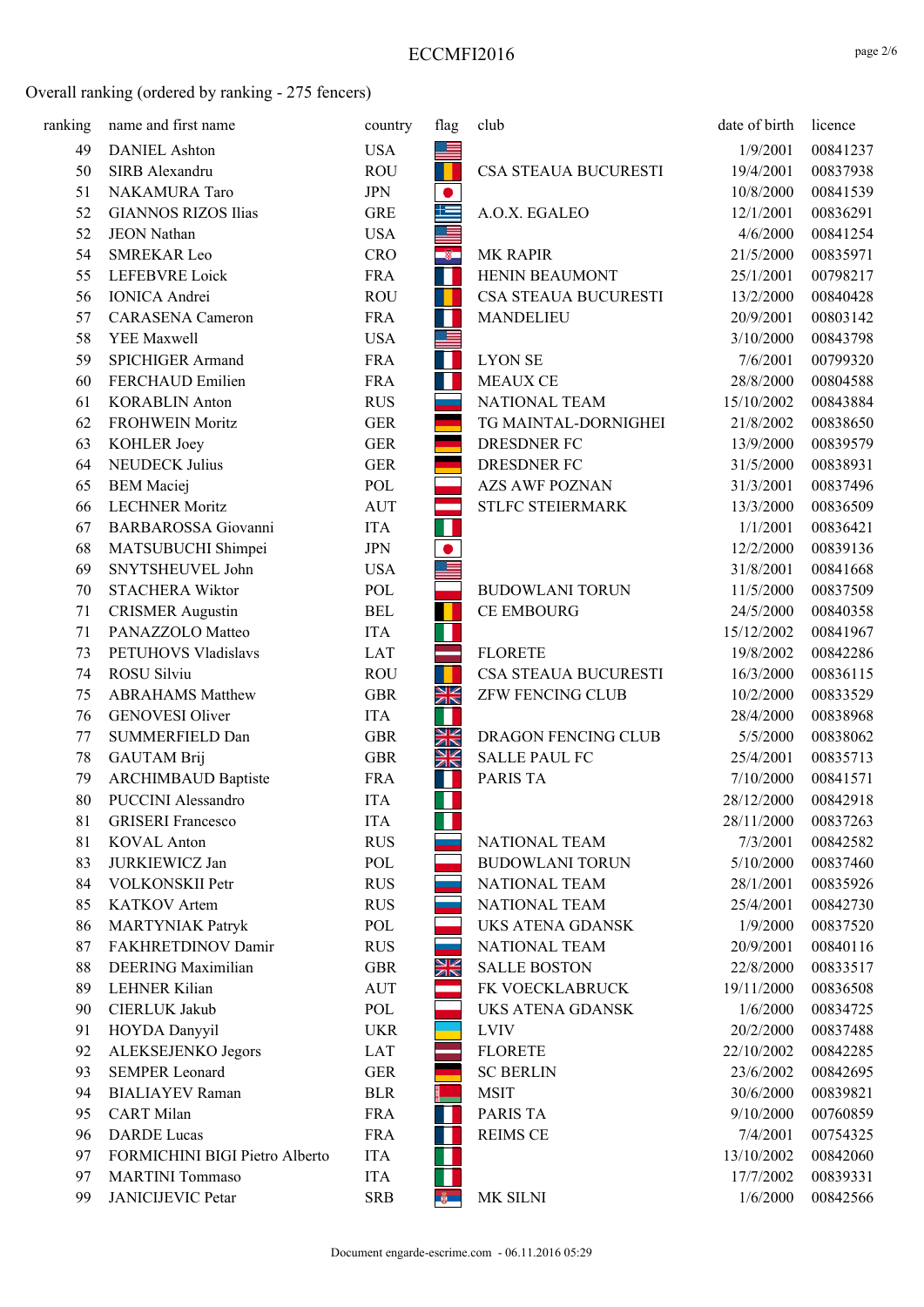| ranking | name and first name          | country      | flag                     | club                    | date of birth | licence  |
|---------|------------------------------|--------------|--------------------------|-------------------------|---------------|----------|
| 100     | <b>CASTANIE Valerian</b>     | <b>FRA</b>   | W                        | HENIN BEAUMONT          | 8/4/2002      | 00762982 |
| 101     | STOCKMANN Paul               | <b>NED</b>   | <u>a sa sa</u>           | HOLLAND SCHERMENR       | 14/5/2000     | 00838696 |
| 102     | <b>JABOUILLE Mathys</b>      | <b>FRA</b>   | H                        | <b>CHAMBERY CE</b>      | 23/2/2000     | 00807829 |
| 103     | LI Leo                       | <b>CRO</b>   | -8                       | MK VMD                  | 15/3/2000     | 00835976 |
| 104     | <b>BOROWIAK Arwen</b>        | <b>GER</b>   |                          | FC TAUBERBISCHOFSHEI    | 7/3/2002      | 00838542 |
| 105     | <b>JANS-KOHNEKE Teun</b>     | <b>NED</b>   | ككو                      | SCHERMCENTRUM AMSTE     | 3/12/2000     | 00840564 |
| 105     | YAMASHITA Hikaru             | <b>JPN</b>   | $\bullet$                |                         | 17/5/2000     | 00843722 |
| 107     | <b>BEKE Vince</b>            | <b>HUN</b>   | an<br>Tan                | <b>TOREKVES</b>         | 17/2/2000     | 00837754 |
| 108     | STEZAKER Benjamin            | <b>GBR</b>   | XK                       | <b>SALLE PAUL FC</b>    | 10/1/2000     | 00837717 |
| 109     | <b>RUTHERFORD James</b>      | <b>GBR</b>   | XK                       | FERNWOOD SWORD CLUB     | 3/2/2000      | 00838128 |
| 110     | <b>TUKTAROV Daniil</b>       | <b>RUS</b>   |                          | NATIONAL TEAM           | 2/9/2000      | 00842729 |
| 111     | <b>HRUBESCH</b> Simon        | <b>AUT</b>   | ═                        | <b>FU KREMS</b>         | 17/12/2000    | 00836630 |
| 111     | <b>VANNUCCI Francesco</b>    | <b>ITA</b>   | П                        |                         | 18/7/2002     | 00837899 |
| 113     | FENYK Anton                  | <b>GBR</b>   | XK                       | <b>LASZLOF</b>          | 17/3/2000     | 00837861 |
| 114     | AHLSTEDT Eimer               | <b>SWE</b>   | 라는                       | <b>GFK</b>              | 23/3/2000     | 00835576 |
| 115     | <b>FABINGER Nils</b>         | <b>GER</b>   |                          | FC MOERS                | 17/3/2002     | 00838833 |
| 116     | <b>IURIN</b> Igor            | <b>UKR</b>   |                          | <b>NIKOLAEV</b>         | 17/10/2000    | 00841466 |
| 117     | HASEYAMA Taiki               | $\mbox{JPN}$ | $\bullet$                |                         | 7/12/2000     | 00843904 |
| 118     | <b>GOJAK</b> Antonio         | <b>CRO</b>   | ø,                       | MK KARLOVAC             | 26/7/2000     | 00831907 |
| 119     | HALADUDA Kacper              | POL          |                          | MKS KUSY SZCZECIN       | 25/7/2002     | 00839812 |
| 120     | <b>ANTONELLI Riccardo</b>    | <b>ITA</b>   | H                        |                         | 20/1/2000     | 00839283 |
| 121     | <b>TAN Lawrence</b>          | PHI          | $\blacktriangleright$    |                         | 21/2/2001     | 00838798 |
| 122     | HADLER Benjamin              | <b>USA</b>   | Ē                        |                         | 5/7/2000      | 00843670 |
| 123     | <b>TOTUSEK Marek</b>         | <b>CZE</b>   | $\overline{\phantom{0}}$ | SOKOL BYSTRICE NAD P    | 6/8/2002      | 00837948 |
| 124     | <b>BABA</b> Shunsuke         | $\mbox{JPN}$ | $\bullet$                |                         | 23/9/2002     | 00843728 |
| 125     | SHIH Benjamin                | <b>USA</b>   | <u>=</u>                 |                         | 3/7/2001      | 00843671 |
| 126     | <b>TESARIK Daniel</b>        | <b>CZE</b>   |                          | <b>SOKOL BRNO</b>       | 16/10/2000    | 00837949 |
| 127     | <b>HODAK Philllip</b>        | <b>GER</b>   |                          | PSV STUTTGART           | 13/6/2000     | 00702523 |
| 128     | FLORES-HENRIQUEZ Patrik      | <b>HUN</b>   |                          | <b>BUDAVAR</b>          | 24/1/2001     | 00840326 |
| 129     | KOTHIERINGER Michael         | <b>GER</b>   |                          | KTF LUITPOLD MUNCHEN    | 19/1/2000     | 00698389 |
| 130     | PANTANETTI Lorenzo           | <b>ITA</b>   | П                        |                         | 27/10/2001    | 00841951 |
| 131     | WESTESSON Malte              | <b>SWE</b>   | ╬═                       | <b>GFK</b>              | 8/3/2001      | 00838687 |
| 132     | SZCZUROWSKI Jakub            | POL          |                          | <b>AZS AWF WARSZAWA</b> | 24/10/2000    | 00837538 |
| 133     | GILL Alessandro              | <b>GBR</b>   | NK<br>NK                 | <b>SALLE PAUL FC</b>    | 30/10/2001    | 00840168 |
| 134     | DOLZYCKI Jakub               | POL          |                          | UKS ATENA GDANSK        | 7/9/2001      | 00837515 |
| 135     | MAGGINI Lorenzo              | ITA          |                          |                         | 16/12/2000    | 00839070 |
| 136     | <b>KOROM Erik</b>            | <b>HUN</b>   |                          | <b>TOREKVES</b>         | 17/8/2000     | 00837756 |
| 137     | <b>DUALEH</b> Quincy         | <b>NED</b>   |                          | TER WEER                | 31/8/2001     | 00839031 |
| 138     | <b>RAIS Krisztian</b>        | <b>HUN</b>   |                          | <b>TOREKVES</b>         | 6/10/2001     | 00840342 |
| 139     | <b>WEBER</b> Daan            | <b>NED</b>   |                          | HOLLAND SCHERMENR       | 5/1/2001      | 00840565 |
| 140     | FATOUROS Dimitrios Stylianos | <b>GRE</b>   | 共                        | <b>PGS ATHENS</b>       | 15/4/2000     | 00839743 |
| 141     | <b>BULAVA</b> Semen          | <b>UKR</b>   |                          | <b>KIEW</b>             | 25/7/2001     | 00840486 |
| 141     | PODRALSKI Adam               | POL          |                          | UKS ATENA GDANSK        | 24/1/2002     | 00838018 |
| 143     | <b>GOREN Raz</b>             | <b>ISR</b>   | ₩.                       | HAPOEL HAIFA            | 27/1/2001     | 00841138 |
| 144     | MLICKI Szymon                | POL          |                          | UKS MDK-5 BYDGOSZCZ     | 15/3/2002     | 00839843 |
| 145     | NARITA Koya                  | JPN          | $\bullet$                |                         | 10/1/2001     | 00843905 |
| 146     | <b>BURGSTALLER Johannes</b>  | AUT          |                          |                         | 13/2/2000     | 00841165 |
| 147     | <b>SCHAETZKE Christoph</b>   | <b>GER</b>   |                          | FECHTCENTRUM HALLE      | 3/8/2000      | 00701138 |
| 148     | <b>BOLDAREV</b> Bogdan       | <b>UKR</b>   |                          | <b>NIKOLAEV</b>         | 16/8/2000     | 00843147 |
| 149     | <b>SCHAUER Moritz</b>        | AUT          |                          | STLFC STEIERMARK        | 23/2/2000     | 00838719 |
| 150     | RYBALKA Andrei               | <b>BLR</b>   |                          | <b>RGUOR</b>            | 17/11/2000    | 00843967 |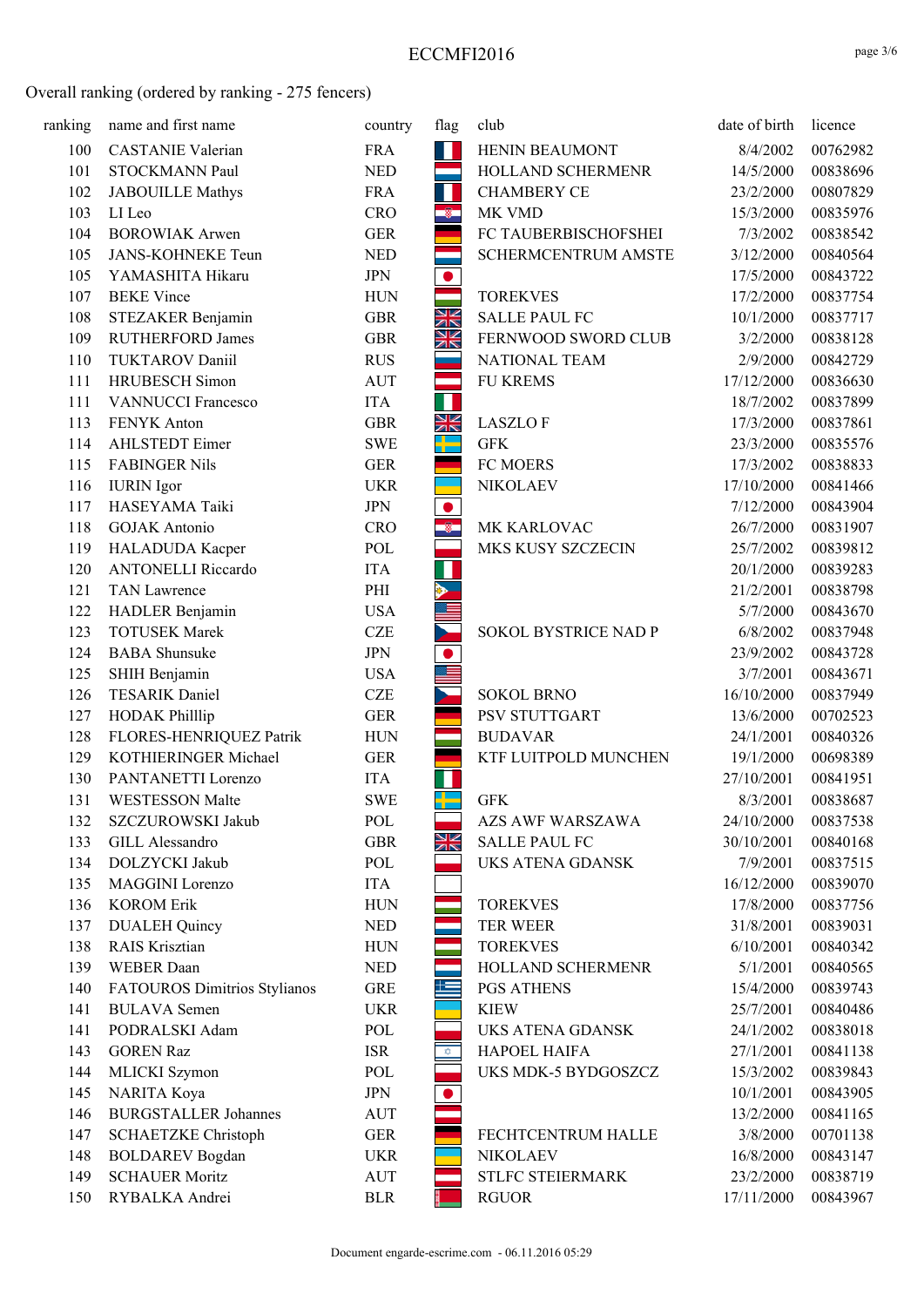| ranking | name and first name            | country    | flag           | club                        | date of birth | licence  |
|---------|--------------------------------|------------|----------------|-----------------------------|---------------|----------|
| 150     | <b>TITOV</b> Andrey            | <b>RUS</b> | an an          | NATIONAL TEAM               | 22/5/2002     | 00843885 |
| 152     | <b>RENNER Moritz</b>           | <b>GER</b> | a.             | <b>TSG WEINHEIM</b>         | 11/8/2001     | 00700318 |
| 153     | PLASTOW Luca                   | <b>GBR</b> | NK<br>NK       | <b>COBHAM</b>               | 11/12/2001    | 00840134 |
| 154     | <b>ASHBY Douglas</b>           | <b>GBR</b> | XK             | <b>ST BENEDICTS</b>         | 17/2/2000     | 00838064 |
| 155     | DANILICHEV Ignat               | <b>RUS</b> |                | NATIONAL TEAM               | 4/5/2001      | 00840117 |
| 156     | <b>BOSMAN Niels</b>            | <b>NED</b> |                | HOLLAND SCHERMENR           | 23/9/2000     | 00838695 |
| 156     | NEMETH Zalan                   | <b>HUN</b> |                | <b>ZVE</b>                  | 16/11/2000    | 00840323 |
| 158     | IKAMI Shumpei                  | <b>JPN</b> | $\bullet$      |                             | 14/5/2000     | 00843939 |
| 159     | CHITI Edoardo                  | <b>ITA</b> | Ŧ              |                             | 23/2/2000     | 00835210 |
| 160     | VERIGIN Vladimir               | <b>RUS</b> |                | NATIONAL TEAM               | 12/11/2000    | 00837977 |
| 161     | FEDOROV Daniil                 | <b>RUS</b> |                | NATIONAL TEAM               | 17/4/2001     | 00840153 |
| 162     | <b>SZANTAY Benedek</b>         | <b>HUN</b> |                | <b>BHSE</b>                 | 8/11/2001     | 00840345 |
| 163     | NEDELJKOVIC Mateja             | <b>HUN</b> | er<br>Berne    | <b>UTE</b>                  | 1/3/2000      | 00836001 |
| 164     | <b>KARAVIDIN Dina</b>          | <b>SRB</b> | $\frac{3}{9}$  | MK OMLADINAC                | 9/6/2000      | 00837123 |
| 165     | <b>CECCATO Vittorio Alvise</b> | <b>ITA</b> | П              |                             | 7/10/2002     | 00843610 |
| 166     | <b>MAKK Domonkos</b>           | <b>HUN</b> |                | <b>TOREKVES</b>             | 24/3/2002     | 00840340 |
| 167     | LU Kevin                       | <b>USA</b> | $\equiv$       |                             | 29/3/2000     | 00842324 |
| 168     | NIKOLOV Kaloyan                | <b>BUL</b> | ÷              | <b>SHUMEN</b>               | 17/1/2001     | 00840222 |
| 169     | <b>CRISTIAN Razvan</b>         | <b>ROU</b> | $\blacksquare$ | CSA STEAUA BUCURESTI        | 7/9/2001      | 00838396 |
| 170     | NIKOLOV Vichko                 | <b>BUL</b> | an an          | <b>VOLOV</b>                | 23/1/2000     | 00839686 |
| 171     | VANDE BROECK Theo              | <b>BEL</b> | $\blacksquare$ | CE LES 3 ARMES              | 30/11/2001    | 00840364 |
| 172     | <b>GRIGORYEV</b> Ivan          | <b>RUS</b> | and a          | NATIONAL TEAM               | 12/1/2000     | 00843883 |
| 173     | <b>CMIEL Martin</b>            | <b>CZE</b> | Σ              | SERM OSTRAVA                | 2/5/2001      | 00843964 |
| 174     | <b>BEL Romain</b>              | <b>FRA</b> |                | PARIS TA                    | 31/1/2001     | 00721810 |
| 175     | <b>DAYTON</b> Draper           | <b>USA</b> | $\equiv$       |                             | 3/4/2002      | 00841819 |
| 176     | <b>DARABOS</b> Vince           | <b>HUN</b> |                | <b>ZVE</b>                  | 20/2/2000     | 00840322 |
| 177     | MISKOLCZI Tamas                | <b>HUN</b> | ÷              | HODMEZOVASARHELY            | 24/3/2000     | 00840319 |
| 178     | <b>ARCHILEI Tommaso</b>        | <b>MEX</b> |                |                             | 19/8/2001     | 00841429 |
| 179     | ATTIAS Ben                     | <b>GBR</b> | NK<br>NK       | <b>SALLE OXON</b>           | 3/11/2000     | 00838102 |
| 180     | CHTIOUI Michal                 | POL        |                | <b>BUDOWLANI TORUN</b>      | 4/10/2000     | 00835079 |
| 181     | FOREY-MILLER Jacob             | <b>GBR</b> | NK<br>AK       | <b>SALLE OXON</b>           | 24/1/2000     | 00840129 |
| 182     | ZEMAN Adam                     | <b>SVK</b> | サート            | <b>SLAVIA STU BRATISLAV</b> | 10/1/2000     | 00777506 |
| 183     | PEUTZ Martin                   | <b>AUT</b> | and a          |                             | 1/12/2001     | 00843817 |
| 184     | <b>JOLLEY</b> Isaac            | <b>GBR</b> | N<br>Ak        | <b>CHICHESTER FC</b>        | 14/6/2000     | 00837719 |
| 185     | <b>KOVACS Gergely</b>          | <b>HUN</b> |                | <b>TEREZVAROS</b>           | 13/4/2002     | 00840335 |
| 185     | <b>MAVRIDIS Damianos</b>       | <b>GRE</b> | 兰              | A.O.X. EGALEO               | 28/6/2000     | 00834249 |
| 185     | <b>SCARPA Ryan</b>             | <b>USA</b> | . E            |                             | 31/5/2001     | 00843890 |
| 188     | <b>MARESCH Kornel</b>          | <b>HUN</b> |                | <b>BUDAVAR</b>              | 27/2/2002     | 00843997 |
| 189     | <b>GOOVAERTS Reinoud</b>       | <b>BEL</b> |                | <b>OMNISWORD</b>            | 22/5/2001     | 00841544 |
| 189     | NOSKOV Ivan                    | <b>RUS</b> |                | NATIONAL TEAM               | 14/9/2001     | 00843882 |
| 191     | <b>LIEBSCHER David</b>         | <b>GER</b> |                | OFC BONN                    | 12/6/2002     | 00840768 |
| 192     | <b>CZAJA</b> Franciszek        | POL        |                | <b>AZS AWF WARSZAWA</b>     | 8/7/2001      | 00839825 |
| 192     | <b>MOLNAR Martin</b>           | <b>HUN</b> |                | <b>MTK</b>                  | 15/2/2001     | 00840325 |
| 192     | PIRVA Alexandru                | <b>ROU</b> | ш              | CSA STEAUA BUCURESTI        | 21/7/2001     | 00837937 |
| 192     | <b>SAFONOV Platon</b>          | <b>RUS</b> |                | NATIONAL TEAM               | 16/5/2001     | 00841095 |
| 196     | <b>BAZULEV Vadim</b>           | <b>RUS</b> |                | NATIONAL TEAM               | 20/8/2001     | 00841096 |
| 196     | <b>SEYFRIED Kacper</b>         | POL        |                | UKS ATENA GDANSK            | 29/2/2000     | 00834969 |
| 198     | PROMMEL Wouter                 | <b>NED</b> |                | SCHERMCENTRUM AMSTE         | 8/6/2000      | 00841520 |
| 199     | MIHALYI Andor                  | <b>HUN</b> |                | <b>TOREKVES</b>             | 14/12/2002    | 00840336 |
| 199     | ZOONS Axel                     | <b>NED</b> |                | <b>SC NOORD NEDERLAND</b>   | 2/8/2001      | 00777598 |
| 201     | MOHORKO Borut                  | <b>SLO</b> | $\bullet$      |                             | 29/11/2000    | 00838863 |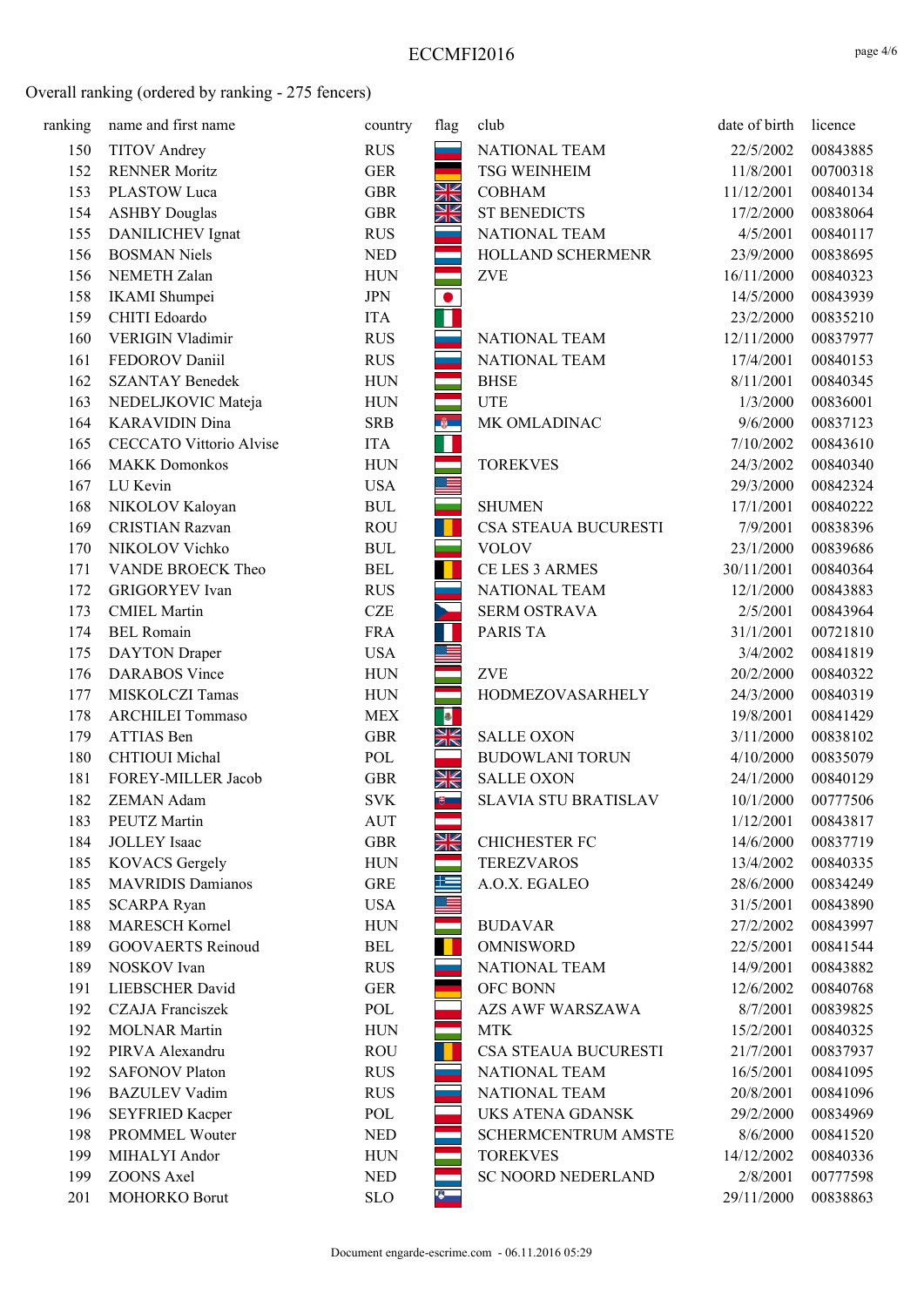| ranking | name and first name        | country                          | flag                     | club                     | date of birth | licence  |
|---------|----------------------------|----------------------------------|--------------------------|--------------------------|---------------|----------|
| 201     | ROMASHCHENKO Bohdan        | <b>UKR</b>                       |                          | <b>KIEW</b>              | 24/4/2000     | 00841469 |
| 203     | FAEDO Tommaso              | <b>ITA</b>                       | П                        |                          | 26/9/2002     | 00841938 |
| 204     | KUTSANKOU Mikalai          | <b>BLR</b>                       |                          | <b>RGUOR</b>             | 28/12/2001    | 00843968 |
| 204     | <b>SOULIER Hugo</b>        | <b>FRA</b>                       | H.                       | <b>LYON SE</b>           | 26/3/2001     | 00810476 |
| 206     | POPOV Emanuil              | $\mathbf{B}\mathbf{U}\mathbf{L}$ |                          | <b>OLYMPIC</b>           | 16/4/2002     | 00840156 |
| 207     | POINTNER Maximilian        | <b>AUT</b>                       |                          |                          | 27/12/2002    | 00841161 |
| 208     | NIKOLIC Noa                | <b>CRO</b>                       | $\bullet$                | ZG.SKOLA MACEVANJA       | 29/3/2002     | 00842954 |
| 209     | <b>SKOPETS Maksym</b>      | <b>UKR</b>                       |                          | <b>KIEW</b>              | 18/4/2000     | 00836178 |
| 210     | <b>CHREN</b> Simon         | <b>CZE</b>                       | ь                        | <b>BOHEMIANS PRAHA</b>   | 22/12/2001    | 00834442 |
| 211     | <b>BRZEZINSKI Jan</b>      | POL                              |                          | <b>UKS-I BOHUN TORUN</b> | 21/4/2001     | 00837540 |
| 212     | ELKAYAM Ohad               | <b>ISR</b>                       | $\phi_-$                 | HAPOEL KFAR-SABA         | 18/8/2000     | 00841140 |
| 213     | ANNICCHIARICO Andrea       | <b>ITA</b>                       | H.                       |                          | 18/3/2000     | 00841954 |
| 213     | <b>SCHUBERT Max</b>        | <b>AUT</b>                       |                          |                          | 8/3/2001      | 00841164 |
| 215     | <b>DOBOS</b> David         | <b>SVK</b>                       | $\overline{\mathbf{e}}$  | <b>KS SAMORIN</b>        | 28/8/2000     | 00837839 |
| 216     | <b>LOMBARDI</b> Giulio     | <b>ITA</b>                       | H                        |                          | 22/10/2002    | 00839330 |
| 217     | <b>POLAK Marek</b>         | CZE                              | $\overline{\phantom{a}}$ | <b>SOKOL BRNO</b>        | 22/6/2001     | 00841367 |
| 218     | <b>MRAVUNAC Anton</b>      | <b>CRO</b>                       | -8                       | MK KARLOVAC              | 15/4/2000     | 00832516 |
| 219     | <b>BERNAT Mate</b>         | <b>HUN</b>                       | ═                        | <b>UTE</b>               | 16/12/2000    | 00837888 |
| 220     | <b>LORENZON Tommaso</b>    | <b>ITA</b>                       | ı                        |                          | 23/10/2001    | 00841981 |
| 221     | <b>DEGLER Maurice</b>      | <b>GER</b>                       |                          | <b>SC BERLIN</b>         | 2/12/2000     | 00726674 |
| 221     | <b>KONIG Robert</b>        | <b>CZE</b>                       | $\overline{\phantom{0}}$ | SOKOL BYSTRICE NAD P     | 19/4/2000     | 00837162 |
| 221     | WILSON Samuel              | <b>GBR</b>                       | XK                       | <b>SALLE BOSTON</b>      | 9/10/2000     | 00838133 |
| 224     | <b>BOLAKOWSKI Mateusz</b>  | POL                              |                          | MKS KUSY SZCZECIN        | 24/7/2001     | 00776636 |
| 224     | MEDAN Jonathan             | <b>ISR</b>                       | $\hat{\mathbf{v}}$       | HAPOEL HAIFA             | 14/2/2001     | 00843697 |
| 226     | SCHOUTERDEN Olivier        | <b>BEL</b>                       | П                        | VAST ALS EIK             | 3/3/2001      | 00842875 |
| 227     | MAKSA Gergo                | <b>HUN</b>                       | ÷                        | <b>SZTE</b>              | 14/2/2000     | 00840324 |
| 228     | SABIRAU Uladzislau         | <b>BLR</b>                       |                          | <b>MSIT</b>              | 22/1/2001     | 00842293 |
| 229     | ROTARU Nicolae             | <b>MDA</b>                       | $\bullet$                | <b>SCOALA DE SCRIMA</b>  | 3/9/2001      | 00841380 |
| 230     | <b>KAIN Konstantin</b>     | <b>AUT</b>                       |                          |                          | 19/7/2001     | 00841334 |
| 231     | NAGY Szilard               | <b>HUN</b>                       |                          | <b>TOREKVES</b>          | 5/6/2001      | 00840338 |
| 232     | <b>SCHIEBEL Paul</b>       | <b>AUT</b>                       |                          |                          | 26/2/2002     | 00843821 |
| 233     | MEIER Richard              | <b>GER</b>                       |                          | <b>FS TG WURZBURG</b>    | 26/2/2001     | 00843424 |
| 233     | <b>WAGNER Phillip</b>      | <b>AUT</b>                       |                          |                          | 16/5/2000     | 00838720 |
| 235     | HAMANN Gabriel             | ${\tt GER}$                      |                          | <b>FGS SCHWERIN</b>      | 30/3/2001     | 00838786 |
| 235     | <b>KORENY Mihaly</b>       | <b>HUN</b>                       |                          | <b>BUDAVAR</b>           | 14/7/2000     | 00835924 |
| 237     | MAROZ Ivan                 | <b>BLR</b>                       |                          | <b>RGUOR</b>             | 9/4/2001      | 00842907 |
| 238     | <b>KALT</b> Andreas        | <b>AUT</b>                       |                          |                          | 12/4/2002     | 00841159 |
| 239     | <b>KAPPES Daniel</b>       | <b>GER</b>                       |                          | FC TAUBERBISCHOFSHEI     | 7/2/2000      | 00727675 |
| 240     | <b>SAUERMANN Tim</b>       | <b>GER</b>                       |                          | DFC DUSSELDORF           | 16/2/2001     | 00726644 |
| 241     | <b>KAIGORODOVS</b> Bogdans | LAT                              |                          | RIGAS 3. BJSS            | 20/2/2002     | 00842773 |
| 242     | PEJIC Luka                 | <b>CRO</b>                       |                          |                          | 27/7/2002     | 00843857 |
| 243     | MYKHAILOV Artur            | <b>UKR</b>                       |                          | <b>LVIV</b>              | 2/5/2002      | 00844054 |
| 244     | KUCHTA Leopold Marc        | $\ensuremath{\text{SVK}}$        | 8 L                      | <b>KS SAMORIN</b>        | 5/11/2003     | 00842683 |
| 244     | <b>SARMANY Zoltan</b>      | <b>SVK</b>                       | $\theta$                 | <b>KS SAMORIN</b>        | 1/2/2002      | 00837908 |
| 246     | NIJS Mathieu               | <b>BEL</b>                       |                          | <b>SKIRMJAN</b>          | 4/2/2002      | 00841545 |
| 246     | TAN Gerald Jia Rui         | $\rm SIN$                        | $\frac{6}{1}$            | ABF                      | 3/1/2002      | 00840513 |
| 248     | HOWLETT Edmund             | <b>GBR</b>                       | NK<br>Ak                 | FERNWOOD SWORD CLUB      | 20/4/2000     | 00837693 |
| 249     | SKALII Vladyslav           | <b>UKR</b>                       |                          | <b>NIKOLAEV</b>          | 24/8/2000     | 00843146 |
| 249     | SPOLJAR Borna              | <b>CRO</b>                       | ÷                        | ZG.SKOLA MACEVANJA       | 4/4/2002      | 00842912 |
| 251     | <b>BENLI Baris</b>         | <b>NED</b>                       |                          | HOLLAND SCHERMENR        | 30/1/2002     | 00843932 |
| 252     | <b>BRESSLAUER Tobias</b>   | <b>AUT</b>                       |                          |                          | 23/6/2002     | 00841157 |
|         |                            |                                  |                          |                          |               |          |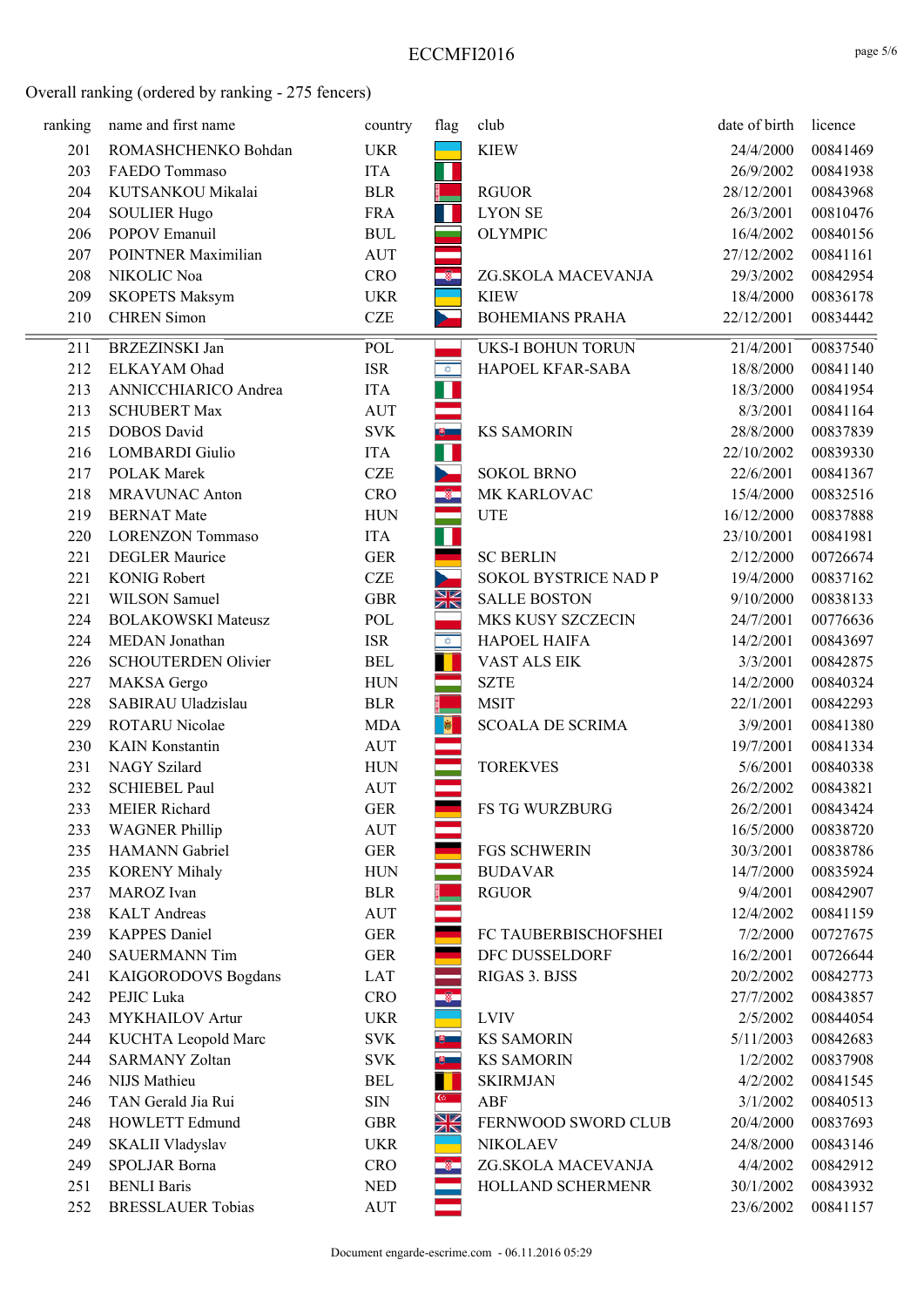| ranking | name and first name         | country    | flag           | club                        | date of birth | licence  |
|---------|-----------------------------|------------|----------------|-----------------------------|---------------|----------|
| 253     | LAZARENKO Ievgen            | UKR        |                | <b>KIEW</b>                 | 20/11/2003    | 00841467 |
| 254     | FELSBERGER Tobias           | <b>AUT</b> |                |                             | 17/8/2000     | 00838717 |
| 255     | <b>BERGMANN Paul</b>        | AUT        |                |                             | 24/1/2001     | 00840157 |
| 255     | <b>LAHER Florian</b>        | <b>AUT</b> |                |                             | 8/10/2001     | 00841335 |
| 255     | MRUZ Marko                  | <b>UKR</b> |                | <b>LVIV</b>                 | 2/5/2002      | 00844053 |
| 258     | JOEMRATI Ashwan             | <b>NED</b> |                | HOLLAND SCHERMENR           | 2/8/2002      | 00843340 |
| 259     | <b>GERZICAK</b> Daniel      | <b>CZE</b> | ъ.             | <b>SOKOL BRNO</b>           | 19/7/2001     | 00842963 |
| 260     | KESSERWANI Jean Dimitri     | <b>MDA</b> | $\bullet$      | <b>SCOALA DE SCRIMA</b>     | 16/11/2001    | 00841382 |
| 261     | HASELSTEINER Max            | <b>AUT</b> | ÷.             |                             | 16/3/2002     | 00843819 |
| 261     | MOESENEDER Emil             | <b>AUT</b> |                |                             | 21/8/2002     | 00843820 |
| 261     | <b>OLENYUK Maksym</b>       | <b>UKR</b> |                |                             | 13/9/2000     | 00843136 |
| 261     | <b>SLEZAK Martin</b>        | <b>CZE</b> |                | <b>SOKOL BRNO</b>           | 19/4/2003     | 00843965 |
| 265     | <b>GAVRELIUC Pavel</b>      | <b>MDA</b> | $\pmb{\theta}$ | <b>SCOALA DE SCRIMA</b>     | 12/7/2002     | 00843998 |
| 265     | <b>JUCH Nikolaus</b>        | <b>AUT</b> |                |                             | 19/3/2002     | 00843824 |
| 265     | <b>KOVAR Tomas</b>          | <b>CZE</b> |                | SERM OSTRAVA                | 6/6/2000      | 00843966 |
| 265     | LESKOVAC Janko              | <b>CRO</b> |                | ZG.SKOLA MACEVANJA          | 31/8/2003     | 00840162 |
| 265     | PLANCKH Niclas              | <b>AUT</b> |                |                             | 2/12/2001     | 00841158 |
| 265     | RUSKI Mateja                | <b>SRB</b> | $\frac{3}{9}$  | MK VOJVODINA                | 15/8/2002     | 00842914 |
| 271     | <b>AKKAD</b> Leon Alexander | AUT        |                |                             | 4/12/2001     | 00841160 |
| 271     | <b>GORIUP</b> Alexander     | <b>AUT</b> |                |                             | 31/5/2002     | 00843823 |
| 273     | <b>JUKL Raphael</b>         | AUT        |                |                             | 15/2/2000     | 00841162 |
| 273     | <b>KRALIK Roman</b>         | <b>SVK</b> | 地上             | <b>SLAVIA STU BRATISLAV</b> | 5/6/2001      | 00841485 |
| 273     | <b>SEMINERIO Giuliano</b>   | <b>AUT</b> |                | <b>AFC SALZBURG</b>         | 28/3/2002     | 00843818 |
|         |                             |            |                |                             |               |          |